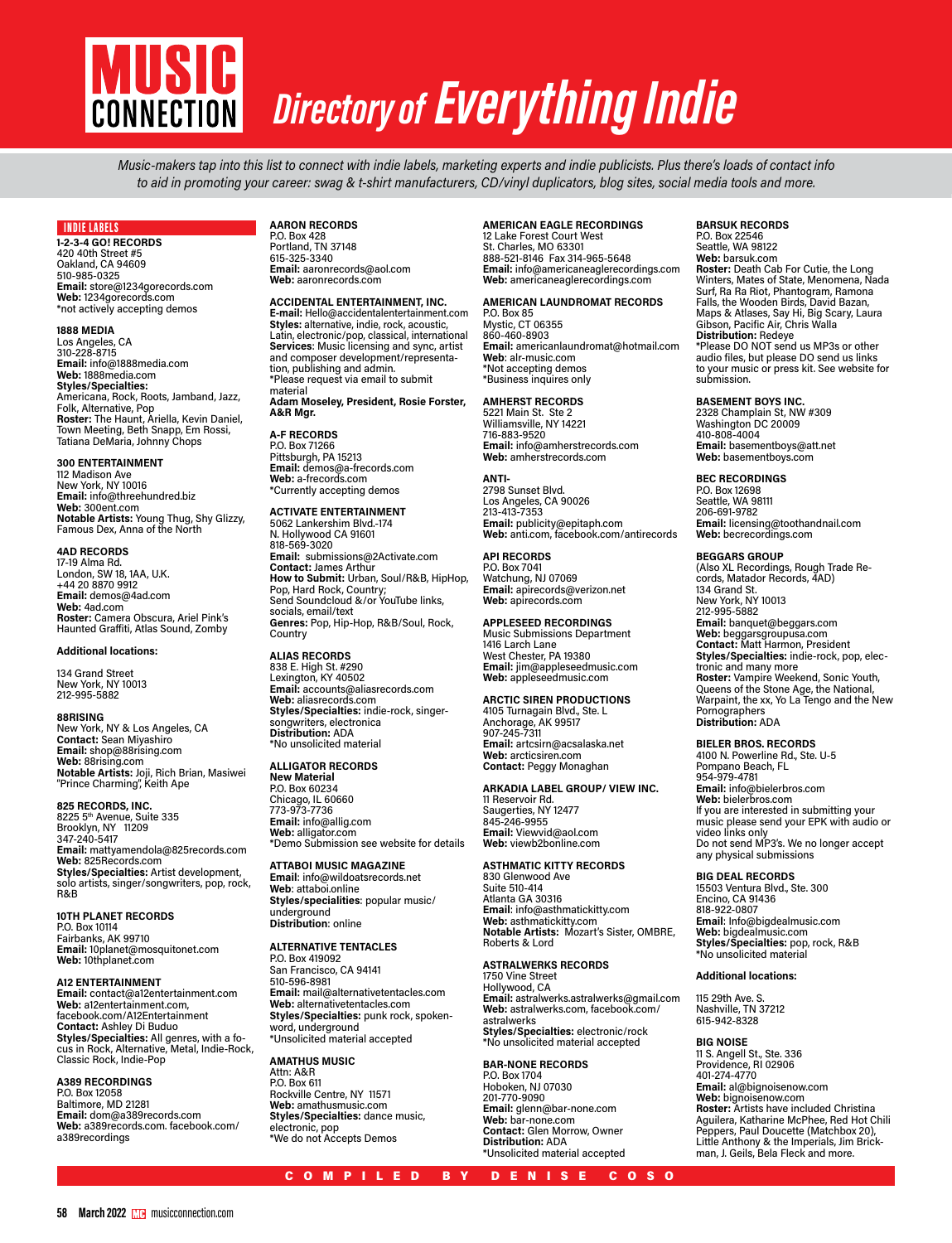# *Download at musicconnection.com/industry-contacts*

\*We are currently accepting demo submissions. Please call or email first.

# **BIT RIOT**

P.O. Box 647 LaGrange, IL 60525 **Email:** info@bitriotrecords.com **Web:** bitriotrecords.com, facebook.com/ bitriotrecords

# **BLACKBERRY RECORDS**

370 Towne Center Blvd. Ridgeland, MS 39157 601-206-4600 **Email:** blackberry@blackberryrecords.com **Web:** facebook.com/blackberryrecords

# **BLACK DAHLIA MUSIC**

P.O. Box 631928 Highlands Ranch, CO 80163 505-672-0333 **Email:** blackd@blackdahlia.com **Web:** blackdahlia.com

# **BLACKHEART RECORDS**

636 Broadway New York, NY 10012 212-353-9600 **Email:** blackheart@blackheart.com **Web:** blackheart.com **Styles/Specialties:** all styles \*Unsolicited material accepted, ATTN: A&R Dept.

**BLOODSHOT RECORDS** 3039 W. Irving Park Rd. Chicago, IL 60618 773-604-5300 **Email:** bshq@bloodshotrecords.com **Web:** bloodshotrecords.com

**BLUE CANOE RECORDS**

Atlanta, GA & Tokyo Japan **Web:** bluecanoerecords.com

# **BOMP/ALIVE NATURALSOUND RECORDS** 919 Isabel, Unit G

Burbank, CA 91506 **Web:** alive-records.com/category/bomp **Contact:** Patrick Boissel **Roster:** the Black Keys, Two Gallants,<br>Buffalo Killers, Brian Jonestown Massacre, Soledad Brothers, The Warlocks, the Black Lips, SSM, Brimstone Howl, Train-wreck Riders, Black Diamond Heavies, Bloody Hollies **Distribution:** Lumberjack Mordam Music

Group \*Unsolicited material accepted. We are a small team, but we listen to it all. Do not contact us, we will contact you if we dig what we hear.

# **BOOSWEET RECORDS**

P.O. Box 45256 Los Angeles, CA 90045 310-613-3535 **Web:** boosweet.com **Styles/Specialties:** jazz, jazz fusion,<br>smooth jazz, R&B, pop, reggae, hip-hop,<br>rap, rock, metal, guitar instrumental, alternative **Roster:** Miguel Mega, Kiko Loureiro, Ver- non Neilly, Marcelo Roacio, Edu Ardanuy

# **BRIDGE NINE RECORDS**

282 Rantoul Street Beverly, MA 01915 978-532-0666 **Email:** info@bridge9.com **Web:** bridge9.com

# **BLACK ROSE PRODUCTIONS**

Tri-Main Center 2495 Main St. Buffalo, NY 14214 631-367-8544 **Email:** blackroseproductions@gmail.com **Web:** facebook

# **BURNSIDE RECORDS**

6635 N. Baltimore Ave, Ste 226 Portland, OR 97203 503-231-0876 ext. 202 **Email:** skip@bdcdistribution.com **Web:** burnsidedistribution.com

# **CANYON RECORDS**

P.O. Box 61564 Phoenix, AZ 85052 800-268-1141 **Email:** canyon@canyonrecords.com **Web:** canyonrecords.com

# **CASTLE RECORDS**

106 Shirley Drive Hendersonville, TN 37075 615-430-0244 **Email:** loveyoumore2@mail.com **Web:** castlerecords.com

# **CELESTIAL HARMONIES**

Division of Mayflower Music Corp P.O. Box 30122 Tucson, AZ 85751 520-326-4400 Fax 520-326-3333 **Email:** celestial@harmonies.com **Web:** harmonies.com

# **CENTURY MEDIA**

The Century Family c/o Sony Music International 25 Madison Ave. New York, NY 10010 **Email:** centurymedia@musictoday.com **Web:** centurymedia.com, facebook.com/ centurymedia \*Unsolicited material accepted, see web for details

# **CEXTON RECORDS**

P.O. Box 80187 Rancho Santa Margarita, CA 92688 Offices in CA and NYC 949-766-1384 **Email:** johncexton@aol.com **Web:** cexton.com **Contact:** John Anello, Jr. **Roster:** Johnny Mandolin, Larry Luger, Chiz Harris w/ Conte Candoli, Doc Anello Trio, Tom Kubis Big Band, Jack Wood, Beach Front Property, Doc Anello & the Swing Machine Big Band, James L Dean Big Band, Reissues of Sinatra, Martin, Andante Duo Italian Music, Marie Anello Opera CD, Otaku in Crime Japanese Anime music

**Styles/Specialties:** jazz, big band, swing and Italian-American artists **Distribution:** Indie, point of purchase, Internet, specialty stores

# **CLEOPATRA RECORDS**

11041 Santa Monica Blvd., PMB 703 Los Angeles, CA 90025 310-477-4000 Fax 310-312-5653 **Web:** cleorecs.com/home **Contact:** Brian Perera, Tim Yasui **Styles/Specialties:** gothic, rock, metal, rap, R&B, dance, classics, soundtracks \*Music Submissions accepted

# **CLICKPOP RECORDS**

P.O. Box 5765 Bellingham, WA 98227 **Email:** dave@clickpoprecords.com **Web:** clickpoprecords.com

# **CLOSED SESSIONS**

Chicago, IL **Email**: alex@closedsessions.com **Web:** closedsessions.com **Notable Artists:** Jamila Woods, Kweku Colins, Webster X

# **CMH RECORDS**

2898 Rowena Ave., #201 Los Angeles, CA 90039 800-373-8073 **Email:** info@cmhrecords.com **Web:** cmhrecords.com **Styles/Specialties:** country, bluegrass, electric, children's, Christmas

# **COMMUNION RECORDS** London & Brooklyn **Email:** info@communionmusic.com **Web**: communionmusic.co.uk **Notable Artists:** Michael Kiwanuka, Gotye, Tennis

**COMPASS RECORDS** 916 19th Ave. S.

Nashville, TN 37212 800-757-2277, 615-320-7672 **Fax:** 615-320-7378 **Email:** info@compassrecords.com **Web:** compassrecords.com

# **CONCORD RECORDS**

5750 Wilshire Blvd. #450 Los Angeles, CA 90036 310-385-4455 **Email:** submissions@concordmusicgroup. com **Web:** concordmusicgroup.com **Roster:** Action Bronson, Andrew Bird, Arianna Neikrug, August Burns Red, Barenaked Ladies

# **CROSSROADS ENTERTAINMENT** 50 Fish Drive

Arden, NC 28704 828-684-3066 **Email:** care@crossroadsmusic.com **Web:** crossroadsmusic.com, facebook. com/crossroadslabelgroup

# **CURB RECORDS**

48 Music Sq. E. Nashville, TN 37203 615-321-5080 **Email:** licensing@curb.com **Web:** curb.com, curb.com/licensing \*No unsolicited material accepted

# **D.C.R GLOBAL MEDIA/D.C.R.UNIVERSAL MEDIA**

Los Angeles, CA **Email:** dcruniversalmedia1@gmail.com **Phone: (**323) 718-2204<br>**Roster: K.**C.P. Tha Artist, Diezel The Great<br>**Styles/Specialties:** Hip-Hop, Rap, R&B<br>**Services: Production, Remixes, Distribution Contact:** Lamar Marty Mar Mar \*No unsolicited material please prior to corresponding approval

# **DAEMON RECORDS**

P.O. Box 1207 Decatur, GA 30031 **Email:** hello@daemonrecords.com **Web:** daemonrecords.com

# **DANGERBIRD RECORDS**

3801 Sunset Blvd. Los Angeles, CA 90026 323-665-1144 **Email:** info@dangerbird.com **Web:** dangerbirdrecords.com **Roster:** Juiceboxxx, \*Repeat Repeat, A. Sinclair, Holly Miranda

# **DAY 6 ENTERTAINMENT**

716 Oak Circle Drive East Mobile, AL 36609 251-662-3257 **Contac**t: Cynthia Corral **Email:** newtalent@day6entertainment.com **Web:** facebook.com/Day6Ent

**DCD2 MUSIC Email:** info@dcd2records.com **Web:** dcd2records.com

# **DEAD TRUTH RECORDINGS**

9238 N.W. 13th Pl. Coral Springs, FL 33071 **Email:** deadtruthrecordings@gmail.com **Web:** facebook.com/DeadTruthRecordings

# **DEEP SOUTH RECORDS**

P.O. Box 17737 Raleigh, NC 27619 919-844-1515 **Email:** hello@deepsouthentertainment.com **Web:** deepsouthentertainment.com

# **DELMARK RECORDS**

4121 N. Rockwell Chicago, IL 60618 773-539-5001 **Email:** delmark@delmark.com **Web:** delmark.com

**DELOS PRODUCTIONS** P.O. Box 343 Sonoma, CA 95476 800-364-0645, 707-996-3844 **Email:** orders@delosmus.com **Web:** delosmusic.com **Styles/Specialties:** classical

# **DISCHORD RECORDS**

3819 Beecher St. N.W. Washington, DC 20007 703-351-7507 **Email:** dischord@dischord.com **Web:** dischord.com

# **D'MAR ENTERTAINMENT, INC.**

San Jose, CA **Email:** dmarmusic@yahoo.com **Web:** dmarmusic.com **Styles/Specialties:** smooth jazz, R&B, gospel \*Accepts unsolicited material

# **DOMO RECORDS**

11022 Santa Monica Blvd., #300 Los Angeles, CA 90025 310-966-4414 **Email:** info@domocart.com **Web:** domomusicgroup.com **Contact:** Dino Malito **Styles/Specialties:** new age, world music, rock, soundtrack, ambient, electronic \*If you are interested In submitting your music to us, please see our website

**DOMINO RECORDS**

P.O. Box 47029 London, UK SW18 1EG **Web:** dominorecordco.com **Notable Artists:** Blood Orange, Arctic Monkeys, Animal Collective

# **DRAG CITY RECORDS**

P.O. Box 476867 Chicago, IL 60647 312-455-1015 **Fax:** 312-455-1057 **Email:** press@dragcity.com **Web:** dragcity.com

# **DSPB**

237 Cagua N.E. Albuquerque, NM 87108 505-266-8274 **Email:** dsbp@dsbp.cx **Web:** dsbp.cx

# **DUALTONE RECORDS**

3 McFerrin Ave. Nashville, TN 37206 615-320-0620 **Email:** info@dualtone.com **Web:** dualtone.com

# **ENTERTAINMENT ONE MUSIC US**

200 Varick St. New York, NY 10014 **Web:** entertainmentone.com

# **EARWIG MUSIC COMPANY, INC.**<br>2054 W. Farwell Ave., Ste G Chicago, IL 60645-4963 773-262-0278 **Email:** info@earwigmusic.com **Web:** earwigmusic.com

**EAST 2 WEST COLLECTIVE** Los Angeles, CA 90025 323-963-8050 **Email:** jcolasacco@e2wcollective.com **Web:** muchandhousepr.com **Contact:** Laura Ackermann, Senior Publicist

#### **EMPEROR JONES RECORDS** P.O. Box 4730

Austin, TX 78765 **Email:** brutus@emperorjones.com **Web:** emperorjones.com

**EPITAPH RECORDS** 2798 Sunset Blvd. Los Angeles, CA 90026 213-413-7353 **Email:** hector@epitaph.com **Web:** epitaph.com

**Styles/Specialties:** alt-rock, punk **Distribution:** Indies \*No unsolicited material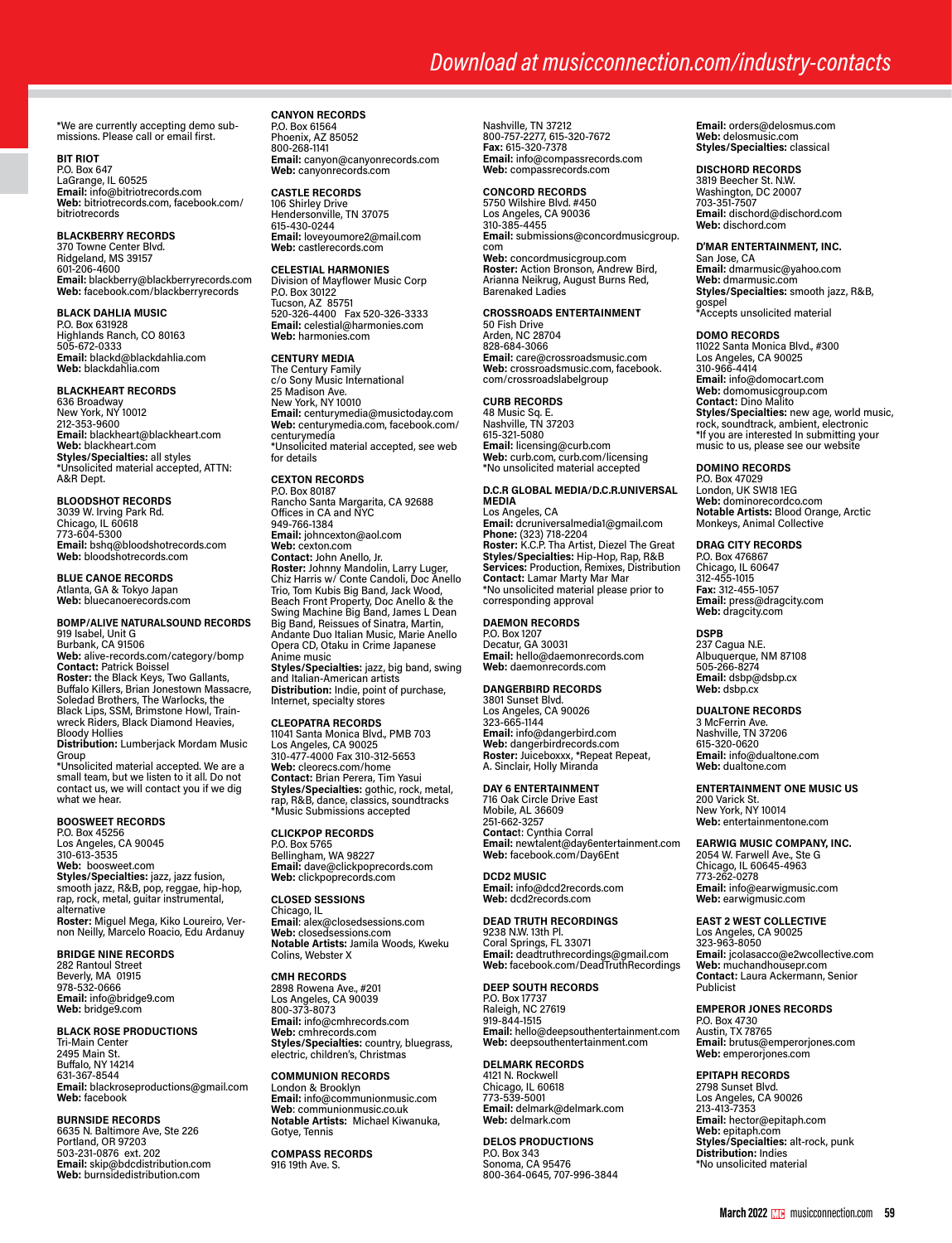# **MUSIC** Directory of **Everything Indie**

**ERASED TAPES RECORDS, LTD** 174 Victoria Park Road London E9 7HD Great Britain **Email**: publishing@erasedtapes.com **Web:** erasedtapes.com **Notable Artists:** Nils Frahm, Masayoshi<br>Fujita, Penguin Café Orchestra

**ESTRUS LLC** P.O. Box 2125 Bellingham, WA 98227 **Email:** website@estrus.com **Web:** estrus.com \*No unsolicited material

**EQUAL VISION RECORDS** P.O. Box 38202 Albany, NY 12203-8202 518-458-8250 Fax 518-458-1312 **Email:** info@equalvision.com **Web:** equalvision.com **Styles/Specialties:** punk, hardcore, indie, emo, rock, pop, metal \*No physical demos. Email links to stream your music (no downloads), with a biography

# **FAT POSSUM RECORDS**

P.O. Box 1923 Oxford, MS 38655 662-234-2828 Fax 662-234-2899 **Email:** matthew@fatpossum.com **Web:** fatpossum.com, facebook.com/ FatPossumRecords

**FAVORED NATIONS ENTERTAINMENT**  17328 Ventura Blvd., #165 Encino, CA 91316 818-385-1989 **Email:** info@favorednations.com **Web:** favorednations.com **Styles/Specialties:** all styles welcome (Label is co-owned by Steve Vai)

# **FEARLESS RECORDS** 5870 W. Jefferson Blvd., Ste. E

Los Angeles, CA 90016 **Web:** fearlessrecords.com **Styles:** See website for details

**FERVOR RECORDS** 1810 W. Northern Ave.

A-5, Box 186 Phoenix, AZ 85021 **Email**: info@fervor-records.com **Web:** fervor-records.com \*We do not accept unsolicited material

**FEVER RECORDS**

ATTN: Sal Abbatiello P.O. Box 219 Yonkers, NY 10710 914-725-0011 **Email:** fevermusic@aol.com **Web:** feverrecords.com

**FIRST ACCESS ENTERTAINMENT** 6725 Sunset Blvd. Ste. #420 Los Angeles, CA 90028 **Email**: contact@faegrp.com **Web:** faegrp.com **Published:** see web **How to Submit:** no unsolicited material

#### **FORMUSIC**

Rua Bernardino de Campos, 277 Indaiatuba - São Paulo Ð Brazil **Contact:** Nando Machado **Web:** formusic.com.br **Email:** info@formusic.com.br **Styles/Specialities:** Indie/Rock/Hard<br>Rock/Pop/Folk/Electronic<br>**Notable artists**: Arctic Monkeys, Queens<br>of the Stone Age, Radiohead, Tame<br>Impala, Gavin James, Passenger

# **FREDDIE RECORDS**

5979 S. Staples St. Corpus Christi, TX 78413 361-992-8411 Fax 361-992-8428 **Email:** sales@freddierecords.com **Web:** freddiestore.com

**FRONTIER RECORDS** P.O. Box 22 Sun Valley, CA 91353

818-759-8279 **Email:** betty@frontierrecords.com **Web:** facebook.com/thefrontierrecords **Styles/Specialties:** hardcore punk, OC punk, punk-pop, alternative rock **Roster:** Adolescents, Middle Class, Eddie & the Subtitles \*Does not accept demos

# **G2 RECORDS**

14110 N. Dallas Pkwy. Ste. 365 Dallas, TX 75254 972-726-9203 **Email:** info@g2records.com **Web:** g2recordsandpublishing.com

**GET HIP, INC.** 1800 Columbus Ave. Pittsburgh, PA 15233

412-231-4766 **Email:** gregg@gethip.com **Web:** gethip.com

# **GHOSTLY INTERNATIONAL**

P.O. Box 220395 Brooklyn, NY 11222 **Email**: booking@ghostly.com **Web:** ghostly.com **Notable Artists:** Mary Lattimore, Tadd Mullinex, Matthew Dear, Kllo, Tycho

# **GLASSNOTE RECORDS**

**Demo Submissions**<br>770 Lexington Ave., 16th Fl.<br>New York, NY 10065<br>646-214-6000 Fax 646-237-2711 **Email:** demos@glassnotemusic.com **Web:** glassnotemusic.com **Roster:** Phoenix, the Temper Trap, Mumford and Sons, Two Door Cinema Club, Givers, Oberhofer, Childish Gambino, Daughter, Little Green Cars, Robert DeLong, Flight Facilities, Half Moon Run, CHVRCHES, Foy Vance, Jeremy Messersmith, Panama Wedding

# **Additional locations:**

**Los Angeles** 8201 Beverly Blvd, Suite 400 Los Angeles, CA 90048 **Email:** marc@glassnotemusic.com **Contact:** Marc Nicolas 323-822-4112 ext. 2279

**London** 10-11 Lower John St, Soho London W1F 9EB 020-7183-6887

**Toronto** 2450 Victoria Park, Ste. 1

Toronto, Ontario M2J 4A1 416-718-4424

# **HEADS UP INTERNATIONAL**

Concord Music Group 5750 Wilshire Blvd, Suite 450 Los Angeles, CA 90036 **Email:** submissions@concordmusic group.com **Web:** concordmusicgroup.com/labels/ Heads-Up

# **HOPELESS RECORDS** PO Box 495

Van Nuys, CA 818-997-0444 **Email:** ar@hopelessrecords.com **Web:** hopelessrecords.com \*See web FAQ for submission guidelines

# **HOT TOMATO RECORDS DEEP SOUTH ENTERTAINMENT** P.O. Box 17737 Raleigh, NC 27619

919-844-1515 **Email:** info@deepsouthentertainment.com **Web:** deepsouthentertainment.com

# **Additional Location:**

**Nashville** PO Box 121975 Nashville, TN 37212 615-953-4800

# **IAMSOUND RECORDS**

524 N. Kilkea Dr. Los Angeles, CA 90048 **Email:** hello@iamsound.com **Web:** iamsoundrecords.com **Roster:** Bleeding Knees Club, Banks, the Black Ghosts, Charli XCX, Florence and the Machine, Fools Gold, IO Echo, Kate Boy, Little Boots, Lord Huron, Men, MS MR, Newvillager, Nikki Lane, Salem

**IDOL RECORDS**

P.O. Box 140344 Dallas, TX 75214 **Email:** info@idolrecords.com **Web:** idolrecords.com

**INNOVATIVE LEISURE** 2658 Griffith Park Blvd, #324 Los Angeles, CA 90039 **Contact:** Nat Nelson, Jamie Strong & Hanni El Khatib **Email:** info@innovativeleisure.net **Web:** innovativeleisure.net **Notable Artists:** BADBADNOTGOOD, Nosaj Thing, Rhye

# **INTEGRITY LABEL GROUP**

4050 Lee Vance Drive Colorado Springs, CO 80918 1-888-888-4726 **Email:** customercare@integrityMusic.com **Web:** integritymusic.com **Contact:** David C. Cook \*No unsolicited material

# **Additional location:**

1646 Westgate Circle, Suite 106 Brentwood, TN 37027 888-888-4726

# **IPECAC RECORDINGS**

**Email:** info@ipecac.com **Web:** ipecac.com **Contact:** Greg Werckman **Distribution:** Fontana **Roster:** Fantomas, Melvins, Northern<br>State, Dalek, Skeleton Key, Peeping Tom, Dub Trio

# **JAGGO RECORDS**

323-850-1819 **Email:** jaggo@jaggo.com **Web:** jaggo.com/studios **Styles/Specialties:** pop, rock, jazz, R&B, hip-hop, soul, World music \*Unsolicited material accepted

# **JAGJAGUWAR**

213 S. Rogers St. Bloomington, IN 47404 **Contact:** Darius Van Arman, Chris Swanson **Email:** info@jagjaguwar.com **Web**: jagjaguwar.com, facebook.com/ **Jagjaguwar Notable Artists:** Bon Iver, Angel Olsen, Unknown Mortal Orchestra

# **JAZZ LINK ENTERPRISES**

3721 Columbia Dr. Longmont, CO 80503 303-776-1764 **Email:** hiblerjude@gmail.com **Web:** jazzlinkenterprises.com

# **JONKEY ENTERPRISES**

**Sonic Safari Music** 663 W. California Ave. Glendale, CA 91203 818-242-4034 **Email:** chuck@sonicsafarimusic.com **Web:** jonkey.com **Contact:** Chuck Jonkey **Styles/Specialties:** environmental, world, traditional, ethnic **Distribution:** Indies **Roster:** Chuck Jonkey, Carl Malone \*No unsolicited material

# **KEMADO RECORDS**

87 Guernsey St. Brooklyn, NY 11222 **Email:** info@kemado.com **Web:** kemado.com **Roster:** the Sword

# **KILL ROCK STARS**

819 SE 14th Loop Suite 106 Battle Ground, WA 98604 **Email:** feedback@killrockstars.com **Web:** killrockstars.com \*Accepting demos from active, touring bands

# **KOCH RECORDS**

See E1 Music Group

# **K RECORDS** P.O. Box 7154

Olympia, WA 98507 360-786-1594 **Email:** promo@krecs.com **Web:** krecs.com **Roster:** Karl Blau, Aries, Jason Anderson Currently not accepting demos

# **KRANKY**

Chicago, IL **Email:** krankyinfo@gmail.com **Web:** kranky.net **Notable Artists**: Stars of the Lid, Grouper, Tim Hecker Currently accepting demos

# **LAMON RECORDS CORPORATION Hollywood:** 818-850-0625 **Nashville:** 615-379-2121 **Email:** dave@lamonrecords.com **Web:** lamonrecords.com

# **LAZY BONES RECORDINGS** 10002 Aurora Ave. N., Ste. 36 PMB 317 Seattle, WA 98133

310- 281-6232 **Email:** scott@lazybones.com **Web:** lazybones.com \*At this time we are not accepting demos

# **Additional Location:**

Melbourne, Australia (03) 9028 2200

# **LAZY S.O.B. RECORDINGS**

P.O. Box 4084 Austin, TX 78765 512-480-0765 **Email:** LazySOB1@aol.com **Web:** lazysob.com

# **LEG (Loggins Entertainment Group)** 615-323-2200 **Email:** staff@backstageentertainment.net **Web**: backstageentertainment.net

# **LEVIATHAN RECORDS**

P.O. Box 745 Tyrone, GA 30290 770-257-8697 **Email:** promotions@leviathanrecords.com **Web:** leviathanrecords.com

# **LITTLE FISH RECORDS**

P.O. Box 19164 Cleveland, OH 44119 216-481-1634 **Email:** lkoval@msn.com **Web:** littlefishrecords.com **Contact:** Greg David

# **LIZARD SUN ENTERTAINMENT**

1621 W. 25th St., Ste. 115 San Pedro, CA 90732 310-505-3958 **Email:** floyd@lizardsunentertainment.com **Web:** morrisonland.com **Contact:** Floyd Bocox, CEO & President Styles: country, pop, rock

# **LOCAL ACTION**

London **Email:** info@localactionrecords.co.uk **Web:** localactionrecords.co.uk **Notable Artists:** Deadboy, Jammz, DAWN

# **LOVECAT MUSIC**

P.O. Box 548, Ansonia Sta. New York, NY 10023 646-304-7391 **Email:** lovecatmusic@gmail.com **Web:** lovecatmusic.com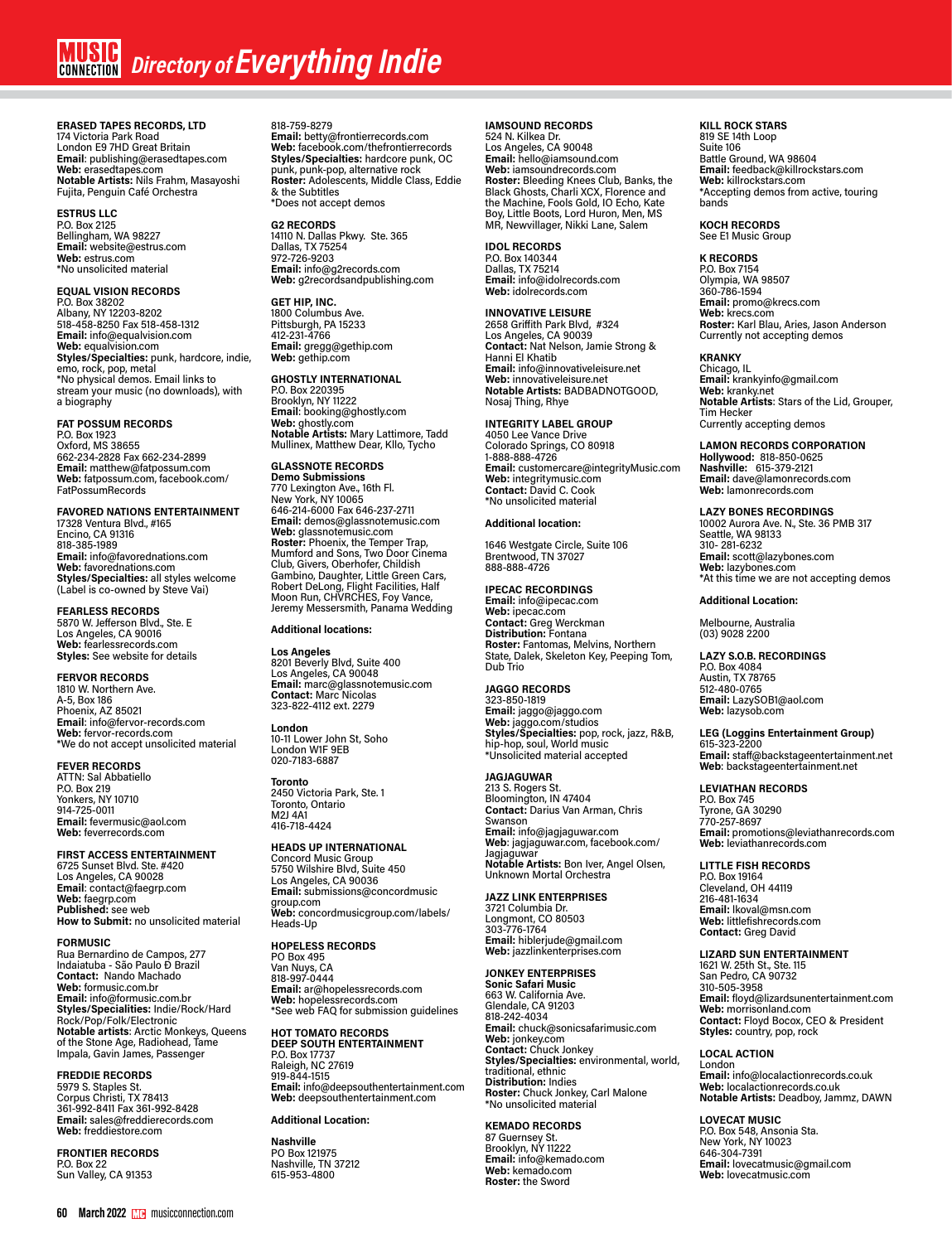**LUAKA BOP** 195 Chrystie, 602B New York, NY 10002 212-624-1469 **Email:** iwasthinking@luakabop.com **Web:** luakabop.com **Styles/Specialties:** pop, world \*No unsolicited materials

**MACKAVENUE** 18530 Mack Ave., Unit 299 Grosse Pointe Farms, MI 48236 888-640-6225 **Email:** info@mackavenue.com **Web:** mackavenue.com

**MAGGIE'S MUSIC** P.O. Box 490 Shady Side, MD 20764 410-867-0642 **Email:** mail@maggiesmusic.com **Web:** maggiesmusic.com

**MALACO MUSIC GROUP, THE** P.O. Box 9287 Jackson, MS 39286 800-272-7936, 601-982-4522 **Email:** malaco@malaco.com demo@malaco.com **Web:** malaco.com

**MANIFESTO RECORDS** 1180 S. Beverly Dr., Ste. 510 Los Angeles, CA 90035 310-556-9800 Fax 310-556-9801 **Email:** esc@manifesto.com **Web:** manifesto.com **Contact:** Evan Cohen, Business Affairs **Styles:** rock, indie, Brit-pop, punk **Roster:** Alice Cooper, Dead Kennedys, Tom Waits **Distribution:** MVD \*No unsolicited material

**MARSALIS MUSIC** 323 Broadway Cambridge, MA 02139 617-354-2736 **Web:** marsalismusic.com \*Not accepting any artist submissions

# **MASCOT LABEL GROUP**

P.O. Box 231 2650 AE Berkel & Rodenrijs The Netherlands **Web:** Mascotlabelgroup.com **Contact:** Ron Burman Ð President MLG North America/A&R **Email:** Burman@mascotlabelgroup.com **Contact:** Ed van Zijl Ð owner/A&R **Styles:** Rock, metal, guitar, prog, blues<br>rock, jam

# **MATADOR RECORDS**

134 Grand St. New York, NY 10013 703-915-1211 **Email:** miwaokumura@beggars.com **Web:** matadorrecords.com **Styles/Specialties:** all styles \*Unsolicited material accepted

# **MELLO MUSIC GROUP**

Tucson, AZ **Email:** info@mellonmusicgroup.com **Web**: mellomusicgroup.com **Notable Artists:** Oddisee, Open Miek Eagle, Apollo Brown

**MERGE RECORDS**

Chapel Hill, NC **Email:** merge@mergerecords.com **Web:** mergerecords.com **Roster:** Arcade Fire, Barren Girls, Caribou, Divine Fits, Ex Hex, She & Him, Teenage Fanclub, M. Ward and more.

**METAL BLADE RECORDS**

5632 Van Nuys Blvd., #1301 Sherman Oaks, CA 91401 **Email:** metalblade@metalblade.com **Web:** metalblade.com, facebook.com/ metalbladerecords **Styles/Specialties:** heavy metal, progressive, rock \*No unsolicited material

# **Additional location:**

Metal Blade Records GMGH Marstallstrasse 14 73033 Goppingen, Germany

**METROPOLIS RECORDS** P.O. Box 974 Media, PA 19063 610-595-9940 **Email:** demo@metropolis-records.com,<br>facebook.com/MetropolisRecords

**Web:** metropolis-records.com \*accept CD or CD-R formats or Sound-Cloud links **MEXICAN SUMMER**

87 Guernsey St. Brooklyn, NY11222 **Email:** info@mexicansummer.com **Web:** mexicansummer.com **Notable Artists:** Ariel Pink, Weyes Blood, Dungen

**MILAN ENTERTAINMENT** Sherman Oaks, CA **Email:** jc.chamboredon@sonymusic.com **Web:** milanrecords.com **Styles:** soundtracks, electronic, world

**MIND OF A GENIUS (MOAG)** P.O. Box 3613, M.P.O. Vancouver, BC, Canada, V6B 3Y6 604-669-MINT **Email:** info@mintrecs.com **Web:** mintrecs.com, facebook.com/ mintrecords, mindofagenius.co.uk **Notable Artists:** THEY, Gallant, ZHURE-CORDS

**Roster:** Hot Panda, Immaculate Machine, Fanshaw, Kellarissa, John Guliak \*Accepts demos in CD in the mail with a handwritten note and contact info

# **MILK RECORDS**

P.O. Box 35 Moreland LPO Coburg 3058 Victoria, Australia **Email:** millk@milkrecords.com.au **Web:** milk.milkrecords.com.au, facebook. com/milkrecordsmelbourne **Notable Artists:** Courtney Barnett

# **MIXPAK RECORDS**

Brooklyn, NY **Email:** info@mixpakrecords.com **Web:** mixpakrecords.com **Notable Artists**: Popcaan, Palmistry, Murio

**MORPHIUS RECORDS** 100 E. 23rd St. Baltimore, MD 21218 410-662-0112 **Email:** info@morphius.com **Web:** morphius.com

#### **MOTION CITY RECORDS**

P.O. Box 50624 Minneapolis, MN 55405 310-434-1272 **Email:** us@motorcitysoundtrack.com **Web:** motioncity.com **Styles/Specialties:** alternative rock **Roster:** Velvet, Voodoo, Brent Fraser, 10 Pound Troy, UFO Bro, Drag, Wendy Bucklew

**MOUNTAIN APPLE COMPANY, THE**

P.O. Box 22569 Honolulu, HI 96814 808-597-1888 **Web:** mountainapplecompany.com **Styles/Specialties:** traditional and contemporary Hawaiian

**MOUNTAIN HOME RECORDS** 50 Fisk Drive Arden, NC 28704 828-684-3066 **Email:** info@mountainhomemusiccom-<br>pany.com<br>**Web:** mountainhomemusiccompany.com, facebook.com/mtnhomemusic **Styles/Specialties:** bluegrass \*No unsolicited material

# **MRG RECORDINGS**

**Email:** submissions@mrgrecordings.com **Web:** mrgrecordings.com, facebook.com/ mrgrecordings **Contact:** A&R **Styles/Specialties:** rock, electronic, ambient, folk

**MY-ZEAL PRODUCTIONS, CO**

23207 Lahser Rd. Southfield, MI 48033 **Email:** myzealproductions@gmail.com **Web:** MyZealProductions.com **Styles/Specialties:** gospel, pop, rnb, singer-songwriters **Distribution:** IndieBlu, MNRK

**N. E. H. RECORDS** 7915 Oxford Rd.

Niwot, CO 80503 303-652-0199 **Email:** mmcpherson@nehrecords.com **Web:** nehrecords.com

# **NEW PANTS PUBLISHING INC. & OLD PANTS PUBLISHING INC.**

119 N Wahsatch Avenue<br>Colorado Springs, Colorado 80903 719-632-0227 Fax 719-634-2274 **Email:** rac@crlr.net **Web:** newpants.com, oldpants.com **Contact:** Robert Case **Styles/Specialties:** pop, rock, rap, R&B, country **Roster:** Stephanie Aramburo, Chad Steele, C. Lee Clarke, Tech T, James Becker, Kathy Watson, Lisa Bigwood, George Montalbano, Silence, Sherwin Greenwood, Joel Diehl, John Ellis and **Phyllis Shaw.**<br>Phyllis Shaw.<br>\*Unsolicited material through manage-\*Unsolicited material through manage- ment or lawyer only. Please contact before submitting

# **NEW VISION MUSIC GROUP & NVM RECORDS**

7306 Ann Cabell Lane Mechanicsville, VA 23111 804-350-4746 **Email:** newvisionmusicgroupnvmrecords @gmail.com **Web:** newvisionmusicgroup.com **Styles/Specialties:** New Country, Traditional Country, Bluegrass, Christian, Christian Country, Gospel & Americana

**NEW WEST RECORDS**

2923 Berry Hill Dr. Nashville, TN 37204 615-385-4777 **Web:** newwestrecords.com **Roster:** see web \*No unsolicited materials accepted

**NINJA TUNE** P.O. Box 4296 London, SE11 4WW **Email:** demos@ninjatune.net **Web**: ninjatune.net/home **Notable Artists:** Bonobo, Actress, FaltyDL, The Bug \*Only accepting demos in digital form

**NITRO RECORDS** 7071 Warner Ave., Ste. F736 Huntington Beach, CA 92647 **Email:** info@nitrorecords.com **Web:** facebook.com/nitrorecords **Styles/Specialties:** punk/pop **Roster:** see web

**NOISEY BY VICE** Brooklyn, New York 11249 **Email:** press@vice.com **Web:** vice.com/en\_us/section/music

**NONESUCH RECORDS** 1633 Broadway New York, NT 10019 212-707-2000 **Email:** info@nonesuch.com **Web:** nonesuch.com, facebook.com/ NonesuchRecords **Roster:** Emmylou Harris, Joni Mitchell, Gipsy Kings, kd lang, Randy Newman, Wilco, Brian Wilson, Stephen Sondheim,

Kronos Quartet, Youssou N'Dour, Buena Vista Social Club, Laurie Anderson

**OGLIO RECORDS**

3540 W. Sahara Ave., #308 Las Vegas, NV 89102 702-800-5500 **Web:** oglio.com **Contact:** Carl Caprioglio, Mark Copeland **Roster:** George Lopez, the Sparks, Jackie<br>the Jokeman Martling, reissues, novelty,<br>soundtracks, Beatallica

# **OH BOY RECORDS**

P.O. Box 150222 Nashville, TN 37215 615-742-1250 **Email:** info@ohboy.com **Web:** ohboy.com \*no unsolicited material accepted

# **PAPER GARDEN RECORDS**

170 Tillary St., Apt. 608 Brooklyn, NY 11201 **Email:** info@papergardenrecords.com **Contact:** Bryan Vaughn **Web:** papergardenrecords.com **Roster:** Alcoholic Faith Mission, Darla Framer, Mighty Tiger, Pree Accepting Demos

# **PARMA RECORDINGS**

223 Lafayette Rd. North Hampton, NH 03862 603-758-1718 **Email:** info@parmarecordings.com **Web:** parmarecordings.com

# **PAUL WINTER**

P.O. Box 72 Litchfield, CT 06759 860-567 8796, 800-437-2281 **Email:** elizabeth@waldmaniapr.com **Web:** paulwinter.com, facebook.com/paulwintermusic/info

# **POSI-TONE**

P.O. Box 2848 Los Angeles, CA 90294 310-871-2652 **Email:** info@posi-tone.com **Web:** posi-tone.com **Styles/Specialties:** jazz **Roster:** Orrin Evans, Jim Rotondi, Ralph Bowen, Brian Charette, Jared Gold, David Gibson, Ehud Asherie, Doug Webb

# **PPL ENTERTAINMENT GROUP, INC**

PO Box 261488 Encino, CA 91426 **310-962-3873 Email:** pplzmi@aol.com **Web**:pplzmi.com \*No unsolicited material accepted **Contact:** Maxx Diamond \*No unsolicited material accepted. Must first write with SASE for permission.

#### **PRA RECORDS**

212-860-3233 **Email:** pra@prarecords.com **Web:** prarecords.com **Contact:** Patrick Rains **Styles/Specialties:** jazz **Roster:** Jonatha Brooke, Randy Crawford, David Sanborn, Curtis Stigers **Distribution:** Ryko

# **PRAVDA RECORDS**

4245 N Knox Ste 7 Chicago, IL 60641 773-763-7509 **Email:** kenn@pravdamusic.com **Web:** pravdamusic.com

# **PRIMARILY A CAPPELLA**

P.O. Box D San Anselmo, CA 94979 415-419-5509 **Email:** harmony@singers.com **Web:** singers.com **Styles/Specialties:** a cappella \*Unsolicited material accepted

**QUARTO VALLEY RECORDS** Woodland Hills, CA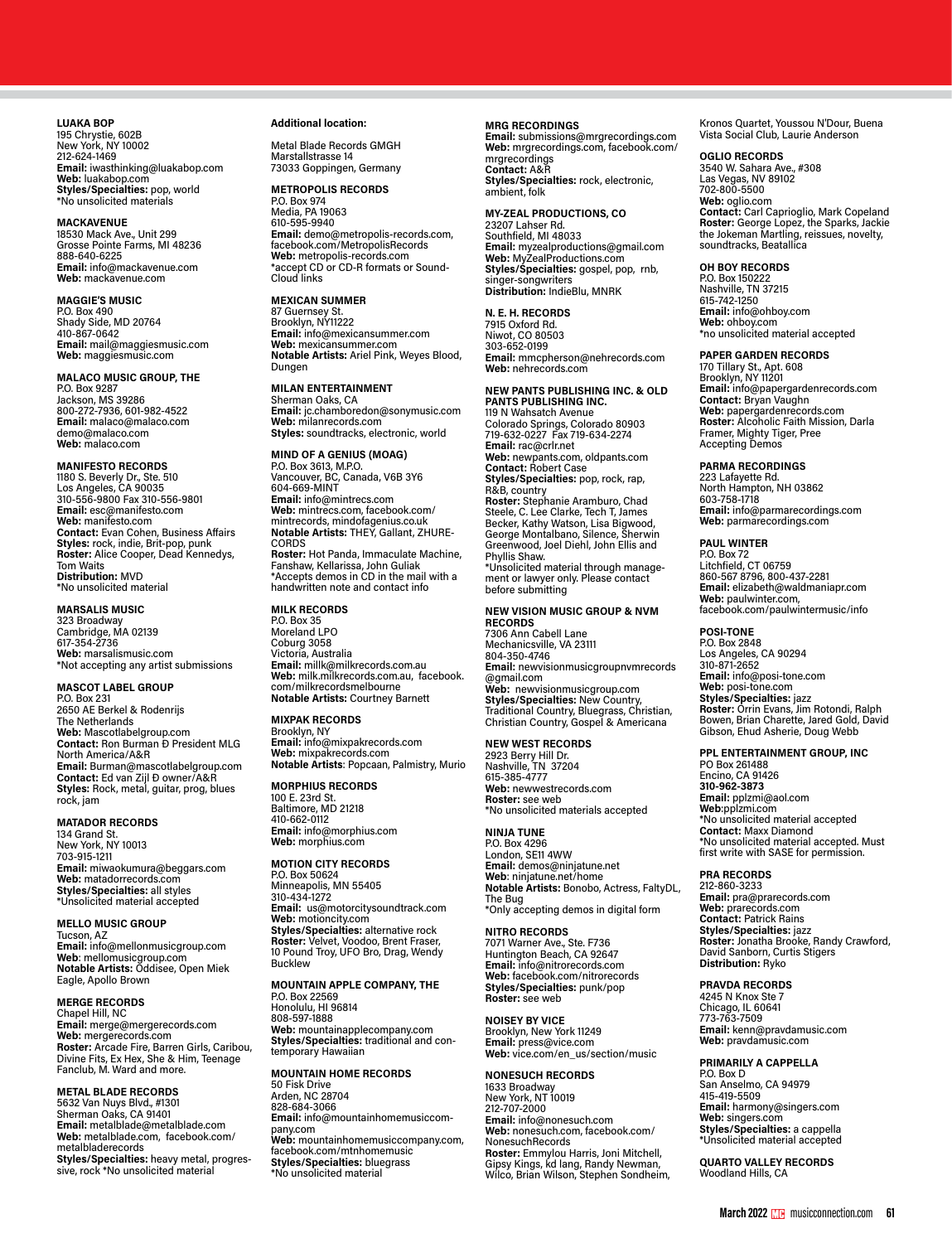**Email:** info@quartovalleyrecords.com **Web:** quartovalleyrecords.com **Roster/Notable Projects:** Paul Rodgers, Savoy Brown, Edgar Winter, The Immediate Family, Narada Michael Walden, Richard T. Bear, Bonham-Bullick Band, Denny Seiwell, Sean Chambers, Dominic Quarto

# **R&S RECORDS**

**Email:** bandcamp@rsrecords.com **Web:** randsrecords.com **Roster:** James Blake, Nicolas Jaar, Paul White

# **RAMP RECORDS**

Santa Barbara, CA **Email:** Info@ramprecords.com **Web:** ramprecords.com **Styles/Specialties:** Eclectic **Roster:** Michael McDonald, Jeff Bridges \*No unsolicited material

# **RAZOR & TIE ENTERTAINMENT**

250 West 57<sup>th</sup> Street - 6<sup>th</sup> Floor<br>New York, NY 10107 212-699-6588 **Email:** press@razorandtie.com **Web:** concord.com/labels/razor-tie-records **Roster:** see website

**RED EYE MUSIC GROUP** 505 Eno St. Hillsborough, NC 27278 877-733-3931 **Email:** info@redeyeworldwide.com **Web:** redeyeusa.com **Note:** no unsolicited material

# **RED HOUSE RECORDS**

916 19th Avenue South Nashville, TN 37212 800-757-2277, 615-320-7672 **Email:** info@compassrecords.com **Web:** redhouserecords.com \*Unsolicited material accepted

# **RELAPSE RECORDS**

P.O. Box 2060 Upper Darby, PA 19082 610-734-1000 **Email:** mailorder@relapse.com, **Web:** relapse.com, facebook.com/ RelapseRecords **Roster:** High on Fire, Jucifer, Origin, Brutal Truth

# **REMBA RECORDS**

P.O. Box 611 Montrose, CA 91021 818-244-5661 **Email:** michael@rembarecords.com **Web:** rembarecords.com **Contact:** Jennifer Russell, Michael Gayle **Styles/Specialties:** all styles

# **REVELATION RECORDS**

P.O. Box 5232 Huntington Beach, CA 92615 714-842-7584 **Email:** webmaster@revhq.com **Web:** revelationrecords.com **Styles/Specialties:** hardcore, punk, emo and metal **Roster:** See website \*Unsolicited material accepted

# **RHYMESAYERS ENTERTAINMENT**

2409 Hennepin Ave. Minneapolis, MN 55405 612-977-9870 **Email:** info@rhymesayers.com **Web:** rhymesayers.com

# **ROADRUNNER RECORDS**

Warner Music Group 1633 Broadway New York,NY 10019 212-275-2000 **Web:** roadrunnerrecords.com **Styles/Specialties:** rock \*Unsolicited materials accepted, see web for details.

**ROUGH TRADE RECORDS** 30 Rockefeller Plaza

New York, NY 10112 212-664-1110 **Web:** roughtrade.com **Notable Artists:** Princess Nokia, jennylee, Parquet Courts

# **SACRED BONES**

Brooklyn, New York **Email:** info@sacredbonesrecords.com **Web**: sacredbonesrecords.com **Notable Artists:** Amen Dunes, Zola Jesus, Jenny Hval

# **SECRETLY CANADIAN**

213 S. Rogers Bloomfield, IN 47404 812-335-1572 **Email:** info@secretlydistribution.com **Web:** secretlycanadian.com **Notable Artists**: Whitney, ANOHNI, serpentwithfeet, War On Drugs

# **SHANGRI-LA PROJECTS**

P.O. Box 40106 Memphis, TN 38174 901-359-3102 **Email:** sherman@shangrilaprojects.com **Web:** shangrilaprojects.com

# **SIX DEGREES RECORDS**

P.O. Box 411347 San Francisco, CA 94141 **Email:** licensing@sixdegreesrecords.com **Web:** sixdegreesrecords.com **Distribution:** Fontana \*we do not accept unsolicited demos

# **SMILE RECORDS**

Los Angeles, CA **Email:** smilerecords@gmail.com **Web:** smilerecords.homestead.com/ homepage.html **Contact:** Tony Valenziano, President

# **SONIC IMAGES ENTERTAINMENT**

**GROUP** 12400 Ventura Blvd., #268 Studio City, CA 91604 323-650-4000 **Email:** sonicimages@sonicimages.com **Web:** sonicimages.com

# **SOULECTION** Los Angeles **Contact:** Joe Kay, Head of A&R **Web:** soulection.com **Notable Artists:** Goldlink, Sango, Ta-ku

# **SOUND KITCHEN STUDIOS, LLC**

112 Seaboard Ln. Franklin, TN 37067 615-579-4655 **Email:** iblonder@soundkitchen.com **Contact:** Ira Blonder **Web:** soundkitchen.com **Specialities:** All Genres \*Unsolicited material accepted

**SOUNDSCAPES MEDIA GROUP<br>1534 N. Moorpark Road, #183<br>Los Angeles, CA 91360<br>805-405-8078<br><b>Email:** info@soundscapesmedia.com **Web:** soundscapesmedia.com **Styles/Specialties:** Jazz, Acoustic, Vocal,<br>Latin, Pop, Blues, Classic Rock, Classi-<br>cal - HD Recordings and Distribution, Immersive formats \* Unsolicited Material Accepted

**SPARROW RECORDS<br>(Capitol CMG Label Group)<br>101 Winners Cir.<br>Brentwood, TN 37027<br>615-371-4300 Email:** info@capitolcmg.com **Web:** sparrowrecords.com **Styles/Specialties:** Christian \*No unsolicited materials

**SST Records** PO Box 1 Taylor, TX 76574 512-387-5331 **Email:** orders@sstsuperstore.com **Web:** sstsuperstore.com

**Styles/Specialties:** rock, jazz, punk, progressive rock \*Unsolicited material accepted

# **STONES THROW RECORDS, LLC** 2658 Griffith Park Blvd, #504 Los Angeles, CA 90039 **Email:** losangeles@stonesthrow.com **Web:** stonesthrow.com **Notable Artists:** J Dilla, Dam-Funk, Madvillian

# **SUB POP**

2013 4th Ave., 3rd Fl. Seattle, WA 98121 206-441-8441 Fax 206-441-8245 **Email:** info@subpop.com **Web:** subpop.com **Styles/Specialties:** rock, alt. rock \*No unsolicited material

# **SUMMIT RECORDS**

P.O. Box 26850 Tempe, AZ 85285 1-480-491-6430 **Email:** sales@summitrecords.com **Web:** summitrecords.com **Styles/Specialties:** jazz--big band, contemporary<br>**Distribution:** hard goods: Allegro Media<br>Group (North America); digital: IODA

# **SUPREME ENTERPRISES INTERNATIONAL CORP.**

P.O. Box 1373 Agoura Hills, CA 91376 **Email:** supreme2@earthlink.net **Web:** raggaforce.com **Contact:** J. Sarmiento **Styles/Specialties:** trance, Latin, reggaeton \*No phone calls, please

# **SURFDOG RECORDS**

1126 S. Coast Hwy. 101 Encinitas, CA 92024 760-944-8000 Fax 760-944-7808 **Email:** demo@surfdog.com **Web:** surfdog.com **Contact:** Anita Strine **Roster:** Brian Setzer, Stray Cats, Richard Cheese, Gary Hoey, Rusty Anderson, Slightly Stoopid, Dan Hicks, Butthole Surfers, Gibby Haynes, Dylan Donkin, the Wylde Bunch \*Unsolicited material accepted, see website

# **SYMBIOTIC RECORDS**

P.O. Box 88456 Los Angeles, CA 90009 424-245-0416 **Web:** symbioticnation.com **Syles/Specialties:** All **Roster:** Ignacio Val, Eric Knight **Services:** Record Label \*Accepts unsolicited material email links only, no phone calls

# **TANGENT RECORDS**

P.O. Box 383 Reynoldsburg, OH 43068 614-751-1962 Fax 614-751-6414 **Email:** info@tangentrecords.com **Web:** tangentrecords.com **Contact:** Andrew J. Batchelor, President **Styles/Specialties:** contemporary instrumental, rock instrumental, electronic, jazz-rock, world beat **Distribution:** self-distributed \*Unsolicited material accepted

**TERRIBLE RECORDS**

Brooklyn, NY **Contact:** Ethan Silverman **Email:** orders@secondcityprints.com **Web:** terriblerecords.com, facebook.com/ terriblerecords **Notable Artists:** Solange, Empress Of, Blood Orange

# **THIN MAN ENTERTAINMENT**

P.O. Box 322 Torrance, CA 90507 310-320-8822 **Email:** submissions@thinmanentertain- ment.com

**Web:** thinmanentertainment.com **Contact:** Jeremy Meza **Styles/Specialties:** alternative rock, darkwave, deathrock, gothic, industrial, jazz, junk, punk and psychobilly

# **THUMP RECORDS**

P.O. Box 9605 Brea, CA 92822 **Email:** customersupport@thumprecords. com **Web:** thumprecords.com **Contact:** Bill Walker, CEO **Styles/Specialties:** Latin rap, old skool, rap, R&B, Latin, oldies, disco **\***New Artist submission guidelines: see website.

# **TREASURE ISLE RECORDERS, INC.**

2808 Azalea Pl. Nashville, TN 37204 615-297-0700 **Email:** fredvail@treasureislenashville.com **Web:** facebook.com/TreasureIsleRecorders

# **TRUE PANTHER SOUNDS**

New York, New York **Email:** sounds@truepanther.com **Web:** truepanther.com **Notable Artists:** Tobias Jesso Jr. London O'Connor

# **URBAND & LAZAR**

Los Angeles, CA London 323-230-6592 **Email:** help@urbandlazar.com **Web:** urbandlazar.com **Styles/Specialities:** indie, alt-rock, s-s \*We do not accept unsolicited material

# **VAGRANT RECORDS**

5566 W. Washington Blvd. Los Angeles, CA 90016 323-302-0100 **Email:** info@vagrant.com **Web:** vagrant.com \*We do not accept unsolicited demos

# **WARP RECORDS**

Sheffield London **Web:** warp.net **Email:** usa@warprecords.com Notable Artists: Hudson Mohawke, Danny Brown, Aphex Twin, Kelela \*not seeking unsolicited demos

# **WICKED COOL RECORDS**

434 6th Ave., Ste. 6R New York, NY 347-229-2960 **Email:** scott@wickedcoolrecords.com **Web**: facebook.com/WickedCoolRecords

# **XL RECORDINGS**

(Beggars Group) 1 Codrington Mews London, England W11 2EH +44 (0) 20 8870 7511 **Web:** xlrecordings.com **Email:** xl@xl-recordings.com

# **YEAR0001**

Krukmakargatan 22, 118 51 Stockholm Sweden **Email:** info@year001.com **Web:** year0001.com, facebook.com/ year0001 **Notable Artists:** Yung Lean, Bladee, Thaiboy Digital

# **YEP ROC RECORDS** 449-A Trollingwood Rd.

Haw River, NC 27258 877-733-3931 **Email:** fred@yeprocmusicgroup.com **Web:** yeproc.com

**YOUNG TURKS**

London, UK **Web**: theyoungturks.co.uk **Notable Artists:** FKA Twigs, The xx, SBTRKT, Sampha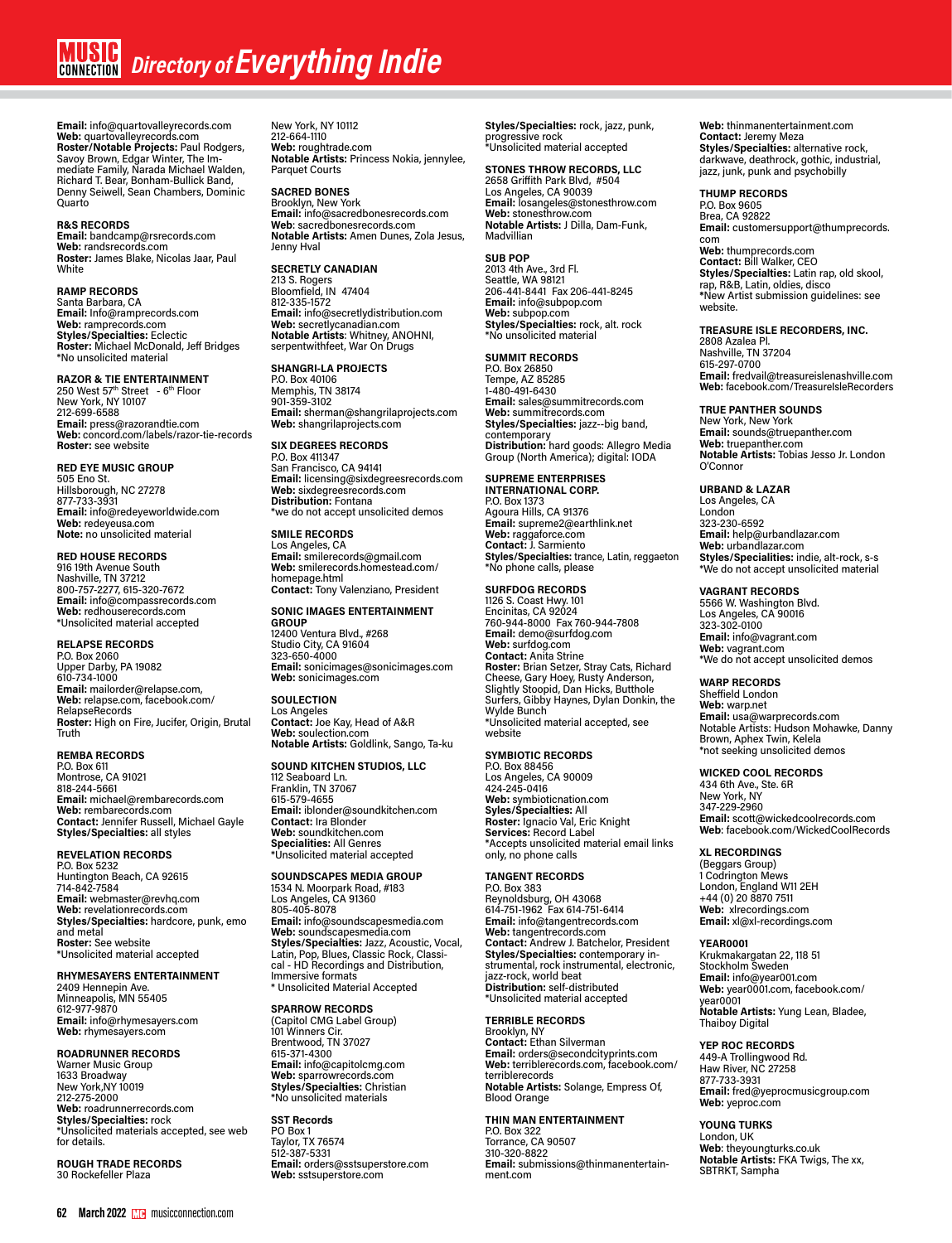# MARKETERS/PROMOTERS

**1 SEO EXPERTS** Los Angeles, CA 888-736-2413 **Web:** 1seoexperts.com **Contact:** Michael Guy **Services:** Providing cutting edge media and marketing

# **CARDSCASHREWARDS.COM**

Los Angeles, CA 1-888-452.5959 Toll-Free in USA **Email:** info@cardscashrewards.com **Web:** cardscashrewards.com **Styles/Specialties:** We develop gift cards into marketing solutions that enable music artists to establish and sustain their careers independently. Our awardwinning approach to gift cards integrates online PR; social networking; cuttingmercially-viable artists' marketing mix to accelerate sales and cash-flow; grow and monetize social networks; establish new distribution channels; and new strategic partnerships and sponsorships. Our approach to gift cards also conveys S.M.A.R.T.er ways for indie music artists to crowdfund; digitally distribute music globally; sell directly to consumers.

# **TWO SHEPS THAT PASS**

1740 Broadway 15th Floor New York, NY 10019 646-907-8787 **Email:** info@twoshepsthatpass.com **Web:** twoshepsthatpass.com

## **360 MEDIA**

1040 Boulevard SE, Suite C Atlanta, GA 30312 404-577-8686 **Email:** hello@360media.net **Web:** 360media.net

# **919 MARKETING COMPANY**

104 Avent Ferry Rd. Holly Springs, NC 27540 919-557-7890 **Email**: letsworktogether@919marketing.com **Web:** 919marketing.com

## **INDIEPOWER**

5062 Lankershim Blvd., #174 N. Hollywood, CA 91601 818-505-1836 **Email:** info@indiepower.com **Web:** facebook.com/INDIEPOWERonline **Contact:** Jay Warsinske CEO (40+ year veteran) **Styles/Specialties:** All styles, worldwide,

maximum PR, promotion, marketing and major distribution services by top pros

# **ABC PROMOTIONAL MARKETING**

20531 Rhode St. Woodland Hills, CA 91367 818-999-2226 **Email:** andrew@shopabcpromo.com **Web:** shopabcpromo.com

**AIM MARKETING SOLUTIONS** 830 3rd Street South, Suite 203 Jacksonville Beach, FL 32250 904-881-0932 **Email:** info@aimmktgagency.com **Web:** aimmktgagency.com **Styles/Specialties:** sports and entertain- ment marketing

# **A.D.D. MARKETING & ADVERTISING**

6600 Lexington Ave. Los Angeles, CA 90038 323-790-0500 **Email:** info@addmarketing.com **Web:** addmarketing.com **Styles/Specialties:** rock, hip-hop, ectronic \*No unsolicited material/phone calls

**AFFORDABLE IMAGE** 515 E. Grant Street, #216 Phoenix, AZ 85004 800-639-1622 **Email:** sales@affordableimage.com **Web:** affordableimage.com

# **AIRPLAY ACCESS** 5018 Franklin Pike

Nashville,TN 37220 310-325-9997 **Email:** staff@airplayaccess.com **Web:** airplayaccess.com **Contact:** Paul Loggins **Styles/Specialties:** all styles

# **ANDERSON MARKETING**

85 NE Loop 410, Suite 501 San Antonio, TX 78216 210-223-6233 **Email:** info@andersonmarketing.com **Web:** andadv.com

# **ARIES OF NOHO PROMOTIONS**

P.O. Box 16741 North Hollywood, CA 91615 747-256-8911, 818-220-3423 **Email:** Shelby@ariesofnoho.com **Web:** ariesofnoho.com **Contact:** MJ Shelby **Styles:** Funk, Jazz, Old School, R&B, Soul, Urban, World Beat **Services**: Consulting, Radio Airplay,<br>Marketing, On-Line Promotion, Band<br>Management, Social Networking, Video Promotion and Internet Publicity

# **ARISTOMEDIA**

Nashville, TN 37202 615-269-7071 **Email:** info@aristomedia.com **Web:** aristomedia.com

# **BEHIND THE CURTAINS MEDIA**

234 6th St. Ste #5 Brooklyn, NY 11215 347-699-4429 **Contact:** Michael Abiuso **Email:** mike@behindthecurtainsmedia.com **Web:** behindthecurtainsmedia.com

# **BLACK DOG PROMOTIONS**

9920 South Rural Road, Ste. 108 Phoenix, AZ 85284 480-206-3435 **Email:** scott@blackdogpromotions.com **Web:** blackdogpromotions.com

# **BRYAN FARRISH PROMOTION**

1828 Broadway, 2nd Fl. Santa Monica, CA 90404 310-998-8305 **Email**: booking@radio-media.com **Web:** radio-media.com **Styles/Specialties:** In-house and field staff to handle regular rotation on every commercial station in the U.S. and Cana- da, generating up to 3,000,000 listens per week on a single station in a single city. Also, college radio, specialty/mixshow radio, and gigchart.net for gigs in CA.

# **CARPARK RECORDS**

P.O. Box 42374 Washington, D.C. 20015 **Email:** info@carparkrecords.com **Web:** carparkrecords.com **Notable Artists:** Toro y Moi, Skylar Spence, Cloud Nothings

**CORNERSTONE** 71 W. 23rd St., 13th Fl. New York, NY 10010 212-741-7100 **Email:** info@cornerstonepromotion.com, pr@cornerstonepromotion.com **Web:** cornerstonepromotion.com **Contact:** Rob Stone and Jon Cohen

# **CREATIVE BRAND CONSULTING** 2219 S. 48th St., Ste. 1 Tempe, AZ 85282 888-567-0522 **Email:** ron@creativebrandconsulting.com **Web:** creativebrandconsulting.com

**CYBER PR** 389 12th St. Brooklyn, NY 11215 212-239-8384 **Email:** contact@arielpublicity.com **Web:** cyberprmusic.com

# **DEATH TO SLOW MUSIC**

Chicago, II<br>(646) 470-8009<br>**Email:** teamdeath@eathtoslowmusic.com **Web:** deathtoslowmusic.com **Contact:** Henry Bainbridge **Styles:** Indie, Punk, Rock, Folk, DIY, Underground **Services:** Music PR for punks, geeks, weirdos and the rest of us. Campaigns with soul. Killer bios. Punchy press releases. Straight dope advice.

# **DEBORAH BROSSEAU COMMUNICATIONS**

Los Angeles, CA 323-314-4203 **Email:** db@deborahbrosseau.com **Web:** deborahbrosseau.com **Contact:** Deborah Brosseau

# **DISTINCTIVE PROMO**

646-727-9645 **Email:** promo@distinctivepromo.com **Web:** distinctivepromo.com

**FANSCAPE** 12777 W. Jefferson Blvd. Los Angeles, CA 90066 214-259-8472 **Email:** james@fanscape.com **Web:** fanscape.com

# **Additional location:**

1999 Bryan St., Ste. 1800 Dallas, TX 75201 200 E. Randolph St. Chicago, IL

150 5th Ave. New York, NY 10011

# **FILTER**

300 Lenora Street, Suite 1279 Seattle, WA 98101 800-336-0809 **Email:** info@filterdigital.com **Web:** filterdigital.com

# **FLANAGAN'S RADIO PROMOTIONS**

323-876-7027 **Email:** submt@FlanaganPromotions.com **Web:** flanaganpromotions.com **Contact:** Jon Flanagan, Taylor W., Tom S. **Styles/Specialties:** AAA, rock, AC, consult before pressing CD, building a band's buzz!.

# **GAIL ROBERTS P.R. & INTERNET**

**MARKETING** 10061 Riverside Dr., Ste. 1400 Burbank, CA 91602 310-734-8193 **Email:** gailrobertspr@gmail.com **Web:** linkedin.com/in/gailrobertspr **Contact:** Gail Roberts **Styles/Specialties:** longstanding music<br>PR firm with marketing and online promo-<br>tion, internet publicity, social networking. Firm also handles marketing and media

for painters, authors, corporations and

# ecological projects.

**GIANT STEP** 281 N. 7th St., #2 Brooklyn, NY 11211 212-219-3567 **Email:** inquiries@giantstep.net **Web:** giantstep.net

# **Additional location:**

644 N. Fuller Ave. #127 Los Angeles, CA 90036 **Email:** esther@giantstep.net

# **GIRLIE ACTION MEDIA**

**& MARKETING, INC.** 243 W. 30th St., 12th Fl. New York, NY 10001 212-989-2222 **Email:** info@girlieaction.com **Web:** girlieaction.com, facebook.com/ girlieaction

# **GONZALEZ MARKETING**

2804 W. Northern Lights Anchorage, AK 99517 907-562-8640 **Email:** gm@gonzalezmarketing.com **Web:** gonzalezmarketing.com **Contact:** Steve Gonzalez

# **HANDS ON PR & MARKETING**

**Email:** handsonpr@aol.com **Web:** expertiseinmedia.com **Contact:** Craig Melone **Styles/Specialties:** all styles/indie labels are our forte

# **HOWARD ROSEN PROMOTION, INC.**

1129 Maricopa Hwy. Ste. #238 Ojai, CA 93023 805-382-2200 **Email:** howie@howiewood.com **Web:** howiewood.com **Contact:** Howard Rosen **Formats/Specialties:** CHR/Top 40, AC, Hot AC, AAA, Alternative Specialty,<br>Mainstream Rock, Modern AC, Country &<br>College for artists of all label sizes includ-<br>ing Independent. Social Media, Video Production

# **HUMAN ELEMENT TV**

453 S. Spring St., Ste. 937 Los Angeles, CA 90013-2089 213-232-1193 **Email:** info@humanelement.tv **Web:** melodymakerproductions.com **Services:** Logo creation, press kit design, album cover art, promo materials (stick-ers, flyers, etc.) audio post production, composition for TV/films/games, songwriting arrangement, record production, engineering, mixing, mastering, prepping, albums for duplication/replication, vocal coaching, vocal production, career consultation.

**IFANZ.COM** (McCartney Multimedia, Inc.) 322 Culver Blvd., Ste. 124 Playa Del Rey, CA 90293 **Email:** info@ifanz.com **Web:** ifanz.com

# **IMAGINE PR**

262 West 38th Street Suite 703 New York City 212-922-1961 **Email:** info@imagine-team.com **Web:** imagine-team.com

# **J&H PROMOTIONS**

P.O. Box 295 Indian Rocks, FL 33785 727-648-4274 **Email:** jhpro@att.net **Web:** jandhpromotions.com **Contact:** Mary Christopher, President **Styles/Specialties:** Award-winning promotions, brand management, ad agency, radio promotions, press/PR, representing all genres, from indie to major label. **Clients:** ABC Radio Networks, Dreamworks Records, Harrah's Casino, MCA Records, Jones and Thomas Advertising Agency, Naxos Music, Stringtown Re-cords, Town of Los Altos Hills, Tennessee Trial Lawyers Association, Polk County Utilities, 3rd Battalion 3rd Marines, Main Street Bank and Trust and Virgin Records.

# **JJ ENTERTAINMENT**

**530-412-3354 Email:** Joddith@aol.com **Web:** jjentertainment.com **Contact:** Jodi Jackson **Styles:** All

# **KAREN MORSTAD & ASSOCIATES**

79 E. Putnam Ave. Greenwich, CT 06830 646-209-8055 **Email:** kmorstad@karenmorstad.com **Web:** karenmorstad.com

**KBH ENTERTAINMENT GROUP** Van Nuys, CA 91405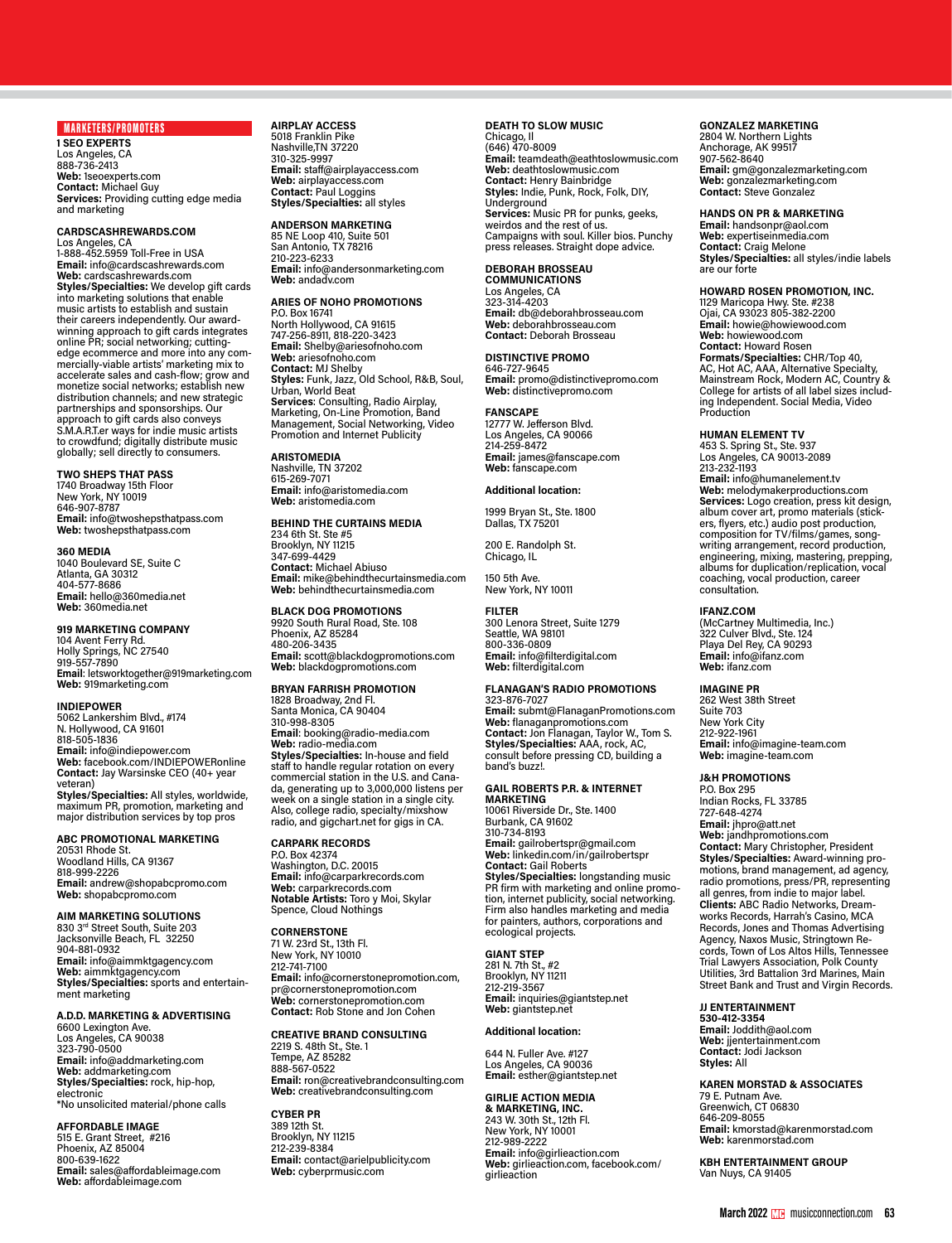# 818-786-5994

**Email:** support@kbhentertainment.com **Web:** kbhentertainment.com **Contact:** Brent Harvey **Styles/Specialties:** consulting, artist management, event production, music licensing and placement, publicity, talent buying & booking

# **LABEL LOGIC**

Artist and Label Services **Contact:** Jay Gilbert and Jeff Moskow 566 Mindenvale Court Simi Valley, CA 93065<br>(310) 405-4155 (text), 818-431-0728<br>**Email:** jay@label-logic.net, jeff@labellogic.net **Web**: label-logic.net **Styles/Specialties:** All genres

# **LAKES COMMUNICATION SERVICES** Los Angeles, CA 90045 323-251-2358

**Email:** lakescommunications@gmail.com **Contact:** Jeffery Lakes **Clients:** Mark Drummond, Lakes The Voice **Styles:** R&B, HipHop, Smooth Jazz, Urban Contemporary **Services:** artist management, marketing,

business development

# **LAKES ENTERTAINMENT**

Las Vegas, NV 702-881-3593

**Email:** entertainmentlakes@gmail.com **Contact:** DJ A Smoove **Summary:** We are transforming music deejay services into game-changing artist promotional and showcasing opportuni-ties for indie music artists. Our approach to deejaying integrates featured artist presentations and showcases into any event's experiential mix as well as live streaming showcases across social media and digital streaming platforms. **Styles:** We specialize in urban-themed music, including R&B, classic soul, rap, hip-hop, and gospel. Other styles consid-ered on case-by-case basis

**Additional:** We also produce and distribute mixtapes as well as promotional flyers and postcards.

**LANE TERRALEVER**<br>645 E Missouri Ave., Ste 400<br>Phoenix, AZ 85012<br>602-258-5263 **Email**: info@laneterralever.com **Web:** laneterralever.com

# **LARRY WEIR**

National Record Promotion 137 N. Larchmont Blvd., S-#500 Los Angeles, CA 90004 323-658-7449 **Email:** lweir@larryweir.com **Web:** larryweir.com **Specialties:** Need radio airplay? Multi-format radio promotion

# **LOGGINS PROMOTION**

2530 Atlantic Ave., Ste. C Long Beach, CA 90806 310-325-2800 **Email:** staff@logginspromotion.com **Web:** logginspromotion.com **Contact:** Paul Loggins **Styles/Specialties:** all styles

# **LOTOS NILE MARKETING**

P.O. Box 90245 Nashville, TN 37209 615-298-1144 **Email:** info@lotosnile.com **Web:** lotosnile.com

# **LUCKIE & COMPANY**

1143 1st Ave S, Suite 110 Birmingham, AL 35223 833-4-LUCKIE **Email:** press@luckie.com **Web:** luckie.com

# **Additional location:**

3160 Main St. Ste 200 Duluth, GA 30096

# **64 March 2022** musicconnection.com **March 2022** musicconnection.com **65**

**LUCK MEDIA & MARKETING, INC.** 8581 Santa Monica Blvd., #426 West Hollywood, CA 90069 818-232-4175 **Email:** info@luckmedia.com **Web:** luckmedia.com **Contact:** Steve Levesque

**MIA MIND MUSIC** 254 6th St., Ste. #2 Hoboken, NJ 07030 800-843-8575 **Email:** info@miamindmusic.com **Web:** miamindmusic.com

# **MAKE GOOD MARKETING & MANAGEMENT, INC.**

Paul Orescan 13636 Ventura Blvd., #185 Sherman Oaks CA 91423 (818) 749-7014 **Email:** paulorescan@me.com **Web**: makegoodmarketing.com

# **MIKE MATISA**

Independent Agent Radio Promotions, Artist Development **Email**: mikematisa@gmail.com **Website:** mikematisa.com **Contact**: Mike Matisa **Services:** Independent agent and scout for a diversified portfolio of radio promotion and artist development professionals. Specializing in: Pop, Top 40, Adult Con-temporary, Urban, Hot AC, Country, Triple A, Alternative, Active & Modern Rock, and Smooth Jazz radio formats.

# **MILES HIGH PRODUCTIONS**

P.O. Box 93157 Hollywood, CA 90093

323-806-0400 **Email:** info@mileshighproductions.com **Web**: mileshighproductions.com **Styles/Specialties:** Social Marketing and digital press company catering to both indie and established artists. We specialize in rock, pop, dance, jazz, blues, country/roots, soul/urban and new age. Established in 2002.

# **MIXED MEDIA**

Cranston, RI **Email:** ginny@mixedmediapromo.com **Web**: mixedmediapromo.com

# **MOTION CITY RECORDS** 1424 4th St., #604

Santa Monica, CA 90401 310-434-1272 **Web:** motioncity.com **Styles/Specialties:** alternative rock **Roster:** Velvet, Voodoo, Brent Fraser, 10 Pound Troy, UFO Bro, Drag, Wendy Bucklew

**MRY** 299 W. Houston St., 14th Fl, New York, NY 10014 212-274-0470 **Email:** beth.nigro@moxieusa.com **Web:** mry.com

**NVE RECORDS** Universal Music Group Distribution Murrieta, CA 951-444-8683 **Email:** info@nverecords.com **Web:** nverecords.com **Contact:** Gary Devon Dostson, CEO

**NEW MUSIC WEEKLY** 137 N. Larchmont Ave., Ste. 500 Los Angeles, CA 90004 310-325-9997 **Email:** staff@newmusicweekly.com **Web:** newmusicweekly.com<br>**Contact:** Paul Loggins, Larry Weir, Chuck<br>Dauphin, John Loggins, Jon Hudson,<br>Masika Swain, Debi Fee<br>**Styles/Specialties:** all styles \*National music magazine specializing in radio airplay charts, artist spotlights/ interviews and entertainment based editorials

# **THE ORIEL COMPANY**

37 W 20th Street, Suite 1004 New York, NY 10011 **Email**: carleen@thorie.co **Web:** theoriel.co

# **PACIFIC MARKETING LLC**

740 NE 3rd Ste. 3-109 Bend OR 97701 503-880-5516 **Email:** luc@pacmarlic.com **Web:** pacmarllc.com

## **PIERCE CREATIVE SERVICES** 433 G Street

Suite 302 San Diego, CA 92101 619-356-0164 **Email:** hello@piercesd.com **Web:** piercesd.com

# **PINNACLE MANAGEMENT, MARKETING & PROMOTIONS, LLC**

1129 Maricopa Hwy. Ste. #238 Ojai, CA 93023 805-201-6300 **Email:** pinnaclemanagement212@gmail.com<br>**Formats/Specialties**: CHR/Top 40, AC,<br>Hot AC, AAA, Alternative Specialty, Mainstream Rock, Modern AC, Country, College for artists of all label sizes includ-ing Independent.

# **PEOPLE'S REVOLUTION, INC.** 62 Grand St., 3rd Fl.

New York, NY 10013 212-274-0400 **Email:** nycinfo@peoplesrevolution.com **Web:** peoplesrevolution.com **Styles/Specialties:** Fashion and lifestyle PR, marketing and events. This includes fashion show planning and production

# **PFA MEDIA**

Entertainment Media & Marketing 214 W. 29th St., Ste. 702 New York, NY 10001 212-334-6116 **Web:** pfamedia.net **Email:** info@pfamedia.net

# **Additional location:**

Nashville 615-840-8127 **Email:** info@pfamedia.net

**PLA MEDIA, INC.** 1303 16th Ave. S. Nashville, TN 37212 615-327-0100 **Email:** info@plamedia.com **Web:** plamedia.com

# **PPL ENTERTAINMENT GROUP, INC**

PO BOX 261488 Encino, CA 91426 310-962-3873 **Email:** pplzmi@aol.com \*No unsolicited material accepted

# **PYRAMID COMMUNICATIONS**

1932 1st Ave., Ste. 507 Seattle, WA 98101 206-374-7788 **Web:** pyramidcommunications.com

# **RANDOLPHE ENTERTAINMENT GROUP**

67 S. Bedford St., Ste. 400W Burlington, MA 01803 877-202-1940 **Email:** contact@randolphe.com, christian@randolphe.com **Web:** randolphe.com \*unsolicited material accepted

# **RIOT ACT MEDIA**

Brooklyn, NY Portland, OR 206-890-9906 **Email**: nathan@riotactmedia.com **Web:** riotactmedia.com

#### **ROCKSTAR PROMOTIONS**  1926 Hollywood Blvd., #202

Hollywood, FL 33020 954-767-8385

**Email:** service@rockstarpromos.com **Web:** rockstarpromos.com **Contact:** Aaron Schimmel **Styles/Specialties:** CD/DVD replication, merchandise production (T-shirts, stickers, posters, postcards, merch items) and graphic design.

**ROCK STEADY** 4201 Wilshire Blvd., Ste. 400 Los Angeles, CA 90010 424-302-4140 **Email:** info@wearerocksteady.com **Web:** wearerocksteady.com

# **RUDER FINN CREATIVE**

425 E 53rd St. New York, NY 10022 212-593-6400 **Email:** taylor.johnson@ruderfinn.com **Web:** ruderfinn.com **Contact:** Taylor Johnson

# **Additional locations:**

San Francisco 628-235-2101 **Email:** kimr@ruderfinn.com **Contact**: Robin Kim

Washington, D.C. 202-921-1789 **Email:** monica.marshall@ruderfinn.com **Contact:** Monica Marshall

**SHINE ON PROMO Email:** info@shineonpromo.com **Web:** shineonpromo.com **Specialties:** Radio Promotion for College/ Specialty / NONCOMM formats. **#1 Albums in 2020:** OSEES, Bully, Washed Out, Wolf Parade & of Montreal.

# **SO MUCH MOORE MEDIA**

615-202-1313 **Email**: martha@somuchmoore.com **Web**: somuchmoore.com **Cinents:** Daryl Mosley (Bluegrass),<br>American Blond (Country Rock and Sister<br>Duo), Alex Miller (American Idol Alum, tra-<br>ditional country), Taylor Rae (Americana<br>Blue/Jazz/Folk-Country)

# **SONICBIDS CORPORATION**

P.O. Box 1407 White Plains, NY 10602 617-502-1300 **Email:** support@sonicbids.com **Web:** sonicbids.com **Styles/Specialties:** electronic press kits (EPK's) for all styles of music

# **SPEAKEASY PR**

Los Angeles, CA 818-363-1315 **Web:** speakeasypr.com **Email:** Monica@Speakeasypr.com **Contact:** Monica Seide

# **SPAWNAK**

Spawn Ideas, Inc. 510 L St., Ste. 100 Anchorage, AK 99501 907-274-9553 **Email:** info@spawnideas.com **Web:** spawnak.com

# **SPINLAB COMMUNICATIONS**

12198 Ventura Blvd., Ste. 210 Studio City, CA 91604 818-763-9800 **Email:** info@spinlab.net **Web:** spinlab.net **Styles/Specialties:** branding campaigns, corporate communications, crisis communications, event planning and execution, public relations, publicity

**SPINS TRACKING SYSTEM** A Backstage Entertainment Co. 5018 Franklin Pike Nashville, TN 38220 310-325-9997 **Email:** staff@spinstrackingsystem.com **Web:** spinstrackingsystem.com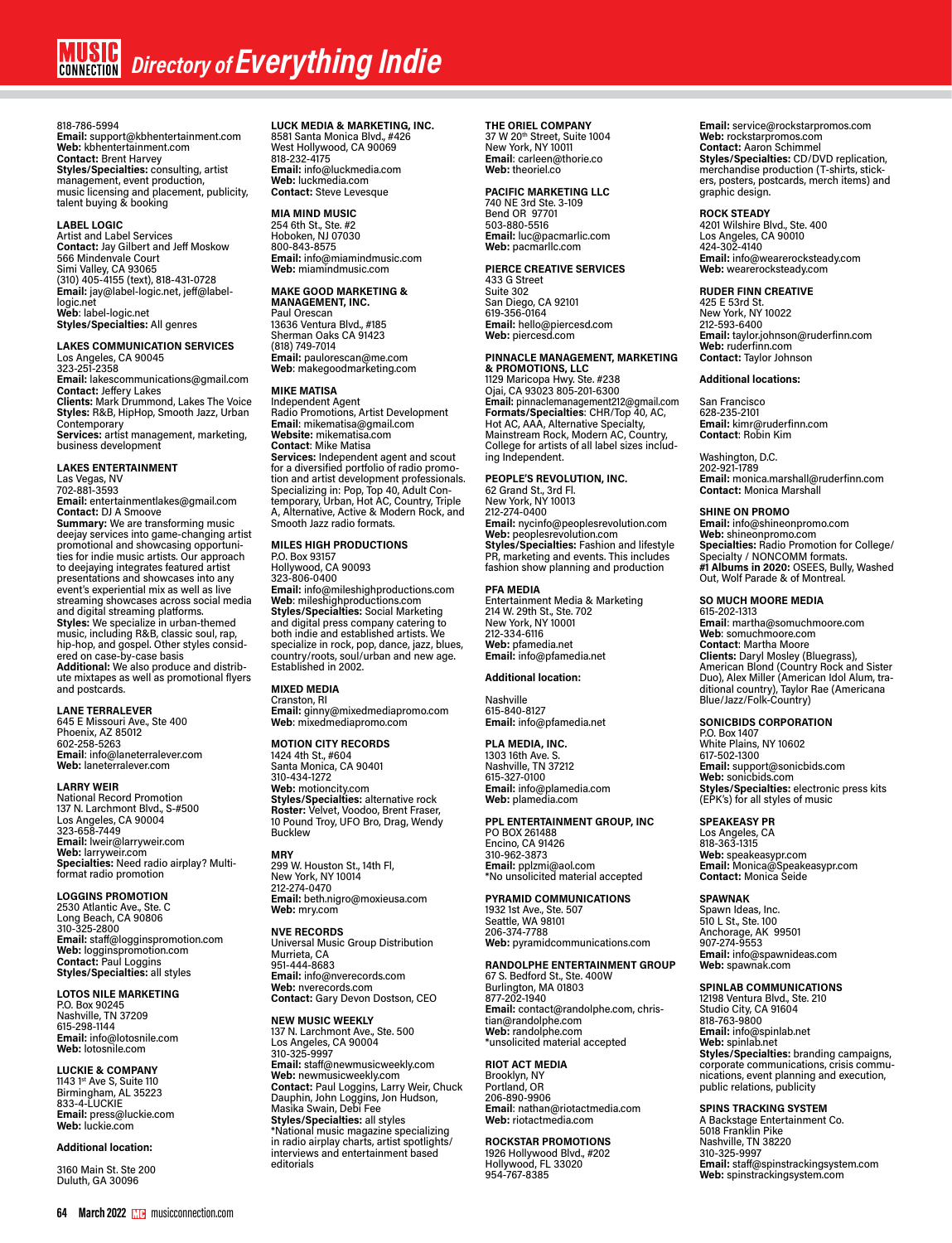**Styles/Specialties:** Country, AC, hot AC, top 40, hip-hop, rap, AAA, Christian, college, loud rock, jazz, smooth jazz, RPM, record pools, world, Americana

# **SUNSHINE SACHS & ASSOCIATES**

136 Madison Ave., 17th Fl. New York, NY 10016 212-691-2800 **Email:** info@sunshinesachs.com **Web:** sunshinesachs.com **Contact:** Jeff Okeefe

# **Additional locations:**

720 Cole Ave Los Angeles, CA 90038 323-822-9300

201 W. 5th Street 11thFloor Austin, TX 78701 512-646-0149

1875 Connecticut Ave. N.W., 10th Fl. Washington, D.D. 20009 202-280-2398

101 Marietta Street, NW Suite 3000 Atlanta, GA 30303 404-334-3545

#### **THIRSTY EAR**

225 Crossroads Blvd., Ste. 336 Carmel, CA 93923 203-838-0099 **Email:** info@thirstyear.com **Web:** thirstyear.com

# **THOMAS PUBLIC RELATIONS, INC.**

1 Hewitt Sq. Ste 186 East Northport, NY 11731 Melville, NY 11747 631-549-7575 **Email:** info@thomaspr.com **Web:** thomas-pr.com **Contact:** Karen Thomas

# **TIM SWEENEY & ASSOCIATES**

31805 Temecula Pkwy, #551 Temecula, CA 92592 951-303-9506 **Email:** sweeney@timsweeney.com **Web:** timsweeney.com **Styles/Specialties:** all styles

**TIWARY ENTERTAINMENT GROUP, LTD**

1 Irving Pl., Ste. P8C New York, NY 10003 **Fax:** 212-477-5259 **Email:** info@tiwaryent.com **Web:** tiwaryent.com

# **TOTAL ASSAULT**

17547 Ventura Blvd. Ste 204 Encino, CA 91316 310-280-3777 **Email:** danny@corpta.com **Web:** totalassault.com

# **Additional location:**

6107 Centennial Blvd. Nashville, TN 37209 615-810-8630

# **TSC MARKETING**

1030 18th Ave. S. P.O. Box 120683 Nashville, TN 37212 615-327-3277 **Email:** lee@tscmarketing.com **Web:** tscmarketing.com

## **TSUNAMI GROUP INC.**

**Email:** inquiry@tsunamigroupinc.com **Web:** tsunamigroupinc.com **Styles:** Entertainment, music, producers, fashion, sports and products **Clients:** Lil Wayne, Justin Timberlake, Eva Longoria, Paris Hilton, etc.

# **UNLEASHED MUSIC MEDIA MUSIC MARKETING** Los Angeles 833-765-6386

**Web:** unleashedmusictest.com

# **VITRIOL INDEPENDENT PROMOTION**

3421 5th Ave. S. Minneapolis, MN 55408 612-871-4916 **Email:** jesse@vitriolpromotion.com **Web:** vitriolradio.com

# **WE LOVE MUSIC PROMOTIONS**

**Email:** clare@welovemusicpromtions.com **Web:** welovemusicpromotions.com **Styles/Specialities:** A unique online PR approach for unsigned bands to promote<br>their single/EP/Album. All online promotheir single/EP/Album. All online promo-All styles and genres covered.

**WICKED PR** 45 11th St. Hermosa Beach, CA 90254 404-316-7482

# **Web:** wicked.is

PUBLICISTS **ABC PUBLIC RELATIONS** Los Angeles, CA 818-990-6876 **Email:** amanda@abc-pr.com **Web:** abc-pr.com, facebook.com/abcpub licrelations, abc-pr.com/contact.html **Contact:** Amanda Cagan

**ALBRIGHT ENTERTAINMENT GROUP** 3070 Windward Plaza, Ste. F-770 Alpharetta, GA 30005 **Email:** rockstarpr@aol.com **Web:** rockstarpr.com **Contact:** Jeff Albright

**ALEX TEITZ MEDIA** 1550 Larimer St., Ste. 511 Denver, CO 80202 720-341-8567 **Email:** alexteitzmedia@yahoo.com **Web:** alexteitzmedia.com

# **ANNE LEIGHTON MEDIA**

**MANAGEMENT MOTIVATION** P.O. Box 670922 Bronx, NY 10467 718-881-8183 **Email:** anne@anneleighton.com **Web:** anneleighton.com

# **ARISTOMEDIA**

1620 16th Ave. S. Nashville, TN 37212 615-269-7071 **Email:** info@aristomedia.com **Web:** facebook.com/aristomedia

**ARTISANS PR** 2242 Guthrie Cir. Los Angeles,CA 90034 310-837-6008 **Email:** contact@artisanspr.com **Web:** artisanspr.com

**BB GUN PRESS** West Hollywood, CA 90069 323-904-9094 **Web:** bbgunpress.com, facebook.com/ **BBGUNPRESS Contact:** Bobbie Gale

**BEACHWOOD ENTERTAINMENT COLLECTIVE** 323-871-0180 **Email:** jean@beachwood.la **Web:** beachwood.la, facebook.com/ BeachwoodEntertainmentCollective **Instagram:** @beachwoodentertainmentco

**BEAUTIFUL DAY MEDIA & MANAGEMENT** 128 Coffey St., 1R Brooklyn, NY 11231

# 718-522-5858

**Email:** elizabeth@beautifuldaymedia.com **Web:** BeautifulDayMedia.com **Contact:** Elizabeth Freund

# **BIG HASSLE MEDIA**

40 Exchange Pl., Ste. 1900 New York, NY 10005 212-619-1360 **Email:** weinstein@bighassle.com **Web:** bighassle.com

# **Additional location:**

3685 Motor Ave., Ste. 240 Los Angeles, CA 90034 424-603-4655

# **BIG PICTURE MEDIA**

85 Delancey St., Ste 47 New York, NY 10002 212-675-3103 **Email**: paul@bigpicturemediaonline.com **Contact:** Dayna Ghiraldi-Travers **Web**: bigpicturemediaonline.com

# **BIZ 3 PUBLICITY**

Chicago, IL 60622 **Email:** info@biz3.net **Web:** biz3.net

# **BLACK & WHITE PR**

The Lot 1041 N. Formosa Ave., Ste. 214 West Hollywood, CA 90046 **Email:** sara@phases2pr.com **Web:** blackandwhitepr.net

# **BOBBI MARCUS PUBLIC RELATIONS & EVENTS, INC.**

Los Angeles, CA 310-889-9200 **Email:** admin@bobbimarcuspr.com, bobbi@bobbimarcuspr.com **Contact:** Bobbi Marcus

# **BRADLEY PUBLIC RELATIONS &**

**MARKETING** 318 W Katella Ave. B Orange, CA 949-274-9651 **Email:** bob@bradleypublicity.com **Web:** bradleypublicity.com

## **BROKAW COMPANY, THE**

4135 Bakman Ave. North Hollywood, CA 91602 818-766-5967 **Email:** db@brokawcompany.com **Web:** brokawcompany.com

# **BROOKS COMPANY, THE** 225 West 35th Street 15th Floor New York, NY 10001 212-768-0860 **Email:** Rebecca@brookspr.com **Web:** brookspr.com

**BSG PR** 20501 Ventura Blvd., Ste. 145 Woodland Hills, CA 91364 818-340-4422 **Email:** brian@bsgpr.com **Web:** bsgpr.com

**BT PR** New York, NY 646-405-7010 **Email:** info@btpr.biz **Web:** bennytarantini.com

# **BURSON COHN & WOLFE** 200 Fifth Ave

New York, NY 10010 212-601-3000 **Email:** jillian.janaczek@bcw-global.com **Web:** bcw-global.com

**Additional locations:**

California, District of Columbia, Florida, Georgia, Illinois, Massachusetts, Pennsylvania, Tennessee, Texas Europe, Latin American, Africa

# **CAMPBELL ENTERTAINMENT GROUP**

P.O Box 682614 Franklin, TN 37067 615-210-3602 **Email:** info@campbellentertainmentgroup.com **Web:** campbellentertainmentgroup.com

# **CAPITAL ENTERTAINMENT**

Washington, DC 20002 202-506-5051 **Email:** billcarpenter@capitalentertain ment.com **Web:** capitalentertainment.com

# **CDROLLOUT**

916 W 10th St. Asuza, CA 91702 310-374-9208 **Email:** mike@cdrollout.com **Web:** cdrollout.com

# **CHARM SCHOOL PR**

323-363-9338 **Email:** hello@charmschoolcie.com **Web:** charmschoolcie.com **Contact:** Angelique Groh **Clients:** Cory Helford Gallery, Alife, Lettuce

# **CHIPSTER PR**

2820 Audubon Village Dr. Norristown, PA 19403 484-932-8951 **Email:** info@chipsterpr.com **Web:** chipsterpr.com

# **CHROME PR**

9107 Wilshire Blvd. Ste. 450 Beverly Hills, CA 90210 310-272-7100 **Contact**: Lee Runchey, VP

# **CHROMATIC PUBLICITY**

P.O. Box 250-863 Brooklyn, NY 11225 **Email:** hector@chromaticpr.com **Web**: chromaticpublicity.com **Contact:** Amanda Pitts, Hector Silva

#### **CLARION CALL**

Los Angeles, New York, Nashville 718-249-3738 **Contact:** Caroline Borolla **Web:** clarioncallmedia.com/about **Email:** croline@clarioncallmedia.com

# **CONQUEROO**

11271 Ventura Blvd., Ste. 522 Studio City, CA 91604 323-656-1600 **Email:** info@conqueroo.com **Web:** conqueroo.com

# **COSTA COMMUNICATIONS**

8265 Sunset Blvd., Ste. 201 Los Angeles, CA 90046 323-650-3588 **Email:** info@costacomm.com **Web:** costacomm.com

# **COYNE PR**

5 Wood Hollow Rd. Parsippany, NJ 07054 973-588-2000 **Email:** newbusiness@coynepr.com, **Web:** coynepr.com

# **Additional locations:**

1400 Broadway, 36<sup>th</sup> Floor New York, NY 10018 212-938-0166

**CPR (CAROLYN PUBLIC RELATIONS)** P.O. Box 55 Radio City Station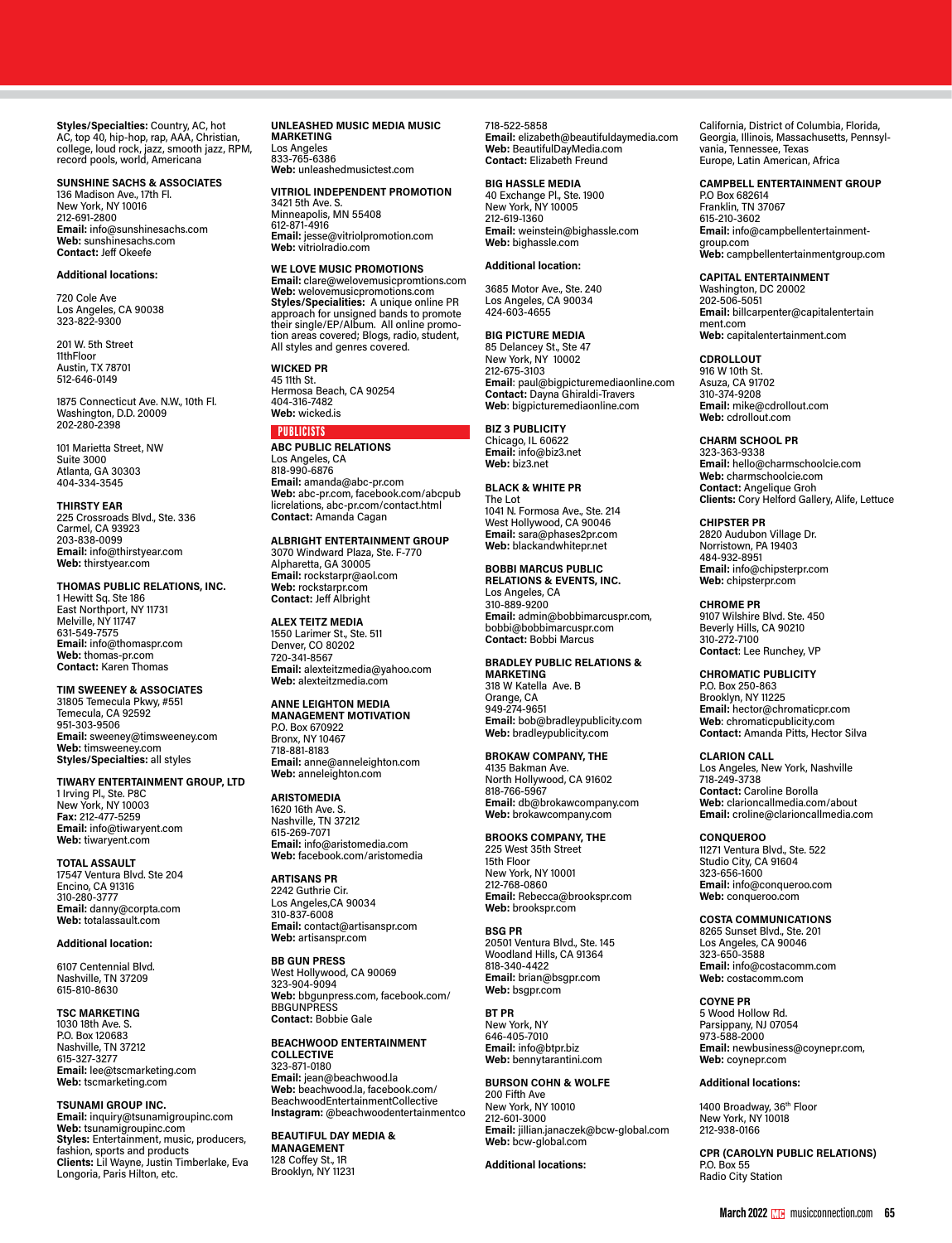New York, NY 10101-0055 212-721-3341 **Email:** info@carolynmcclairpr.com **Web:** carolynmcclairpr.com

# **CYPER PR**

389 12 St. Brooklyn, NY 11215 212-239-8384 **Email:** Ariel@cyberpr.com **Web:** cyberprmusic.com

# **DANGER VILLAGE**

Los Angeles, CA 830-476-5664 **Email:** therearenostupidquestions@ dangervillage.com **Web:** dangervillage.com

# **DAVIDSON & CHOY PUBLICITY**

4311 Wilshire Blvd., Ste. 402 Los Angeles, CA 90010 323-954-7510 **Email:** t.choy@dcpublicity.com, j.davidson@dcpublicity.com **Web:** dcpublicity.com **Contact**: Judi Davidson, Tim Choy

# **D. BARON MEDIA RELATIONS INC.**

1411 Cloverfield Blvd. Santa Monica, CA 90404 310- 315-5444 **Email:** info@dbaronmedia.com **Web:** dbaronmedia.com

# **DEGY PR**

Toms River, NJ 732-818-9600 **Email:** info@degy.com **Web:** degy.com **Contact:** Ari Nisman

# **DE WAAL & ASSOCIATES**

14724 Ventura Blvd., Ste. 507 Sherman Oaks, CA 91403 818-817-4444 Fax 818-817-4587 **Email:** info@DeWaalPR.com **Web:** dewaalpr.com **Contact:** Lori De Waal

**DL MEDIA MUSIC** 124 N. Highland Ave. Bala Cynwyd, PA 19004 610-420-8470 **Email:** info@dlmediamusic.com **Web:** dlmediamusic.com **Contact:** Don Lucoff, President

**DMMC (Greater Des Moines Music Coalition)** 900 Keosaugua Way, Ste 117 Des Moines, IA 50309 515-676-0005 **Email:** info@desmoinesmc.com **Web:** desmoinesmc.com

**DOLPHIN ENTERTAINMENT** 600 3rd Ave., 23rd Fl. New York, NY 10016 212-277-7555 **Web:** dolphinentertainment.com

# **Additional location:**

1840 Century Park E., Ste. 700 Los Angeles, CA 90067 310-477-4442

150 Alhambra Circle Suite 1200 Coral Gables, FL 33134 305-774-0407

## **DOUG DEUTSCH PUBLICITY SERVICES**

Los Angeles, CA 213-924-4901 **Email:** dougdeutschpr1956@gmail.com **Web:** facebook.com/dougdeutschpublicity; twitter.com/publiciteeguy; instagram.com/publiciteeguy

**Contact:** Doug Deutsch **Styles/Specialties:** Full-Service Artist Publicity and Promotion; Tour Publicity; Festivals/Special Events Publicity; New Record Release Campaigns **Roster:** Blues From The Top Festival; New Blues Festival; Woodystock Blues Festival; Thunderbird Management, Tab Benoit; Allman Family Revival Melody & Vaylor Trucks; Brother & Sister; Vanessa Collier; Victor Wainwright & The Train (Tour); Head Honchos; Karen Lawrence & Blue By Nature; Marlon Hoffman Band; Sandy Haley Band; Jeff Fetterman Band; Fred Hostetler; A Brothers Revival; Jangling Sparrows; Wild Ride.

# **DOMINION3 PUBLIC RELATIONS**

1420 Camden Ave., Ste. #5 Los Angeles, CA 90025 310-478-3393 **Email:** kim@dominion3.com **Web:** dominion3.com **Contact:** Kim Dixon

**DRPR** 302-266-1273 **Web**: drprstrategies.com

**DUNN DEAL PR** Los Angeles, CA 310-666-5336 **Email:** james@dunndealpr.com **Web:** dunndealpr.com

# **EARSHOT MEDIA** 2629 Manhattan Ave., PMB 301

Hermosa Beach, CA 90254-2447 **Email:** mike@earshotmedia.com **Web:** earshotmedia.com **Contact:** Mike Cubillos

# **EARSPLIT PR**

P.O. Box 142 Congers, NY 10920 **Email:** liz@earsplitcompound.com **Web:** earsplitcompound.com **Contact:** Liz Ciavarella-Brenner

**EASTWEST MEDIA** Palm Beach, FL 310-650-8668, 561-465-2240 **Email:** sheryl@eastwestmedia.net **Web:** eastwestmedia.net

**EBONY JEANETTE PR** 310-256-6749 **Email:** info@ebonyjeanette.com **Web:** ebonyjeanette.com **Contact:** Ebony Jeanette

# **EFFECTIVE IMMEDIATELY INC.** 325 Broadway, Ste. 303 New York, NY 10007 212-777-6727 **Email:** info@ei-pr.com **Web:** effectiveimmediatelypr.com **Contact:** Samantha Alamo **Service:** album, single campaigns, tour press, radio promotion, artist development, coaching, social media marketing **Note:** accepts artist submission

# **Additional location:**

8209 Melrose Ave, 2nd Fl Los Angeles, CA 90046 310-437-8199

**ENGINE GROUP** 229 West 43rd Street 8th Floor New York, NY 10036 212-633-4567 **Email:** info-usa@enginegroup.com **Web:** enginegroup.com/us

# **Additional locations:**

Boston, Chicago, Cincinnati, Los Angeles, San Francisco, Minneapolis, Melbourne,

Shanghai, Singapore, Sydney, Hong Kong, Dusseldorf, London

# **EVOLUTIONARY MEDIA GROUP**

3920 Fountain Ave. Los Angeles, CA 90029 323-658-8700 **Email:** info@emgpr.com **Web:** emgpr.com

# **FALCON PUBLICITY** Los Angeles, CA

**Email:** agreenberg@falconpublicity.com

# **FANATIC PROMOTION & CO.**

332 Bleecker St., #G7 New York, NY 10014 917-744-1772 **Email:** josh@fanaticpromotion.com **Web:** fanaticpromotion.com

# **FLY PR**

2658 Griffith Park Blvd., Ste. 816 Los Angeles, CA 90039 323-667-1344 **Email:** flypr@flypr.net **Web:** flypr.net **Contact:** Ilka Erren Pardinas

# **FREEMAN PROMOTIONS**

235 Edwards Ave. Long Branch, NJ 07740<br>336-509-8377 336-509-8377 **Email:** freeman@freemanpromotions.com **Web:** freemanpromotions.com **Contact:** Jon Freeman

# **GAIL ROBERTS P.R. & INTERNET**

**MARKETING** 10061 Riverside Dr., Ste. 1400 Burbank, CA 91602 310-734-8193 **Email:** gailrobertspr@gmail.com **Web:** facebook.com/GailRobertsPR **Contact:** Gail Roberts **Styles/Specialties:** Longstanding music PR firm with marketing and online promo-tion, internet publicity, social networking. Firm also handles marketing and media for painters, authors, corporations and ecological projects.

# **GIRLIE ACTION MEDIA & MARKETING, INC.**

243 W. 30th St., 12th Fl. New York, NY 10001 212-989-2222 **Email:** carter@girlieaction.com **Web:** girlieaction.com

# **GLOBAL SOUND GROUP, LTD.** London.UK

+44 (0) 207 118 3444 **Email**: info@globalsoundgroup.com **Web:** globalsoundgroup.com

# **GORGEOUS MEDIA GROUP** 7551 Melrose Ave., Ste. 5

Los Angeles, CA 90046 323-782-9000 **Email:** info@gorgeousmediagroup.com **Web:** gorgeousmediagroup.com \*Accepts demos submissions

# **GRANDSTAND MEDIA & MANAGEMENT**

39 W. 32nd St., #603 New York, NY 10001 646-410-0765 **Web:** grandstandhq.com

# **Additional location:**

3191 W. Casitas Ave., Ste. 155 Los Angeles, CA 90039 213-278-0320

**GREAT SCOTT P.R. PRODUCTIONS** 4750 Lincoln Blvd., #229 Marina del Rey, CA 90292 310-306-0375 **Email:** greatscottproductions@earthlink.net **Web:** greatscottpr.com

**GREEN GALACTIC** 213-840-1201

**Email:** lynn@greengalactic.com **Web:** greengalactic.com

# **HANDS ON PR & MARKETING**

310-341-3201 **Email:** handsonpr@aol.com **Web:** expertiseinmedia.com/index.html **Contact:** Craig Melone **Styles/Specialties:** all styles/indie labels are our forte

# **HARD PRESSED PUBLICITY**

2401 Manor Road, #234 Austin, TX 78722 512-554-2799 **Email:** jorae@hardpressedpublicity.com **Web:** hardpressedpublicity.com

# **HARRISON & SHRIFTMAN**

8523 Sunset Blvd. West Hollywood, CA 90069 310-855-1600 **Email:** newbiz@hs-pr.com **Web:** hs-pr.com

# **Additional locations:**

**New York, NY** 1285 Ave of the Americas 3rd Floor 917-351-8600

#### **HEIDI ELLEN ROBINSON FITZGERALD** HERFITZ PR

818-705-1267 **Email:** herfitz@mac.com **Web:** herfitzpr.net **Contact:** Heidi Ellen Robinson Fitzgerald **Clients:** Anthrax, Ghost, Greta Van Fleet, Pixies, Rick Rubin, Slayer, Dallon Weekes/ **IDKHOW** 

# **HELIO PUBLIC RELATIONS** 310-645-4246

**Email:** info@heliopr.com **Web:** heliopr.com

# **HELLO WENDY**

Los Angeles, CA 818-762-7063 **Email:** wendy@hellowendy.com **Web:** hellowendy.com **Contact:** Wendy Brynford-Jones

# **HIGHRISE PR**

2592 Hyler Ave Los Angeles, CA 90041 **Email: i**nfo@highrisepr.com **Web:** highrisepr.com

# **HODGES & ASSOCIATES**

The Dr. Pepper Bldg., Ste. 300 2829 Second Ave. S. Birmingham, AL 35233 205-328-4357 **Email:** hodges@thehighroad.com **Web:** thehighroad.com

# **HOT SCHATZ PR**

701 Harpeth Trace Dr. Nashville, TN 37221 615-782-0078 **Email:** schatz@hotschatzpr.com **Web:** hotschatzpr.com **Contact:** Schatzi Hageman, Owner and Press Agent

# **HOWARD ROSEN PROMOTION**

1129 Maricopa Hwy., Ste. #238 Ojai, CA 93023 805-382-2200 **Email:** howie@howiewood.com **Web:** howiewood.com **Contact:** Howard Rosen **Formats/Specialties:** CHR/Top 40, AC, Hot AC, AAA, Alternative Specialty, Mainstream Rock, Modern AC, Country & College for artists of all label sizes. Social Media, Video Production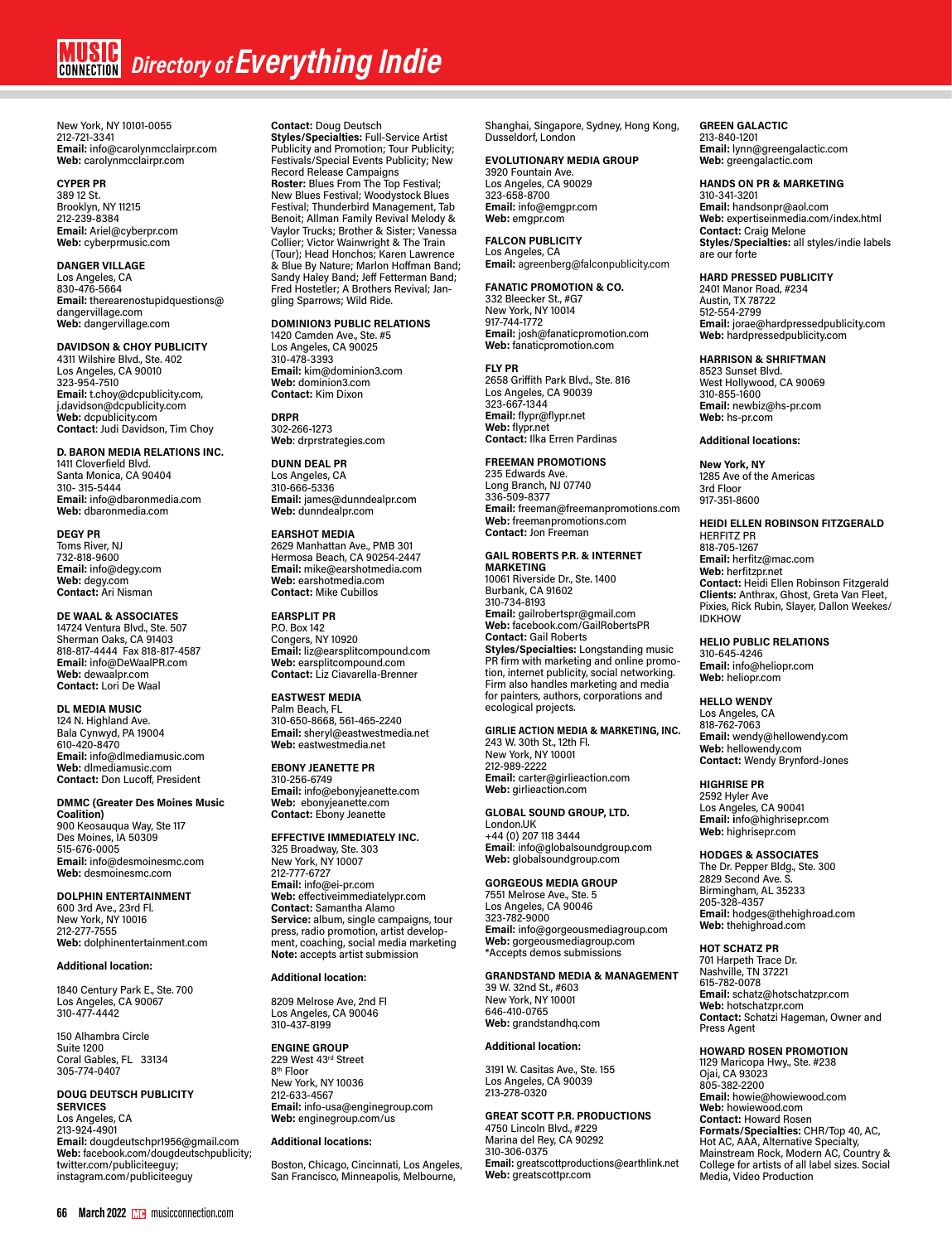**HOWLIN' WUELF MEDIA** 215-428-9119, 917-523-8881 **Email:** dusty@mojaveaudio.com **Email:** howlingwuelf@aol.com **Web:** howlinwuelf.com **Contact: Howard Wuefling, Jocelyn Loeb!** 877-733-3931 **Notable Projects:** Dwight Yoakam,

**INDIE MUSIC CONSULTING GROUP** Indie Artists & Label Publicity, Marketing marc Artists & Eaber Fabricity, Marketing<br>& Consulting 888-253-4464 On-Line Promotion, Band Management, Social **Email:** help@urbandlazar.com **JEFF VAUGHN**  888-253-4464<br>**Web:** indiemusicconsultant.com, indiemusicpublicity.com web: malemusicconsultant.com,<br>indiemusicpublicity.com<br>Note: "Voting Member the Recording<br>Academv" novements...<br>Academy" Nashville, Theorem 2022 **VAGRANT RECORDS** marketers / promoters / promoters / promoters / promoters / promoters / promoters / promoters / promoters / pr<br>In the contract of the contract of the contract of the contract of the contract of the contract of the contract raaoni, **Note: "Voting Member the Recordin**<br>Academy" **Website:** Sonic

**ILENE PROCTOR INTERNATIONAL PUBLIC RELATIONS** POBLIC RELATIONS<br>9427 Charleville Blvd. **Beverly Hills, CA 90212**<br> **ARTISTS** HOUSE MUSIC 310-858-6643, 310-721-2336 **Web:** artistshousemusic.org \*We do not accept unsolicited demos **Email:** info@twoshepsthatpass.com 310-858-0043, 310-721-2330<br>**Email:** ilenepr@gmail.com **Email:** lienepr@gmail.com<br>ilenepr@sbcglobal.net nenepr@spcgiobal.net<br>**Web:** douglasdrenkow.com/IP/index.html<br>\*eccents saling submission **Atlanta, Galgasciennewson,** The Submission 858-412-4329

# **INDEPENDENT MUSIC MEDIA**

213-864-2690 **Email:** Indiemusicmediadana@gmail.com **Services:** Covering national and regional Services. Covering national and region<br>print, on-line, blogs and tour press **Example:** Indiemusicmediadana<br> **Rock Containst Containst Containst Containst Containst Containst Containst Containst Containst Containst Conta** *s-*864-2690<br>**nail:** Indiemusicmediadana@gmail.co<br>**:rvices:** Covering national and regiona **VAPOR RECORDS nail:** Indiemusicmediadana(<br>**Invices:** Covering pational a 213-864-2690<br> **Email:** Indiemusicmediadana@gma<br> **Services:** Covering national and reg

**IT'S ALIVE! MEDIA IT'S ALIVE! MEDIA<br>11333 Moorpark St. #451<br>Studie Gitu SA 91699 Example Moenix Carlists**<br>Studio City, CA 91602 323-464-6314 480-206-3435 **Web:** vaporrecords.com **TOM WEIR**  323-464-6314<br>**Email:** josh@itsalivemedia.com **Web:** itsalive media.com

347-229-2960

**JACKIE O. & CO. INC. Atlanta, GA**<br>Atlanta, GA New York, NY 310-998-8305 **Web:** victoryrecords.com **Styles/Specialties:** All styles, worldwide, maximum PR, promotion, marketing and **Styles:** all 404-829-4430 **Email**: airplay@radio-media.com \*Accepts unsolicited demos major distribution services by top pros **Notable Projects:** Rod Stewart, Scott **Email:** jackieoandco@gmail.com **Web:** jackieo.co, facebook.com/jackieoandco 04-023-4450<br>:<mark>mail:</mark> jackieoandco@gmail.com<br><mark>Veb:</mark> jackieo.co, facebook.com/jackieoandco Email: jackieoandco@gmail.com<br>Web: jackieo.co, facebook.com/jackieoand W W W . U N S I G N E D O N L Y . C O M

818-999-2226 Fax 818-999-2236

**JAG ENTERTAINMENT** 2000 Bayview Drive Fort Lauderdale, FL 33308 818-905-5511 7 Arlene Ave. **Web:** indiepower.com Promotion and Internet Publicity O'Neal, Warren G, Biffy Clyro, Vertical Hori-

T H E W O R L D F O R

<del>cho ese con</del><br>**Email:** jgeffen@jagpr.com<br>Web: jagpr.com **Email:** jagpr.com web: Jayph.com<br>**Contact:** Jo-Ann Geffen, President **JAZZMYNE PUBLIC RELATIONS** 

**มAZZMTNE PUBLIC ห**<br>323-380-8819 323-380-8819<br>**Email**: jazzmynepr@gmail.com<br>**Web: 200 Web:** jazzmynepr.com **FANSCAPE**<br>**FANSCAPE**<br> **FANSCAPE**<br> **EMAGE**<br> **EMAGE** 

JENSEN COMMUNICATIONS, INC. **Pasadena, CA 91105<br>Pasadena, CA 91105 626-585-9575** 626-585-9575<br>**Email:** info@jensencom.com **Web:** jensencom.com

**JAZZ PROMO SERVICES** 272 State Route 94, S. #1<br>Warwick, NY 10990 845-986-1677, 845-986-1699, **A.D.D. MARKETING & ADVERTISING** 149 S. Barrington Ave., Ste. 812 **JOE ZOOK**  917-755-8960 150 5th Ave. 6600 Lexington Ave. Los Angeles, CA 90049 Joe D'Ambrosio Management, Inc. 914- ອາ*າ-າ* ວວ-oອoບ<br>**Email:** jim@jazzpromoservices.com **Eman:** *jim@jazzpromoservice*<br>Web: jazzpromoservices.com web. <sub>Jazzpromoservices.com<br>Services: Specializing in Media Cam-</sub> **Services:** Specializing in Media Cam-<br>paigns for the music community, artists, paigns for the music community, artists,<br>labels, venues and events 1999 Bryan St., Ste. 1800 **Email:** info@aimmarketingsolutions.com **SAZZ THOMO SENVIGES<br>272 State Route 94, S. #1<br>Warwick, NY 10990 Notable Projects:** Alice In Chains, 3

**JJ ENTERTAINMENT**<br>222. bes 5.000 **323-653-5438 Email:** joddith@aol.com **Email:** submt@FlanaganPromotions.com **Web:** flanaganpromotions.com **AFFORDABLE IMAGE** 1828 Broadway, 2nd Fl. T's, Kelly Clarkson, Serena Ryder, Brooke Fraser, Mary J. Blige. AIMEE MANN **•** ROBERT SMITH (THE CURE) **•** NLE CHOPPA **Web:**JodiJacksonsHollywood.tv **Contact:** Jon Flanagan, Taylor W., Tom S. 2515 N. 7th St. Santa Monica, CA 90404 310-998-8305 WALK THE MOON **•** LOCASH **•** SANCTUS REAL **•** O.A.R. web.bodijacksonshollywood.tv<br>@jodijacksonshollywood, facebook.com/ jodijacksonshollywood before pressing CD, building a band's buzz! **Email:** sales@affordableimage.com **Web:** radio-media.com **rent directories (producers, engineers,**  THE FLAMING LIPS **•** RUTHIE FOSTER **•** I AM THEY **Contact:** Jodi Jackson

**JONES & O'MALLEY PUBLIC SONES & O MALLET T OBLIC**<br>RELATIONS **HELATIONS**<br>10123 Camarillo St. roizs camarilio st.<br>Toluca Lake, CA 91602 company: Management, record label, music

**Contact:** Paul Loggins

830 Traction Ave., #3F

818-762-8353 **Web:** Jonesomalley.com *Duckwrth: The Value of Purpose*

Contact: Beth Krakower<br>KALEIDOSCOPE MEDIA **EMANDER COOL.COMPANY.**<br>5611 Ohio Ave. Suite B **Nashville, TN 37209**  $615 - 321 - 3211$ New York, NY 10036<br>
Email: info@kaleidoscope-media.com 212-764-7900<br>
212-764-7900 **EMAIL:** hand in alternation: Enterprise to his headline to his headline to his headline to his headline to his headline to his headline to his headline to his headline to his headline to his headline to his headline to hi Clients: Time McGraw, Barbara Mandrell, Web: ksa-pr.com<br>Clients: Tim McGraw, Barbara Mandrell, Web: ksa-pr.com The Loveless Café **KSA PUBLICITY** 212-239-8384 **Email:** contact@arielpublicity.com **Contact:** Gail Roberts **Styles/Specialties:** longstanding music PR up EP, *SG8*, both via Republic Records, marked a turning point in his Soli of the Suite B<br>
Nashville, TN 37209<br>
615-321-3211<br>
New York, NY 10036 **ALEIDOSCOPE MEDIA<br>
Web: facebook.com/KrakowerGroup<br>
<b>AALEIDOSCOPE MEDIA**<br>
S611 Ohio Ave. Suite B<br>
Nashville TN 37209<br>
Nashville TN 37209

*Download at musicconnection.com/industry-contacts*

*Download at www.musicconnection.com/digital*

25 E. 21st St., 9th Fl. **Howard Rosen produced by the Moonix, AZ 85016** 25 L. 2131 St., 311 Fr.<br>New York, NY 10010 212-366-9970 805-382-2200 single city. Also, college radio, specialty/ 212-366-9970<br>**Email:** carol@kayosproductions.com **Web:** lavidge.com **Contact: Contact: Contact: Contact: Contact: Contact: Contact: Contact: Contact: Contact: Contact: Contact: Cont<br>
<b>THE LEDE COMPANY** 25 E. 21st St., 9th Fl.<br>
25 E. 21st St., 9th Fl.<br>
26 E. 21st St., 9th Fl.<br>
26 - 998-2600 Fax 480-998-5525

**KELLEEMACK PR** Los Angeles, CA<br>818-430-8926 **Web:** kelleemackpr.com **Web:** kelleemackpr.com **Web:** ledecompany.com Los Angeles, CA 90028 213-217-4500 Los Angeles, CA 90038 323-464-4170 Fax 323-464-4294

**KEN PHILLIPS PUBLICITY GROUP Contact:** Rob Stone and Jon Cohen

**REN PHILLIPS POBLICT PROMOTIONS**<br>6767 Forest Lawn Dr., Ste. 211 **Email: CA 90068**<br> **Email: Email: Email: Email: Email: Email: Email: PM**<br> **EM**<br> **EM** 2<del>03 Angeles, 8A 36668</del><br>323-308-5912 323-308-5912<br>**Email:** KPPublicityGroup@gmail.com<br>**Email:** KPPublic system **Eman:** NPT ablicity aroup log<sub>1</sub> and the composition of the VCV Web: kemphillipsgroup.com

LE<br>**KIRVIN DOAK COMMUNICATIONS** 53 5230 W. Patrick Ln. mastering, prepping, albums for duplication/ Los Angeles, CA Las Vegas, NV 89118 replication, vocal coaching, vocal production, career consultation. **Sao Paulo** Miami, FL **Email:** info@futurestarmusic.com After moving to San Francisco to study 702-737-3100 5511.4097.9713 **Web:** futurestarmusic.com graphic design, Duckwrth found new **Email:** info@kirvindoak.com Web: kirvindoak.com for TV/films/games, songwriting arrangement, KIRVIN DOAK COMMUNICATION

# Ad<br>THE KRAKOWER GROUP

11500 Olympic Blvd., Ste. 400 **Los Angeles, CA 90064**<br> **MARKETING**<br>
10. 304 Responses 310-294-3600 **IMAGINE PR** New York City **CYBER PR** Burbank, CA 91602  $\frac{1}{200}$  E<sub>2</sub>+  $\frac{1}{2000}$ 

my own sound, my own message. *Duck***tape** [a self-released digital download] from 2012]—if you want to talk about the talk about the talk about the talk about the talk about the talk about the talk about the talk about the talk about the talk about the talk about the talk about the talk about the t  $\mathbf{t}$  that rockets that rockets into space.

**Email:** office@krakowergroup.com **Web:** facebook.com/KrakowerGroup **Contact: Beth Krakower** 

234 W. 44 St., Ste. 1004 New York, NY 10036 **NOW TONY, NYTHOGGC**<br>212-764-7900 ziz-70<del>4</del>-7500<br>**Email:** info@ksa-pr.com **Web:** ksa-pr.com

*www.musicconnection.com/digital*

**KAYOS PRODUCTIONS, INC.** our forte commercial station in the U.S. and **FILTER CREATIVE GROUP** festivals around the world, including the Montreaux Jazz Festival, Lolla-The Loveless Café<br> **THE LAVIDGE COMPANY** 2777 E. Camelback Rd., #300 **Phoenix, AZ 85016 Email:** info@lavidge.com Jones and Thomas Advertising Agency, **Web:** evolutionpromotion.com **Styles/Specialties:** all styles \*No unsolicited material **Web:** lavidge.com

**Email**: Kelly@kelleemackpr.com Media, Video, Production **Email:** info@cornerstonepromotion.com, pr@cornerstonepromotion.com 2649 N. Troy St., Unit 2 "Mom didn't let us listen to hip hop, so it was a rebellion of sorts," he Web: kayosproductions.com THE LEDE COMPANY KELLEEMACK PR<br>Los Angeles, CA Beverly Hills, CA 90212 424-253-3251 **JJ ENTERTAINMENT Email:** Joddith@aol.com **FANSCAPE** 212-219-3567 **Email:** maurice@giantstep.net school, immersing himself in freestyle and taking part in rap battles. 424-253-3251<br>**Email:** info@ledecompany.com

# **Additional location:**

646-351-0442 5456 Peachtree Blvd., Ste. 451 **Additional location:** 401 Broadway St. 206 Atlanta, GA 3034 **GIRLIE ACTION MEDIA**  401 Broadway St. 206<br>New York, NY 10013

**LEWIS COMMUNICATIONS**<br>530 B Street B 10th Floor 530 B Street *Đ* 19th Floor Societion.com<br>San Diego, CA92101 **Email:** hellosandiego@teamlewis.com **Linan:** heliosandlego@teamlewis<br>Web: teamlewis.com/the-agency **FLAN** COMMONSTRANGE agency<br>619-308-5200

# **Additional Locations:**

New York, Boston, San Francisco,<br>Webkington, D.C. **Example 19 Derival Specialty Support Communications**<br>Washington, D.C.

#### $\mathbf{x}$ **CARPARK RECORDS**  $\overline{P}$ ontact.co **Web**: wickedcoolrecords.com <u>iviusi</u> 7ntact.c  $S<sub>2</sub>$  x  $S<sub>2</sub>$  782 **Web:** shopabcpromo.com IVIUSICIA bitract.com

**i** we do. **Email:** xl@xl-recordings.com **See what we do. See what we do** 

**Email:** info@cornerstonepromotion.com, pr@cornerstonepromotion.com **Web:** cornerstonepromotion.com  $-7879$ **Email: Email: Styles: Funk, Shelby, American Styles: Funk, American Styles: Funk, American Styles: Funk, American Styles: Funk, American Styles: Funk, American Styles: Funk, American Styles: Funk, American Styles: Fun Email: info@addmarketing.com Press, 2010.000.72970. Web:** addmarketing.com **Sao Paulo**



# WANT RADIO AIRPLAY? <u>online as Duckward, he was developed to develop his own solo</u>



# $\parallel$   $\,$  Howard Rosen Promotion Inc.  $\,$   $\,$  $\parallel$  - Flowerd Kosen Promotion inc.

**Specializing in radio airplay at**: Top 40, Hot AC, AC,  $\mathcal{L}$  Declining in take an play at  $\log_{10}$ , it has to be order to be order to be order to be order to be order to be order to be order to be order to be order to be order to be order to be order to be order to be orde  $\mu$  being in the momentation  $\mu$  in the moment, and more. **Additional Services**: Social Media, Production,  $\begin{vmatrix} \cdot & \cdot & \cdot \\ \cdot & \cdot & \cdot \\ \cdot & \cdot & \cdot \end{vmatrix}$ 

 $\parallel$  Management, Distribution, Consultation, Video Promotion, and more for Major and Independent Recording Artists  $\vert$  Since 1985.

 $\parallel$  **the his style and sound Rosen Promotion Inc.**  $\blacksquare$ California  $\begin{array}{l}\n\text{Gamma} \\
\text{805.382.2200}\n\end{array}$ energy. The mine. The mine. The mine of the mine of the mine of  $\frac{1}{2}$  info@howiewood.com  $\begin{bmatrix} 1 & \cdots & \cdots & \cdots \end{bmatrix}$  and the new things want people to be neglected.

*Experience Duckwrth at duckwrth.com*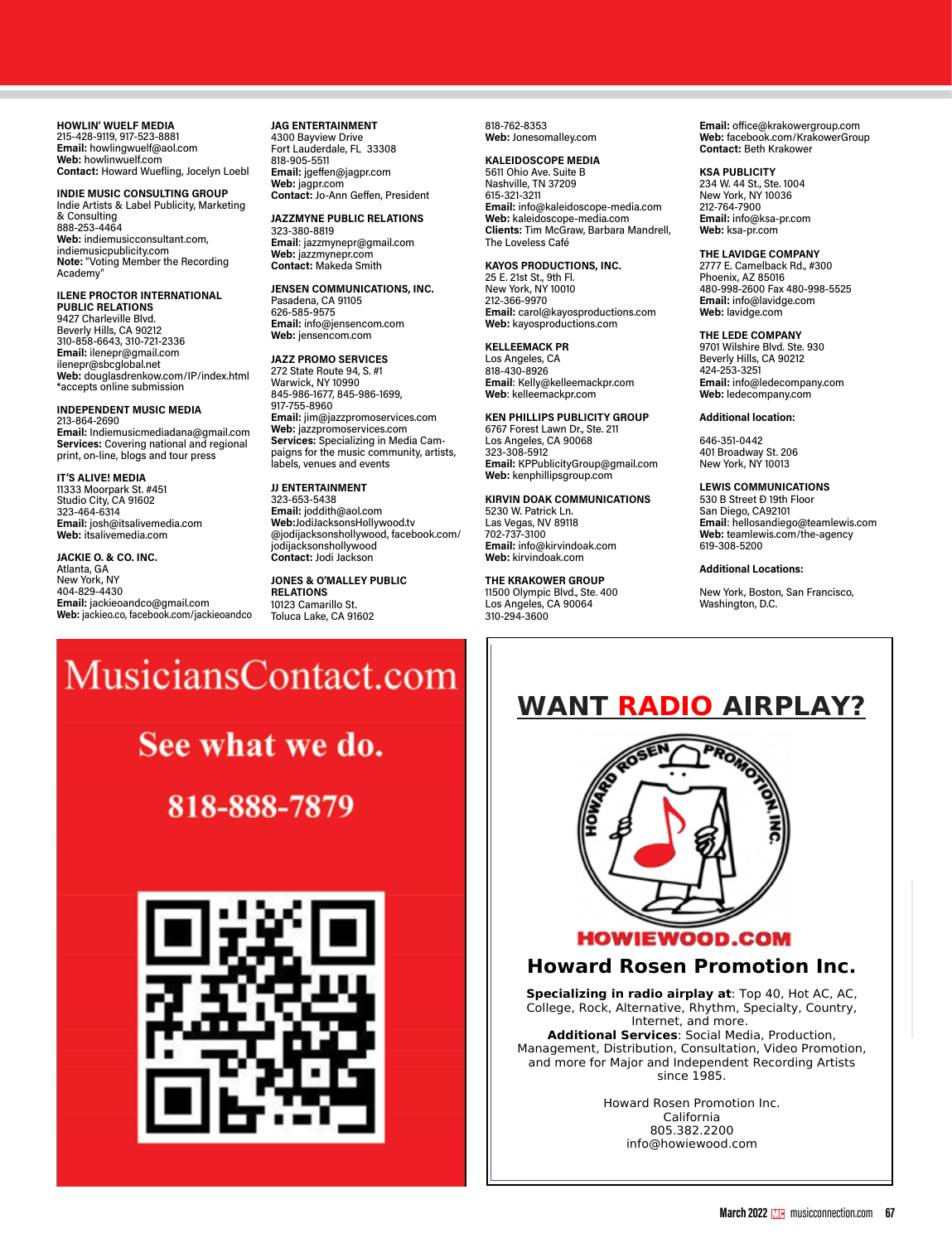# **MUSIC** Directory of **Everything Indie**

**LIPPIN GROUP, THE** 11601 Wilshire Blvd., Ste. 1900 Los Angeles, CA 90025 323-965-1990 **Email:** losangeles@lippingroup.com **Web:** lippingroup.com

# **Additional locations:**

390 Lexington Ave #22 New York, NY 10017 212-986-7080 **Email:** newyork@lippingroup.com

31 Southampton Row London, WC1B 5HJ +44 (1) 485-543-575 **Email:** london@lippingroup.com

# **LOBELINE COMMUNICATIONS**

6464 Sunset Blvd. Suite 650 Los Angeles, CA 90028 310-271-1551 Fax 310-271-4822 **Web:** lobeline.net **Contact:** Christopher Kingry

# **Additional locations:**

535 Mission St. 14th Floor San Francisco, CA 94105

55 Pineapple St. Suite 7F Brooklyn Heights, NY 11201

# **LUCK MEDIA & MARKETING, INC.**

PO BOX 400250 Las Vegas NV 89140 213 500 8619 **Email:** steve@luckmedia.com **Web**: luckmedia.com **Contact**: Steve Levesque

**MAELSTROM MUSIC PR** P.O. Box 2057 Crestline, CA 92325 909-265-6984 **Email:** maelstrompr@gmail.com **Web:** facebook.com/maelstrompr **Client list**: Asa Cruz, No Doubt, Limp Bizkit

**MAGIC TREE PRODUCTIONS** Los Angeles, CA 917-865-1731 **Email**: seraroad@magictreeproductions.net **Web:** magictreeproductions.net \*Do not accept client submissions

**MAGNUM PR** New York, NY **Email:** info@magnumpr.net **Web:** magnumpr.net

**MARK PUCCI MEDIA** Atlanta, GA 30350 770-804-9555 **Email:** mpmedia@bellsouth.net **Web:** markpuccimedia.com, facebook.com/ Mark.Pucci.Media

**THE MAVEN AGENCY** 123 S. Broad St., Ste. 830 Philadelphia, PA 19109 215-434-7190 **Email:** info@themavenagency.com **Web:** mavenagency.com **Contact:** Meg McLean **Specialties:** Publicity, Marketing and **Promotions** 

**McGUCKIN ENTERTAINMENT PR** 500 Riverside Dr., Ste. 160 Austin, TX 78704 512-478-0578 **Email:** info@mcguckinpr.com **Web:** mcguckinpr.com

**MELISSA DRAGICH-CORDERO MAD Link PR** 225 N. Malgren Ave.

San Pedro, CA 90732 310-547-1212 **Email:** melissadragich@gmail.com **Web**: madinkpr.com/about-us

**MICHAEL J. MEDIA GROUP** 5 Timber Run Ct. Madison, WI 53719 608-848-9707 **Email:** mike@michaeljmedia.com **Web:** michaeljmedia.com, facebook.com/ mimaroup

**MICHELLE ROCHE MEDIA RELATIONS** Athens, GA 706-206-5552 **Email:** michelle@michelleroche.com **Web:** michelleroche.com

**MIKE GOWEN MILESTONE PUBLICITY** 1108 McKennie Ave. Nashville, TN. 37206 818-579-5862 **Email:** mgowen@MilestonePublicity.com **Web:** milestonepublicity.com

**MISSING PIECE GROUP** 45 Academy St., Ste. 307 Newark, NJ 07102 862-234-0801 **Email:** info@missingpiecegroup.com **Web:** missingpiecegroup.com

**MIXED MEDIA Email:** ginny@mixedmediapromo.com **Web:** mixedmediapromo.com

**MOTORMOUTH MEDIA** 2525 Hyperion Ave., Ste. 1 Los Angeles, CA 90027 323-487-1998 **Email:** mick@motormouthmedia.com **Web:** motormouthmedia.com, twitter.com /motormouthmedia **Contact:** Mick Jacobs

**MRY** 299 W. Houston St., 12th Fl. New York, NY 10014 212-274-0470 **Email:** beth.nigro@moxieusa.com **Web:** mry.com

**MSI COMMUNICATIONS** 808 E Street, Ste 200 Anchorage, AK 99501 907-569-7070 **Email:** info@msialaska.com **Web:** msialaska.com

**NPM PR AND MARKETING** Ed Bunker **Email:** Ed@NPMPRandMarketing.com **Web:** npmprandmarketing.com

**NASTY LITTLE MAN** 285 W. Broadway, #310 New York, NY 10013 212-343-0740 **Email:** info@nastylittleman.com, steve@ nastylittleman.com **Web:** nastylittleman.com

**NOISY GHOST PR** 5 West 40th St. Savannah, GA 31401 **Email:** general@noisyghostpr.com **Web:** noisyghostpr.com **Contact:** Michelle King

**O2 IDEAS PUBLIC RELATIONS** 505 20th St. N., Ste. 1500 Birmingham, AL 35203 205-949-9494 **Email:** info@o2ideas.com **Web:** o2ideas.com

**THE ORIEL COMPANY** 37 W 20th Street<br>Suite 1004 New York, NY 10011

**Email**: carleen@thorie.co, chole@theoriel.co, jen@theoriel.co **Web:** theoriel.co

# **PACIFIC RECORDS WORLDWIDE**

447 Broadway 2nd FL #160 New York, NY 10013 **Email:** info@pacificrecordsworldwide.com **Web:** pacificrecordsworldwide.com **Contact:** Peter Donaghy - Publicist **Specialty:** PR and Promotion primarily for the independant artist. Distribution to global radio, reviewers, magazines and bloggers. Social media marketing and web design.

**PAVEMENT PR** P.O. Box 2 Lake Geneva, WI 53147 262-903-7775 **Email:** tony@pavementpr.com **Web:** pavementpr.com **Contact:** Tony Bonyata

#### **PITCH PERFECT PR** 4908 N. Ravenswood Ave.

Unit 427 Chicago, IL 60640 773-516-4986 **Email:** jessica@pitchperfectpr.com **Web:** pitchperfectpr.com, twitter.com/pitchperfectpr **Contact: Jessica Linker** 

# **PLANETARY GROUP**

6161 Santa Monica Blvd., Ste. 202 Los Angeles, CA 90038 323-952-5050 **Email:** info@planetarygroup.com **Web:** planetarygroup.com

**PLATFORM MEDIA GROUP**

6767 Forest Lawn Dr. #211 Los Angeles, CA 90038 323-337-9042 **Email:** info@platformgrp.com **Web:** platformgrp.com **Contact:** Henry Eshelman, Managing Dir.

# **Additional Location:**

155 E. 55th St. #4 New York, NY 10022

# **POWDERFINGER PROMOTIONS**

P.O.Box 4935 Framingham, MA 01704 800-356-1155 **Email**: info@powderfingerpromo.com **Web:** powderfingerpromo.com \*accepting submissions from bands or artists who are interested in promotion.

**PRESS HERE PUBLICITY**

138 W. 25th St., 9th Fl. New York, NY 10001 212-246-2640 Fax 212-582-6513 **Email:** info@pressherepublicity.com **Web:** pressherepublicity.com

**PRESS HOUSE, THE** 302 Bedford Ave., Ste. 13 Brooklyn, NY 11211 646-322-4903 **Email:** info@thepresshouse.com **Web:** thepresshouse.com/home

# **Additional location:**

24 Music Sq. W., Nashville, TN 37293 615-306-0737

**PRESS OFFICE, THE** P.O. Box #100 Saylorsburg, PA 18353 615-419-9989 **Email:** jim@thepressoffice.com **Web:** thepressoffice.com **Contact**: Jim Della Croce

**Services:** MAXIMUM PR! for the Entertainment Industry

# **PUNCH MEDIA**

10 N. 3rd St. Philadelphia, PA 19106 215-592-0120 **Email:** punch@punchmedia.biz **Web:** punchmedia.biz

# **RANDOLPHE ENTERTAINMENT GROUP**

67 S. Bedford St., Ste. 400W Burlington, MA 01803 877-202-1940 **Email:** contact@randolphe.com, Christian@randolphe.com **Web:** randolphe.com

# **RANDEX COMMUNICATIONS**

906 Jonathan Ln. Marlton, NJ 08053 856-596-1410 **Email:** randex@randexpr.com **Web:** randexpr.com **Contact:** Randy Alexander

# **RECKONING PR**

8439 Sunset Blvd., Ste. 306 West Hollywood, CA 90069 818-692-9065 **Email:** todd@reckoningpr.com **Web:** reckoningpr.com **Contact:** Todd Brodginski

**RED ROOSTER PR**

Boca Raton, FL 954-378-8328 **Email:** info@redroosterpr.com **Web:** redroosterpr.com

**RED ROOSTER GROUP** 22 East 49th St. 7th Fl. New York, NY 1001 212-673-9353 **Email:** info@redroostergroup.com **Web:** redroostergroup.com

**RIOT ACT MEDIA** NYC, Portland, Seattle, Los Angeles, San Francisco, Athens **Email:** nathan@riotactmedia.com **Web:** riotactmedia.com

# **ROCK PAPER SCISSORS, INC.**

511 W. 4th St. Bloomington, IN 47404 812-339-1195 **Email:** music@rockpaperscissors.biz **Web:** rockpaperscissors.biz

# **ROSLAN & CAMPION LLC**

200 Broadway New York, NY 10038 212-966-4600 **Email:** info@rc-pr.com **Web:** rc-pr.com

**ROGERS & COWAN** 1840 Century Park E., 18th Floor

Los Angeles, CA 90067 310-854-8100 **Email:** newbusiness@rogerandcowan pmk.com **Web:** rogersandcowan.com

## **Additional locations:**

909 3rd Ave., 9th Fl. New York, NY 10022 212-878-5501

**London** 2 Waterhouse Square, #140 London, EC1N 2A +44 (0) 20 3048 0490 **Email:** ukinquiries@rogerandcowanpmk. com

**RUDER FINN ARTS & COMMUNICA-TIONS COUNSELORS, INC.** 425 E. 53rd St.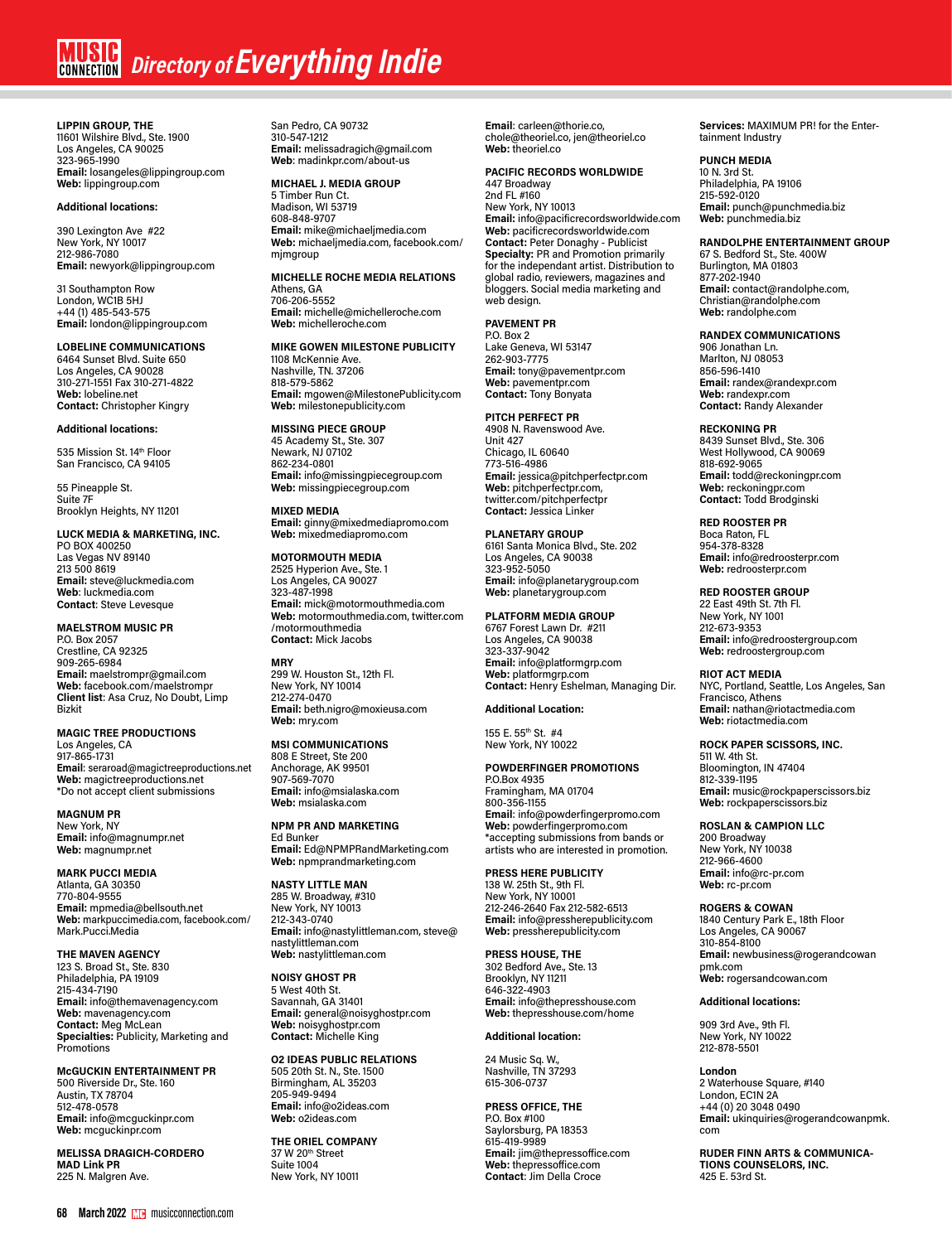New York, NY 10022 212-593-6420 **Email:** taylor.johnson@ruderfinn.com **Web:** ruderfinn.com \*Offices in San Francisco, worldwide \*Hubs in Washington D.C., Boston, Basel

## **Additional location:**

**London**

1 Bedford St. London, U.K. 44 (0) 20 7438 3050 **Email:** nleonard@ruderfinn.co.uk

**SACKS & CO.** 119 W. 57th St., Penthouse North New York, NY 10019 212-741-1000 Fax 212-741-9777 **Emai**l: louis.dadamio@sacksco.com **Web:** sacksco.com/contact.html

# **Additional location:**

801 5th Avenue S, Suite 201 Nashville, TN 37203 615-320-7753 **Email:** asha.goodman@sacksco.com

# **RHONDA SAENZ-SAENZ OF THE TIMES**

**PR** 7254 Hollywood Blvd., Ste. 27 Los Angeles, CA 90046 323-823-7870 **Email:** saenz.pr@sbcglobal.net

**SARAH MCMULLEN McMULLEN & COMPANY PUBLIC RELATIONS** 5715 Grape St. Houston, TX 77096 310-283-7907 **Email**: smcmullen@earthlink.net **Web:** linkedin.com/in/smcmullen

**SCHNEIDER RONDAN ORGANIZATION (SRO)** Encino, CA 91316 818-380-0400 **Email:** msoorg@aol.com **Web:** sropr.com **Clients:** Aerosmith, Black Sabbath, Celebrating David Bowie, Deadmau5, Electric Zoo, Joe Perry, Kraftwerk,Ozz Fest, Slash, Public Image Ltd., the Crystal Method, Van Morrison. See site for complete list.

**SCOOP MARKETING** 5161 Lankershim Blvd. Suite 250 North Hollywood, CA 91601 818-761-6100 **Email:** PR@solters.com **Web:** scoopmarketing.com

**SECRET SERVICE PUBLICITY Email:** austin@secretservicepr.com **Web:** secretservicepr.com Facebook.com/SecretServicePublicity **Contact:** Austin Griswold **Clients:** Bowling For Soup, Circle Takes the Square, Evans Blue, Polaris at Noon, Rival Sons, Social Distortion, the Wealthy **West** 

**SEPTEMBER GURL MUSIC** Brooklyn, NY 718-768-3859 **Email:** patrice@septembergurl.com **Web:** septembergurl.com

**SERGE ENTERTAINMENT PUBLIC RELATIONS**

P.O. Box 5147 Canton, GA 301114 678-880-8207 **Email:** sergeent@aol.com **Web:** sergeentertainmentgroup.com

**SFPR/EASTWEST MEDIA** Palm Beach, FL

310-650-8668, 561-465-2240 **Email:** sheryl@eastwestmedia.net **Web:** eastwestmedia.net

#### **SHADOW PR**

414 West 14th St., Fl 3 New York, NY 10014 212-972-0277 **Email:** info@shadowpr.com **Web:** weareshadow.com **Contact:** Nick Carcaterra

# **Additional location:**

7257 Beverly Blvd., Ste. 224 Los Angeles, CA 90036 310-777-7572

**SHORE FIRE MEDIA** 32 Court St., Ste. 1600 Brooklyn, NY 11201 718-522-7171 **Email:** info@shorefire.com **Web:** shorefire.com

**Additional locations:**

Nashville Office 1017 17th Ave, South Ste 4 Nashville, TN 37212 615-280-5330

925 N La Brea Ave. Floor 4 Los Angeles, CA 90038 323-395-2444

# **SIDEWAYS MEDIA**

8149 Santa Monica Blvd. #343 West Hollywood, CA 90046 Los Angeles, CA **Email:** info@sideways-media.com **Web:** sideways-media.com

**SLAB MEDIA** 535 Albany St., Ste. 2A Boston, MA 02118 855-SLAB-WEB, 617-566-3433 **Email:** office@slabmedia.com **Web:** slabmedia.com

# **SO MUCH MOORE MEDIA**

**Email:** somuchmooremedia@gmail.com **Web:** somuchmoore.com **Contact:** Martha E. Moore **Current Clients:** Alex Miller, American Blonde, Daryl Mosley and Taylor Rae

# **SPEAKEASY PR**

Los Angeles, CA 818-363-1315 **Email:** Monica@Speakeasypr.com **Web:** speakeasypr.com, facebook.com/ speakeasypr **Contact:** Monica Seide

# **SPINLAB**

12198 Ventura Blvd., Ste. 210 Studio City, CA 91604 818-763-9800 **Email:** info@spinlab.net **Web:** spinlab.net **Contact:** John Vlautin

# **STEVE MOYER PUBLIC RELATIONS**

P.O. Box 5227 West Hills, CA 91308 818-784-7027 **Email:** moyerpr@earthlink.net **Web:** facebook.com/stevemoyerpr, Twitter, Linkedin **Contact:** Steve Moyer **Services:** Publicity for Musicians and Concert Artists

**STUNT COMPANY** 67 35th St., Ste B505 Brooklyn, NY 11232 718-222-1746 **Web:** stuntcompany.com **Contact:** Sue Marcus

# **SUNSHINE SACHS & ASSOCIATES**

136 Madison Ave., 17th Fl. New York, NY 10016 212-691-2800 **Email:** info@sunshinesachs.com **Web:** sunshinesachs.com **Contact:** Tiffany Shipp

# **Additional locations:**

720 Cole Ave Los Angeles, CA 90038 323-822-9300

1875 Connecticut Ave., N.W., 10th Fl. Washington, DC 20009 202-280-2398

201 W. 5<sup>th</sup> Street, 11<sup>th</sup> Fl Austin, TX 78701 512-646-0149

101 Marietta Street NW Suite 3000 Atlanta, GA 30303 404-334-3545

# **SUSAN BLOND, INC.**

50 W. 57th St., 14th Fl. New York, NY 10019 212-333-7728 **Email:** joshua@susanblondgroupinc.com **Web:** susanblondgroupinc.com, facebook.com/SusanBlondInc

# **TREND: PR, Branding, and Social Media**

4657 Hollywood Blvd. Hollywood, CA 90027 323-668-9383 **Email:** hello@trendpr.com **Web:** TrendPR.com **Contact:** Hunter Scott, President **Specialty:** An Innovative PR and social media marketing firm specializing in music. Single/album reviews, special features, interviews on TV, radio, magazines, and blogs; TikTok and Instagram growth, full-service social media management. Free consultations are also available.

# **THE SYNDICATE**

1801 Willow Avenue #211 Weehawken, NJ 07086 201-864-0900 **Web:** thesyn.com

# **THOMPSON & CO. PUBLIC**

**RELATIONS** 600 Barrow St., Ste. 400 Anchorage, AK 99501 907-561-4488 **Email:** info@thompsonpr.com **Web:** thompsonpr.com

# **Additional location:**

1415 North Loop West Ste 300-10 Houston, TX 77008 832-804-9918

# **THOMAS PR**

1 Hewitt Square, Ste 186 East Northport, NY 11731 631-549-7575 **Email:** info@thomas-pr.com **Web:** thomas-pr.com **Contact:** Karen Thomas **Client:** Great Cat

# **THREE BRAND MEDIA**

Fort Houston 2020 Lindell Ave, Ste A Nashville, TN 37203 615-712-9136 **Email:** info@threebrandmedia.com **Web:** threebrandmedia.com

**TOOLSHED INCORPORATED** 45 Belcher Rd. Warwick, NY 10990 845-988-1799

**Email:** dhuey@toolshed.biz **Web:** toolshed-media.com

# **TRUE PUBLIC RELATIONS**

3575 Cahuenga Blvd. Los Angeles, CA 90068 323-957-0730 **Email:** cyasst@truepublicrelations.com **Web:** facebook.com/truepublicrelations

# **TRUE TALENT MANAGEMENT/PR**

9663 Santa Monica Blvd., #320 Beverly Hills, CA 90210 310-560-1290 **Email:** ineedpr@truetalentpr.com **Web:** truetalentmgmt.com **Contact:** Jennifer Yeko **Services:** Artist Management, Music Licensing, Music PR

# **TSUNAMI GROUP, INC.**

**Email:** inquiry@tsunamigroupinc.com **Web:** tsunamigroupinc.com **Styles:** Specializing in Entertainment, Music, Producers, Fashion, Sports and Products **Clients:** Lil Wayne, Skyz Muzik, Jessica Simpson, ONYX, Justin Timberlake

# **TWO SHEPS THAT PASS**

1740 Broadway, 15th Floor New York, NY 10019 646-907-8787 **Email:** info@twoshepsthatpass.com, vera@twoshepsthatpass.com **Web:** twoshepsthatpass.com

# **VITRIOL INDEPENDENT PROMOTION**

3421 5th Ave. S. Minneapolis, MN 55408 612-871-4916 **Email:** jesse@vitriolradio.com **Web:** vitriolradio.com

## **W3 PUBLIC RELATIONS**

1162 South Sierra Bonita Ae Los Angeles, CA 90019 323-934-2700 Fax 323-934-2709 **Email:** w3pr@yahoo.com **Web:** w3publicrelations.com

# **WEBB N RETAIL**

Sherman Oaks, CA 818-453-8777 **Email:** webnretail@cs.com **Web:** musicmarketingbywebnretail.com **Contact:** Gale Rosenberg **Services:** Music Marketing, promotion and PR. Both online and traditional

# **WHIPLASH PR**

398 Columbus Ave., PMB #183 Boston, MA 02116 781-545-1301 **Email:** whiplashpr@aol.com **Web:** whiplashprandmanagement.com

# **WORKING BRILLIANTLY**

P.O. Box 3457 Idyllwild, CA 92549 951-468-4372 **Email:** jennifer@workingbrilliantly.com **Web:** workingbrilliantly.com

# **WOLFSON ENTERTAINMENT, INC.**

2659 Townsgate Rd., Ste. 119 Westlake Village, CA 91361 805-494-9600 **Email:** jonathan@wolfsonent.com **Web:** wolfsonent.com **Contact:** Jonathan Wolfson

**XO PUBLICITY LLC**

Portland, OR 97211 (Detroit, Seattle, Los Angeles) 313-290-2744 **Email:** info@xopublicity.com **Web:** xopublicity.com **Contact:** Kaytea McIntosh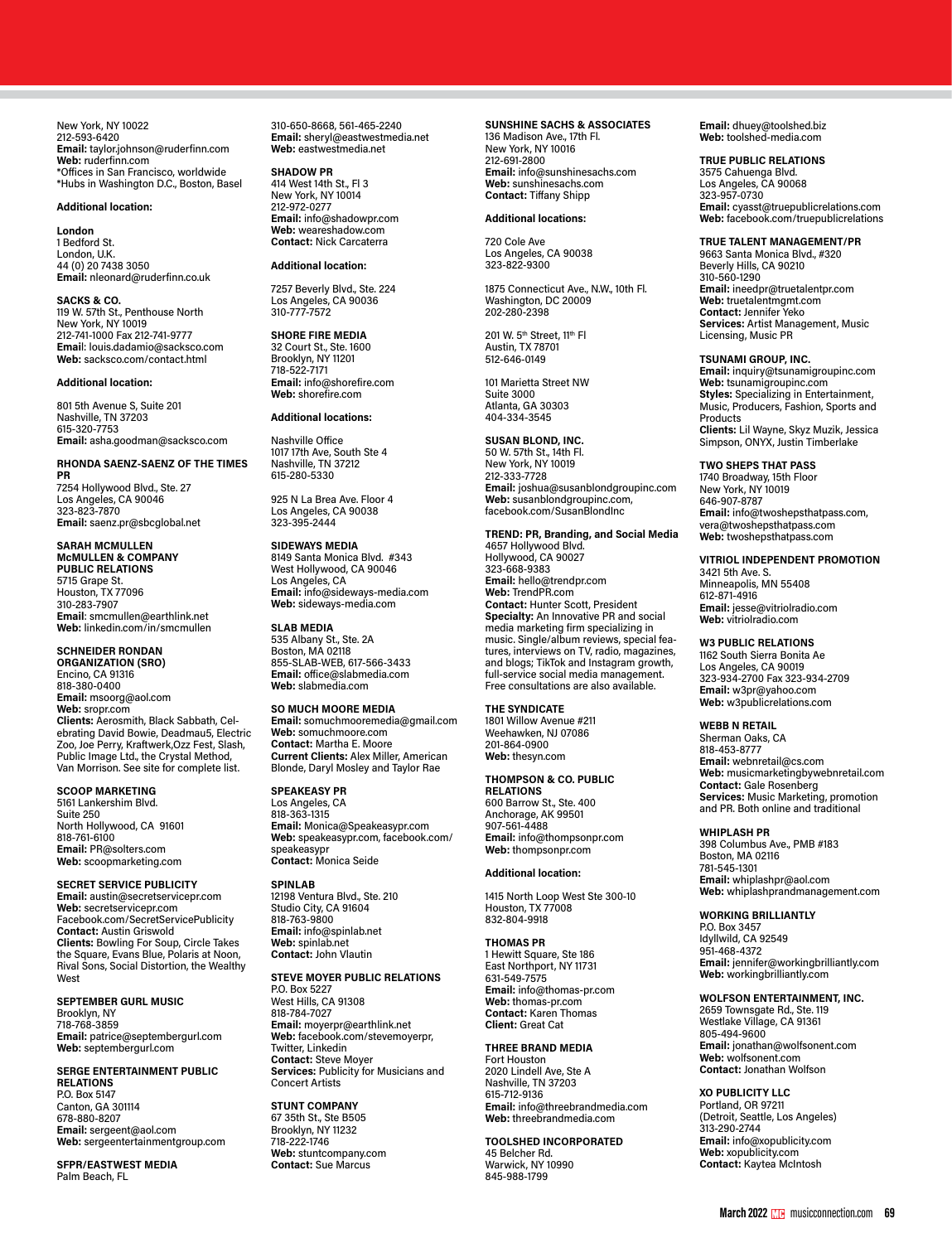# *<u>RUSIC</u> Directory of Everything Indie*

# MERCH & SWAG

**ADOBE GRAPHICS DESIGN, INC.** 33 Great Neck Road, Ste 1 Great Neck, NY 11021 800-726-9683, 516-482-7425 **Email:** oroders@coyotepromotions.com **Web:** coyotepromotions.com **Services:** Promotional and premium items for record labels, radio stations and TV stations.

# **AFFORDABLE IMAGE**

515 East Grant St. #216 Phoenix, AZ 85004 800-639-1622 **Email:** sales@affordableimage.com **Web:** affordableimage.com

# **Additional location:**

7700 Windrose Ave. G300 Plano, Texas 75024

# **ANENBERG PRINT**

10096 6<sup>th</sup> Street, Unit D Rancho Cucamonga, CA 91730 909-987-0440 **Email:** info@anenberg.com **Web:** anenberg.com, store.anenberg.com **Services:** clothing wholesaler, custom garment screenprinting **Styles/Specialties:** oversized garment screenprinting, high quality plastisol, water-based and discharge inks, low minimums, fast turn-around, easy and friendly service

# **ARTS PROMO**

P.O. Box 6 Northampton, MA 413-259-1227 **Email:** artspromo@artspromo.org, **Web:** artspromo.org **Contact:** Jaime Morton

# **BAND MERCH**

3120 W. Empire Ave. Burbank, CA 91504 818-736-4800 **Email:** info@brandmerch.com **Web:** bandmerch.com

# **BAND SHIRTS**

Australian Tour Merchandising Pty Ltd. 43 Brady St. South Melbourne Victoria, Australia 3205 +61-(0) 3 9695 0104 **Email:** customerservice@bandtshirts.com.au **Web:** bandtshirts.com.au

# **BANDWEAR**

2025 Midway Rd., Ste C Carrollton, TX 75006 877-BANDWEAR, Fax 214-276-7350 **Email:** sales@bandwear.com **Web:** bandwear.com **Services:** Manufacturing of promotional and retail products. Vinyl stickers and custom die cutting custom paper printing. Posters and album flats. Any printed promotional products and "swag." Enabling your website with e-commerce to sell your merchandise.

**BIG 10 INDUSTRIES, INC. Los Angeles, CA Web:** Big10inc.com 310-280-1610 ext 1

# **BIG CARTEL**

**Email:** support@bigcartel.com **Web:** bigcartel.com **Services:** Shopping cart platform for Artists, Bands and Record labels

**BIOWORLD MERCHANDISING** 1159 Cottonwood Lane Irving, TX 75038 888-831-2138 **Email:** info@bioworldmerch.com **Web:** bioworldcorp.com **Services:** Band and label merchandise management

# **Additional locations:**

1411 Broadway, #3109 New York, NY 10018 212-302-1922

191 E. Broad St. Athens, GA 30601 706-227-6850

McGladrey Plaza 801 Nicollet Mall, Ste. 615 Minneapolis, MN 55402 612-397-9601

266 Applewood Crescent Concord, Ontario, Canada L4K 4B4 905-669-8155

# **BLUE COLLAR PRESS**

3235 Ousdahl, Ste B Lawrence, KS 66046 785-842-1414 **Email:** info@bluecollarpress.com **Web:** bluecollarpress.com

# **BLUE RAVEN ARTIST MANAGEMENT**

435 Byram Kingwood Road Frenchtown, NJ 08825 973-928-3565 **Email:** sean@blueravenartists.com **Web:** blueravenartists.com

# **BRAVADO**

1755 Broadway, 2nd Fl. New York, NY 10019 212-445-3400 **Email:** jaison.john@bravado.com **Web:** bravadousa.com

# **Additional locations:**

9255 Sunset Blvd., Ste. 200 Los Angeles, CA 90069 310-865-5025

Bravado International Group 4 Pancras Sq. London N1C 4AG United Kingdom +44 20 3932 6767 **Web:** bravado.com

# **BULLETPROOF ARTISTS**

241 Main St. Easthampton, MA 01027 413-527-9393 **Email:** patty@bulletproofartists.com **Web:** bulletproofartists.com **Contact:** Patty Romanoff

# **BUSY BEAVER BUTTONS** 3407 W. Armitage Ave.

Chicago, IL 60647 773-645-3359, 855-439-2879 **Email:** orders@busybeaver.net **Web:** busybeaver.net

# **CD ROLLOUT**

5018 Lante St. Baldwin Park, CA 91708 310-374-9208 **Email:** mike@cdrollout.com **Web:** cdrollout.com **Contact:** Mike Naylor **Styles/Specialties:** CD/DVD replication, merchandise production (T-shirts, stickers, posters, postcards, merch items) and graphic design.

**CHASER** 6424 Forest City Rd.

Orlando, FL 32810 877-739-1173 **Web:** districtlines.com/Chaser **Services:** All merch - apparel, posters, etc. Online fulfillment

# **CLUBFLYERS.COM** 2300 N.W. 7th Ave.

Miami, FL 33127 800-433-9298 **Web:** clubflyers.com

**COMGRAPHX** 1765 N. Juniper Greenway Business Park Broken Arrow, OK 74012 918-258-6502 **Email:** hello@comgraphx.com **Web:** comgraphx.com

**DESIGN 8 STUDIOS** 5801 N. 90th St.

Omaha, NE 68134 402-571-1837 **Email:** info@design8studios.com **Web:** design8studios.com

# **DISC MAKERS**

Southwest U.S. area 800-468-9353 **Email:** info@discmakers.com **Web:** discmakers.com **Services:** CD/DVD manufacturing, graph-<br>ic design, printing, packaging, authoring,<br>mastering, manual and automated CD & DVD printers, blank media. Providing the industry standard of excellence for over 50 years

# **Additional location:**

**Eastern U.S.** 7905 N. Route 130 Pennsauken, NJ 08110 800-468-9353

# **DYNAMIC ARTIST MANAGEMENT**

5221 Central Ave., Ste. 202 Richmond, CA 94804 510-558-4000 Fax 510-558-4002 **Email:** info@dynamicartists.com **Web:** dynamicartists.com

# **EARTH2EARTH**

111 N. Perry St. Pontiac, MI 48342-2336 248-335-7015 **Email:** peter@freshhotshirts.com **Web:** facebook.com/freshhotshirts

# **FRONTGATE MEDIA**

22342 Avenida Empressa, #260 Rancho Santa Margarita, CA 92688 949-429-1000 **Web:** frontgatemedia.com **Services:** Full-service, strategic merchandising company designing and producing apparel and accessories for brands and bands, ministries and movements, and companies and conferences.

# **GEARHEAD RECORDS**

P.O. Box 2375 Elk Grove, CA 95759 916-897-2451 **Email:** info@gearheadrecords.com **Web:** gearheadrecords.com

# **GIGART**

San Francisco, CA **Email:** mail@gigart.com **Web:** gigart.com

# **GO MERCH**

**6**0-62 E. 11th St., 6th Floor New York, NY 10003 **Email:** wholesale@gomerch.com **Web:** gomerch.com **Services:** apparel/product, email blasts, social media, VIP Pre-sales, Pre-order Campaigns

# **GROOVY ACCENTS, LLC.** 1632 N. Van Buren Ave.

Tucson, AZ. 85712 214-995-0347 **Email**: GroovyAccents@Gmail.com

# **Web**: GroovyAccents.com

**Services:** Manufacturing custom, wholesale, guitar pick earrings for musicians' merch tables and websites and associ-ated trades and businesses. Our popular promo products are manufactured in Tucson, AZ.

# **HOME RUN MEDIA GROUP**

18331 Enterprise Lane Huntington Beach, CA 92648 714-536-3939 **Email:** info@hbdigital.com **Web:** hbdigital.com Services: Promotional Products **Styles/Specialties:** USB Flash Drives, Custom Logo Apparel

# **IFANZ**

McCartney Multimedia, Inc. 322 Culver Blvd., Ste. 124 Playa Del Rey, CA 90293 **Email:** dischelp@ifanz.com, info@ifanz.com **Web:** ifanz.com

# **INDIE EXTREME**

14090 FM 2920, Ste. G117 Tomball, TX 77377 **Email:** kathyd@indieextreme.com **Web:** indieextreme.com **Services:** Merchandise fulfillment and distribution

# **INDIEMERCHANDISING LLC**

34440 Vine St Willowick, OH 44095 800-497-8816 ext. 8922 **Email:** info@indiemerch.com **Web:** indiemerch.com, indiemerchandising.com, indiemerchstore.com **Services:** Tech-based e-commerce provider, merchandise manufacturer. wholesaler and retailer for all areas of music merchandising

# **INDIEPOWER**

5062 Lankershim Blvd., #174 N. Hollywood, CA 91601 818-505-1836 **Email:** info@indiepower.com **Web:** indiepower.com **Contact:** Jay Warsinske CEO (40+ year veteran) **Services:** T-Shirts, Clothing, Caps, Accessories & Swag

# **JAK PRINTS**

Jakprints, Inc 3133 Chester Ave. Cleveland, OH 44114 **Email:** info@jakprints.com 877-246-3132, 216-622-6360 **Web:** jakprints.com/contact **Services:** offset printing, screen printing, sticker printing, embroidery, more.

# **KILL THE 8**

Canada 416-531-6647 **Email:** orders@kt8merch.com **Web:** killthe8.com,myspace.com/killthe8

# **KLUCH CLOTHING CO.**

215 S.E. 8th Ave. Boynton Beach, FL 33435 561-734-9665 **Email:** sales@kluch.com **Web:** kluch.com

# **KUNG FU NATION MUSIC**

**MERCHANDISE** 1720 Capital Blvd. Raleigh, NC 27604 877-826-0518, 919-834-0230 **Email:** info@kungfunation.com **Web:** kungfunation.com

**MERCHNOW** 888-387-3343, +1-518-458-9563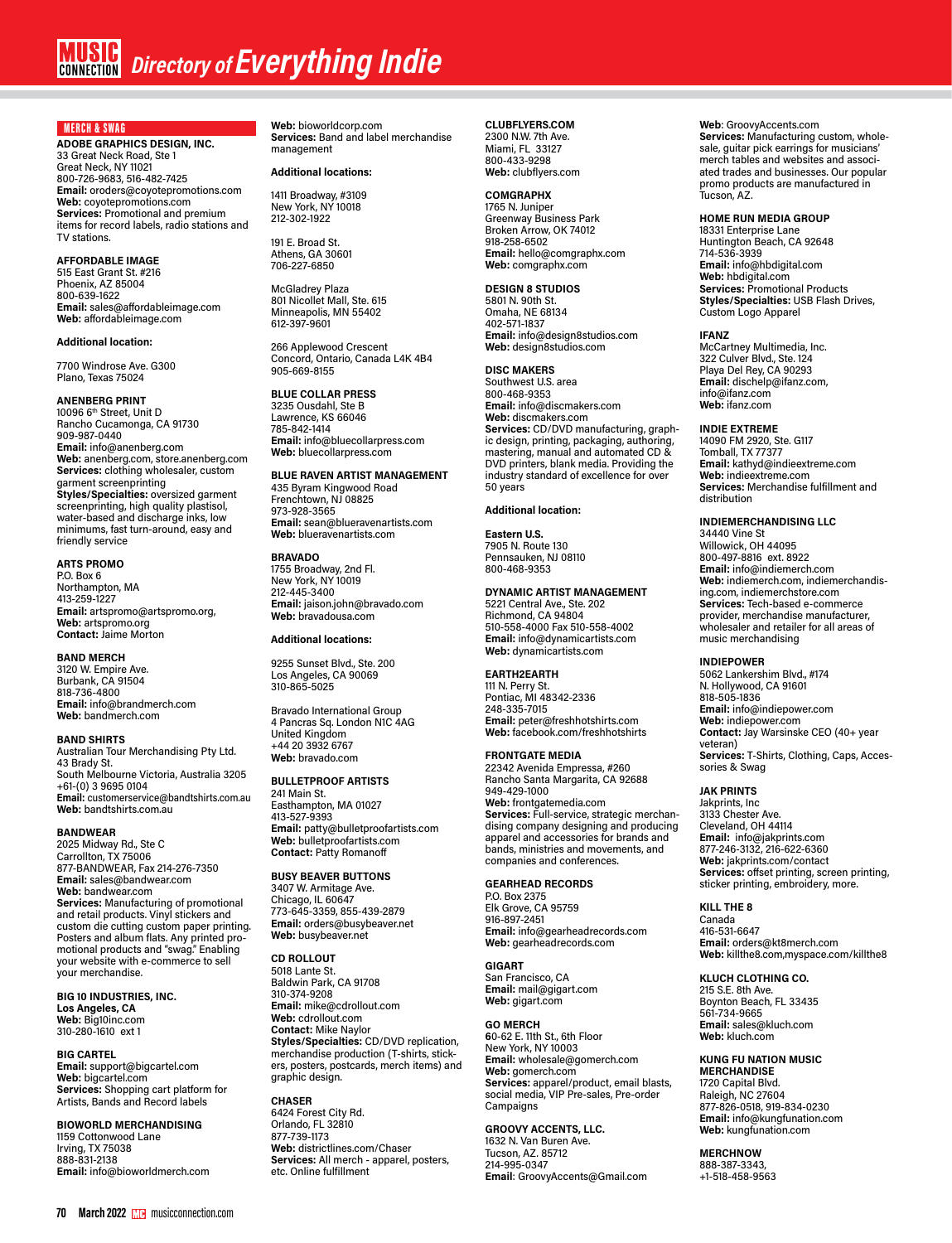**Email:** support@merchmonkey.com **Web:** merchnow.com

# **PICKGUY**

P.O. Box 1833 Southgate, MI 48195 734-626-9756 **Email:** info@pickguy.com **Web:** pickguy.com

# **PLATINUM MONARCH DESIGN**

P.O. Box 922182 Sylmar, CA 91392-2182 1-888-889-2630 **Web:** platinummonarchdesign.com **Services:** websites, logos, flyers, cd covers, postcards, t-shirts and more

# **PORT MERCH**

1635 Old Louisburg Rd Raleigh, NC 27607 919-713-0078 **Email:** chip@portmerch.com **Web**: portmerch.com **Services**: Port Merch is a full service merchandise company providing solutions for bands, artists and record labels.

# **ROCKIT DESIGN**

NYC Area **Email:** art@rockitdesign.com **Web:** rockitdesign.com **Contact:** Richard Nelson **Services:** Tour & Retail Merchandise Design,CD, DVD and Vinyl Package Design, Posters. Providing Service to the Music, Sports & Entertainment Industry for Over 30 Years.

**SCHOOL KIDS RECORDS** 2237 Avent Ferry Rd. Ste 101 Raleigh, NC **Email:** chillskids@gmail.com **Web:** schoolkidsrecords.com/label

# **Additional location:**

405-C Franklin St. Chapel Hill, NC 27516 **Email:** skidschapelhill@gmail.com 919-960-9272

# **SMI PROMO**

7247 Hayvenhurst Ave., Ste. A-3 Van Nuys, CA 91406 800-401-4488 **Email:** orders@smipromo.com **Web:** smipromo.com

# **STICKER JUNKIE**

9932 Prospect Ave., #134 Santee, CA 92071 619-328-6275 **Email:** customerservice@stickerjunkie.com **Web:** stickerjunkie.com

# **SUNSHINE DAYDREAM**

830 W. Il Route 22 #120 Lake Zurich, IL 60047 847-550-9999 **Email:** store@sunshinedaydream.biz **Web:** sunshinedaydream.biz

# **VICTORY SCREEN PRINTING**

346 N. Justine St., Ste 504 Chicago, IL 60607 312-666-8661 **Contact:** Mike Gilman **Email:** info@shirts-now.com **Web:** shirts-now.com Your one stop shop for custom screen printed apparel. Speedy turnaround, competitive pricing, worldwide shipping, and always friendly customer service.

# **WIKIMETAL**

Rua Bernardino de Campos, 277 Indaiatuba - São Paulo Ð Brazil **Email:** info@wikimetal.com.br **Web:** wikimetal.com.br

**Services:** Editorial, Social media, banners, background, slider, newsletter, playlists, promotion, podcats, YouTube channel

# CD/VINYL DUPLICATION

**ALARAMA CAM VIDEO PRODUCTIONS** 1423 Gadsden Hwy, Suite 115 Birmingham, AL 35235 205-655-0829 **Email:** info@camvideoproductions.com **Web:** camvideoproductions.com **Services:** CD and DVD duplication, taping and authoring to DVD and CD.

#### **DISCOUNT DUPLICATION**

212 41st St. South Birmingham, AL 35222 205-942-9460 **Email:** buzz@myimagehive.com **Web:** discountaudiovideotransfer.com **Services:** video duplication, dvd duplication, video conversion, film transfer at discount prices, highest quality and fast service

# **HOLT AV**

401 28th St. S. Birmingham, AL 35233 800-322-4658, 205-328-5231 **Email:** info@holtav.com **Web:** holtav.com **Services:** duplication and transfer services

# **NHOUSE DIGITAL MEDIA** 1530 Heritage Place Dr. Irondale, AL 35210

205-706-7163 **Email:** nhtapebiz@charter.net **Web:** facebook.com/NHouseDigitalMedia

# ALASKA

**ACTION VIDEO PRODUCTIONS** 430 W. 7th Ave., Ste. 100 Anchorage, AK 99501 907-360-4276. 907-360-4276 **Email:** actividstaff@gmail.com **Web:** actvid1.com **Services:** copy/duplicate just about any audio/video format

# ARIZONA

**DISC2DAY** 13634 E. Williams Field Rd. Gilbert, AZ 85295 602-438-4848 **Email:** robert@disc2day.com **Web:** disc2day.com **Services:** CD/DVD duplication and replication

# **TOM PARHAM**

702-481-1663 **Web:** tomparham.com, mixdaddy.net

# **US DIGITAL MEDIA**

1929 W. Lone Cactus Dr. Phoenix, AZ 85027 623-587-4900, 877-992-3766 **Web:** usdigitalmedia.com **Services:** CD/DVD duplication and replication

# ARKANSAS

**CANTRELL VIDEO** The Prospect Bldg., 2nd Floor, Ste 200 1501 N. University Ave Little Rock, AR 72227 501-664-2215 **Email:** info@cantrellvideo.com **Web:** cantrellvideo.com **Services:** CD/DVD authoring, transfer, duplication

# **CLARK'S VIDEO GROUP, INC.**

14794 Woods Lodge Rd. Rogers, AR 72756 479-636-7111 **Email:** clarksvideogroup@sbcglobal.net **Web:** facebook.com/ClarksVideoGroup

**Services:** DVD authoring, media conversions, CD/DVD duplication

# CALIFORNIA

**A1 INDIEPOWER** 818-505-1836 **Email:** info@indiepower.com **Web:** facebook.com/INDIEPOWERonline **Services:** digital, physical, mobile worldwide

# **ABACAB MULTIMEDIA, INC.**

245 Fischer, Ste. A-9 Costa Mesa, CA 92626 714-432-1745 **Email:** sales@abacab.net **Web:** abacab.net **Services:** CD and DVD duplication, packaging and printing. Audio and video recording and post.

**ABET DISC, INC.**  411 E. Huntington Dr., #107-372 Arcadia, CA 91006 626-303-4114 **Email:** sales@abetdisc.com **Web:** abetdisc.com **Services:** CD, DVD, replication, duplication, mastering, authoring, design, print-ing and packaging

**ACDC-AUDIO CD & CASSETTE** Stella at Universal Mall (Drop off) 12400 Ventura Blvd., #150 Studio City, CA 91604 818-762-ACDC (2232), 805-245-5503 **Email:** steve@acdc-cdr.com **Web:** acdc-cdr.com **Services:** CD, DVD, cassette duplication

# **Additional location:**

Physical and Mailing Address: 606 Alamo Pintado Rd., Unit 3, Ste. 281 Solvang, CA 93463

# **ADERRA, INC.**

800-430-8189 **Email:** info@aderra.net **Web:** aderra.net **Services:** Record up to 1,000 USB flash drives within 15 minutes after a live event has ended our patent pending system is the size of a suitcase and can be hand carried. We can pre-load content onto the USB drives including video files, PDF documents, links to websites, slideshows, the possibilities are limitless. We can also custom design a user experience interface. This "DVD Style" navigation is opened when the user inserts the flash drive. It contains links to all of the content on the drive, links to external websites, etc. Please contact us for a demonstration.

# **CD NETROM**

12650 Westminster Ave. Santa Ana, CA 92706 888-265-7775, 310-906-6762 **Email:** info@cdnetcard.com **Web:** cdnetrom.com **Services:** CD and DVD replication, duplication, print packaging, design, mastering, fulfillment

# **CREATIVE SOUND CORP.**

5515 Medea Valley Dr. Agoura Hills, CA 91301 818-917-1544 **Email:** info@csoundcorp.com **Web:** csoundcorp.com **Services:** CD/record/tape/video duplication, DVD replication, graphic design, digalog process, major manufacturing. Lower prices on automatic desktop duplicators - Epson, Primera, Systor.

# **DENOISE.COM**

1050 Murray St. Berkeley, CA 94710 510-653-3838

**Email:** info@denoise.com **Web:** denoise.smugmug.com **Services:** sound and video production, CD and DVD copies

#### **DISC MAKERS**

4425 W. Riverside Drive, Suite 204 Burbank, CA 91505 800-468-9353 **Email:** info@discmakers.com **Web:** discmakers.com **Services:** CD/DVD manufacturing, graphic design, printing, packaging, authoring, mastering, manual and automated CD & DVD printers, blank media. Providing the industry standard of excellence for over 50 years

# **DISKFAKTORY**

14 Chrysler Irvine, CA 92618 855-273-4263 **Email:** customer@diskfaktory.com **Web:** facebook.com/DiskFaktory **Services:** Online 24/7 and On Demand CD & DVD duplication and replication services \*No-commission on iTunes and Napster submissions. A&R services, digital download cards. CD and digital store for musicians to sell to their fans. Low cost CD and DVD fulfillment

# **E-MEDIATELY/RJR DIGITAL MEDIA, INC.**

866-816-6845 Fax 619-501-1425 **Email:** sdweb@cox.net **Web:** rjrdigital.com **Services:** Replication and duplication, retail ready CD audio, ROM, DVD-5 and 9, and business card replication and duplication; graphic design.

# **ERIKA RECORDS**

6300 Caballero Blvd. Buena Park, CA 90620 714-228-5420 **Email:** office@erikarecords.com **Web:** erikarecords.com **Services:** CD, vinyl and cassette duplication (real-time and high-speed), picture discs, business card CDs, DVD replication services.

# **GROOVE HOUSE RECORDS**

5029 Serrania Ave. Woodland Hills, CA 91364 888-476-6838 **Email:** cdrep@groovehouse.com **Web:** groovehouse.com

# **HB DIGITAL**

18331 Enterprise Ln. Huntington Beach, CA 92648 714-536-3939 **Email:** info@hbdigital.com **Web:** hbdigital.com **Services:** CD and DVD duplication/replication, digital printing, signs, banners and displays

# **HOOK STUDIO SERVICES, THE**

Los Angeles, CA 818-759-4665 **Email:** mfrenchik@fastmail.net **Web:** thehookstudios.com **Services:** CD & DVD pro quality duplication, same day, overnight, Saturdays, superior color print on disc, panel inserts, cd printed sleeves, custom packaging

# **IFANZ**

McCartney Multimedia, Inc. 322 Culver Blvd., Ste. 124 Playa Del Rey, CA 90293 **Email:** dischelp@ifanz.com, info@ifanz.com **Web:** ifanz.com

**IMPERIAL MEDIA SERVICES** 3202 Pennsylvania Ave. Santa Monica, CA 90404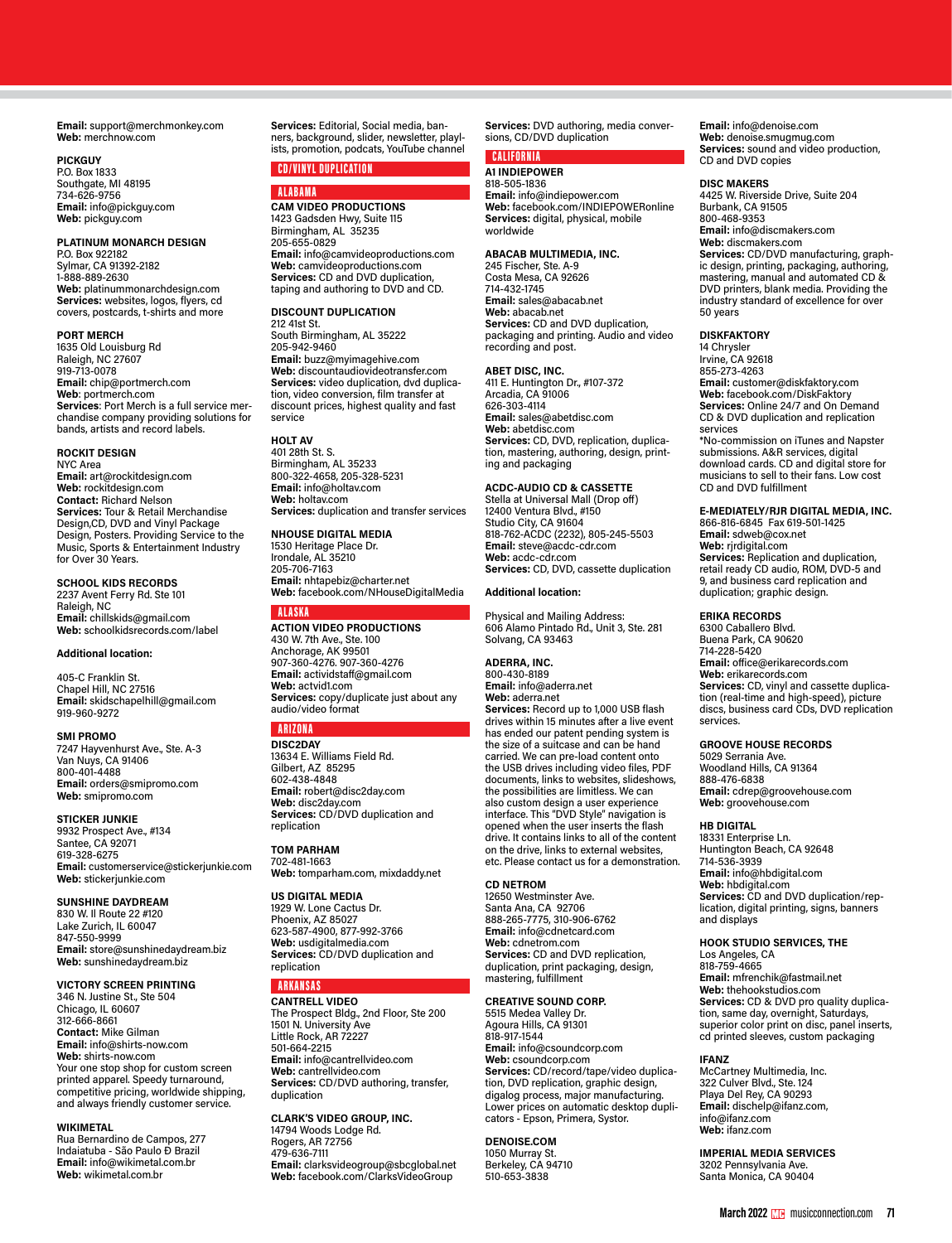310-396-2008 **Email:** sales@imperialmedia.com **Web:** imperialmedia.com **Services:** CD/DVD/video duplication/replication/packaging, CD/DVD mastering and authoring, any quantity--same day service available, we deliver on spec, on time, on budget.

# **Additional location:**

5482 Wilshire Blvd, Ste. 240 Los Angeles, CA 90036

**M2 COMMUNICATIONS**

235 Bellefontaine St. Pasadena, CA 91105 626-441-2024 **Email:** m2com@aol.com **Web:** m2com.com **Services:** audio duplication, CD replication, packaging, DVD duplication

# **MASTER GROOVE STUDIOS**

Los Angeles (Northridge) Nashville (Hendersonville) 818-830-3822, 615-799-9366 **Email:** leafcake@att.net **Web:** mastergroovestudios.com **Services:** full mastering/small runs of CD duplication of 50 or less, cassette duplication

# **MASTERTRACK**

3749 Buchanan St. Unit 487 San Francisco, CA 94147 844-805-7710 **Email:** Customercare@mastertrack.com **Web:** mastertrack.com **Services:** duplicator/replicators of CD/ DVD as well as full video duplication & digital editing services. 8mm, Super 8mm, and 16mm film transfer to VHS or DVD

# **Additional locations:**

1223 NE Alberta St., 2nd Floor Portland, OR 97211

243 West 30th St. 6th Floor New York, NY 10001

# **MEDIA TECHNICS**

4 Bluehill Ct. Scotts Valley, CA 95066 800-474-8996 **Email:** information@mediatechnics.com **Web:** mediatechnics.com

# **MEDIA TEK OPTICAL INC.**

13450 Brooks Dr., Ste. A Baldwin, CA 91706 626-962-1919 800-826-3873 **Email:** sales@a1mediatech.com **Web:** mediatekoptical.com **Services:** CD, DVD, cassette and video replication/duplication, Sonic Solutions mastering, design, printing and packaging major label quality.

## **MIXONIC**

3749 Buchanan St. Unit 487 San Francisco, CA 94109 866-838-5067 **Email:** customercare@mixonic.com **Web:** mixonic.com **Services:** CD, CD-ROM, DVD, USB, Flashdrives CD/DVD duplication and replication, printing, packaging, fulfillment, design services

# **Additional locations:**

New York, Oregon, Wisconsin

# **NEW CYBERIAN SYSTEMS, INC.**

1919 O'Toole Way San Jose, CA 95131 877-423-4383, 408-922-0682 Fax 408-884-2257

**Email:** sales@newcyberian.com **Web:** newcyberian.com

# **NOTEPAD, THE**

Pasadena, CA 626-794-4322 **Email:** thenotepad@earthlink.net **Services:** CD and DVD replication, CD-R and DVD-R duplication, graphic design, mastering and printing, small to big orders

# **QBT**

1938 S. Myrtle Ave. Monrovia, CA 91016 626-357-1330 **Email:** mike@qbtmedia.com **Services:** CD, CD-ROM, DVD duplicating & replication, printing, packaging

# **RECORD TECHNOLOGY, INC. (RTI)**

486 Dawson Dr. Camarillo, CA 93012 805-484-2747 **Email**: hello@recordtech.com **Web:** recordtech.com **Services:** vinyl, CD manufacturing

# **REEL PICTURE**

5330 Eastgate Mall San Diego, CA 92121 866-502-3472 **Email:** keith@reelpicture.com **Web:** reelpicture.com **Services:** cassette, CD, CD-R and record manufacturing, DVD replication, printing, packaging

# **RHYTHM NET DESIGN GROUP**

9860 Irvine Center Dr. Irvine, CA 92618 949-783-5000 **Email:** info@rinteractive.net **Web:** rinteractive.net **Services:** CD replication, CD duplication, printing, film, graphic design

# **RUNTECHMEDIA INC**

2107-D W. Commonwealth Ave., Ste. 324 Alhambra, CA 91803 626-656-8900, 866-656-8999 **Email:** sales@runtechmedia.net **Web:** runtechmedia.com **Services:** all DVD and CD media services, printing and packaging

# **SIENNA DIGITAL**

P.O. Box 502 Half Moon Bay, CA 94019 888-504-1620, 650-344-0456 **Email:** naomi@siennadigital.com **Web:** siennadigital.com **Contact:** Naomi Delott **Services:** CD's and DVD's, Digipaks, Eco Wallets, Sleeves, Mailers and Jewel case products Graphic Design and Mastering

# **SOUND ADVICE RECORDING**

12750 E. Rancho Estates Pl. Rancho Cucamonga, CA 91730 909-987-6930 **Email:** sales@sarecording.com **Web:** sarecording.com **Services:** cassette, CD, CD-R, DVD, and video duplication, authoring, complete in-house mastering, packaging services

# **SPEEDLIGHT DUPLICATION, INC.**

21822 Lassen St., Unit G Chatsworth, CA 91311 818-727-0200, 818-727-0264 **Email:** speedlight.duplication@gmail.com **Web**: speedlightduplication.com

**TSI CD MANUFACTURING** 24831 Ave. Tibbitts Valencia, CA 91355 800-310-0800 **Email:** fulfillment@cdmanufacturing.com **Web:** tsidm.com **Services:** CD, DVD, USB Drives, Fulfillment and drop shipping, packaging/ graphic services

# **UNITED AUDIO/VIDEO GROUP**

7651 Densmore Ave. Van Nuys, CA 91406 800-247-8606, 818-980-6700 Fax 818-508-TAPE **Web:** unitedavg.com **Services:** Audio/Video duplication

# **COLORADO**

**CROSSPOINT** 940 Wadsworth Blvd., Ste. 100 Lakewood, CO 80214 303-233-2700 **Email**: info@crosspoint.com **Web:** crosspoint.com **Services:** one stop shop for any type film or video production

# **DENVER DISC**

3141 Meade St. Denver, CO 80211 303-991-3837 **Email:** info@denverdisc.com **Web:** denverdisc.com **Services:** CD/DVD duplication and printing

# CONNECTICUT

**BUZZ MEDIA COMPANY** 32 Bruggeman Pl. Mystic, CT 06355 860-536-1830 **Email:** info@buzzmediacompany.com **Web:** buzzmediacompany.com **Services:** video transfer

# **DELAWAR**

**DELAWARE DIGITAL VIDEO FACTORY** 1709 Concord Pike, Rt. 202 Wilmington, DE 19803 302-TV-TAPES (888-2737) **Web:** ddvf.com **Services:** CD/DVD duplication

# **KEN-DEL PRODUCTIONS, INC.**

First State Production Center 1500 First State Blvd. Wilmington, DE 19804-3596 302-999-1111 **Email:** info@ken-del.com **Web:** ken-del.com **Services:** Graphics, CD/DVD Replication, Duplication, Transfers from any format, printing

# D.C., WASHINGTON

**ACE PRESS** 910 17th St., N.W., Ste. 100 Washington, DC 20006 202-338-4006 **Email:** acepress@aol.com **Web:** acepress.com **Services**: Printing, Copying and Mailing

# FLORIDA

**BISON DISC** 803 S. Orlando Ave., Ste. J Winter Park, FL 32789 888-540-9786 **Email:** sales@bisondisc.com **Web:** bisondisc.com

# **Additional location:**

5405 Wilshire Blvd., Ste. 347 Los Angeles, CA 90036 888-473-5289

# **CRYSTAL CLEAR CD**

7370 Dogwood Park Fort Worth, TX 76118 800-880-0073 **Email:** jim@crystalclearcds.com **Web:** crystalclearcd.com **Services:** CD, CD-ROM, Cassette, DVD replication, printing, packaging, mastering, graphic design, fulfillment, promo items

**DIGITAL DOMAIN** 478 E. Altamonte Dr., #108-122 Altamonte Springs, FL 32750 407-831-0233 **Email**: bobkatz@digido.com **Web:** digido.com

# **INTERMEDIA DISC**

3827 NW 125 St. Opa Locka, FL 33054 305-392-9572/9573 **Email:** info@intermediadisc.com **Web:** intermediadisc.com/en **Services:** CD/DVD replication

# **PROGRESSIVE MEDIA & MUSIC**

Holmes Beach, FL 34217 813-251-8093 **Email:** info@progressivecds.com **Web:** progressivecds.com **Contact:** Ken Veenstra **Services:** CD, CD-ROM, Vinyl, DVD, CD/ DVD-R, thumb drives replication, graphic design, packaging, DVD authoring, inven-tory management, printing, mastering, video editing

# **S & J CD DUPLICATION, INC.**

105 College Dr., Ste. 3 Orange Park, FL 32065 904-272-0580 **Email:** sales@snjcd.com **Web:** snjcd.com

# GEORGIA

**INFINITY DISCS** 5105 Peachtree Industrial Blvd., Ste. 103 Atlanta, GA 30341 770-451-7400 **Email:** sales@infinitydiscs.com **Web:** infinitydiscs.com **Services:** CD/DVD duplication and replication, printing and packaging

# **ROVIX**

The Proscenium Tower 1100 Peachtree St., Ste. 900 Atlanta, GA 30309 877-ROVIX-77, 404-869-0706 **Email:** solutions@rovix.com **Web:** rovix.com **Services:** CD/DVD duplication/replication

# HAWAII

**RAINBOW PHOTO VIDEO** 661 Keeaumoku St., #101A Honolulu, HI 96814 808-943-0276 **Email:** rainbow@rainbowphotovideo **Web:** rainbowphotovideo.com **Services:** CD/DVD/DVD-R duplication

# IDAHO

**IE PRODUCTIONS** 2975 McNeil Dr. Idaho Falls, ID 83402 208-528-9593 **Email:** chad@idproductions.com **Web:** ieproductions.com **Services:** full service video shop

# ILLINOIS

**CHICAGO PRODUCERS** 7507 Madison St. Forest Park, IL 60612 800-467-1497, 312-226-6900 **Email:** info@chicagoproducers.com **Web:** chicagoproducers.com **Services:** CD/DVD duplication and replication

# **SONY DADC**

430 Gibraltar Dr. Bolingbrook, IL 60440 630-739-8060 **Email:** sales@sonydadc.com **Web:** sonydadc.com **Services:** all DVD and CD media services, printing and packaging

**VIDEO ONE PRODUCTIONS** 1820 W. Webster Ave., Ste. 201 Chicago, IL 60614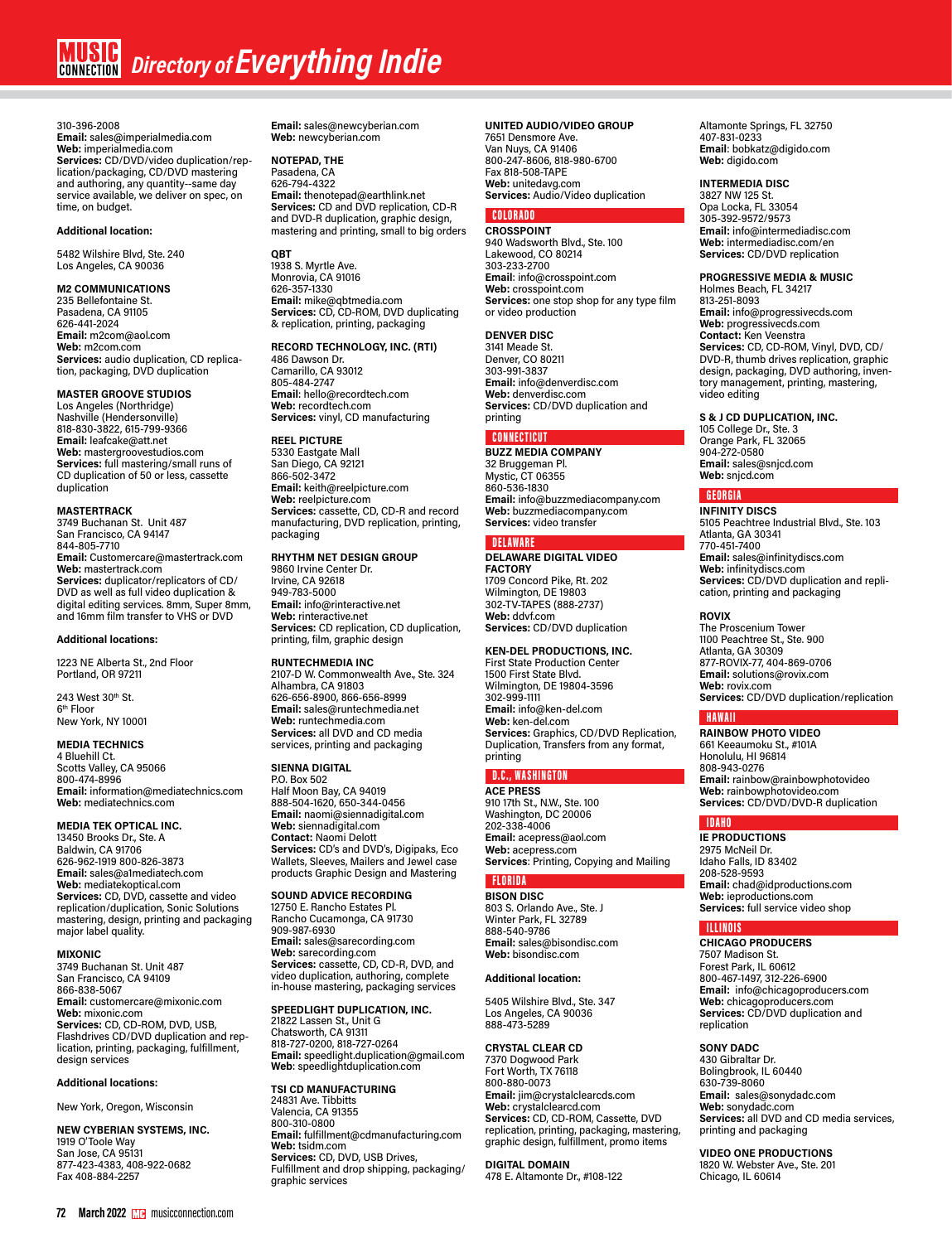773-466-8762 **Web:** video1pro.com **Services:** CD/DVD duplication/replication

# INDIANA

**DIGITAL VIDEO CONCEPTS** 5342 Emerson Dr., Ste. D Indianapolis, IN 46203 317-544-2150 **Web:** digitalvideoindy.com **Services:** Full-service Duplicating of Cassettes DVD's, CD's and Floppy Discs

# IOWA

**DUPLICATION MEDIA** 8126 Douglas Ave. Urbandale, IA 50322 316-558-5313 **Email:** info@duplicationmedia.com **Web:** duplicationmedia.com **Services:** CD/DVD duplications, videotape duplications, video to DVD transfers, audio to CD transfers and more

# **KANSAS**

**PAT + JUDY HANDLEY** 1510 W. Douglas Wichita, KS 67203 316-558-5313 **Email:** info@patandjudy.com **Web:** patandjudy.com **Services:** duplication services from many professional and consumer formats to DVD/CD/VHS

# **LOUISIANA**

**FAST FORWARD MULTIMEDIA, INC** 1428 S. Hugh Wallis Rd. Lafayette, LA 70508 337-262-0401 **Email:** ffmm@fastforwardmm.com **Web:** fastforwardmm.com **Services:** CD/DVD duplication

## MARYLAND

**BLUE HOUSE PRODUCTIONS** 2201 Westview Dr. Silver Spring, MD 20910 301-589-1001 **Email:** info@bluehouseproductions.com **Web:** bluehouseproductions.com **Services:** CD/DVD duplication

# **CD DEPOT**

9039 Baltimore Avenue College Park MD 20740 301-982-3472 **Web:** cdepot.com

# **MORPHIUSDISC MANUFACTURING**

100 E. 23rd St. Baltimore, MD 21218 410-662-0112 Fax 410-662-0116 **Email:** info@morphius.com **Web:** morphius.com **Services:** CD, CD-ROM, DVD, Blu-ray,<br>vinyl, shaped CD/CD-Rom/vinyl, cassette,<br>picture vinyl replication, insert printing, sticker printing, packaging, graphic design, digital download and physical distribution, fulfillment, inventory management

# MASSACHUSETTS

**CD WORKS**

30 Doaks Ln. Marblehead, MA 01945 800-239-6757 **Email:** moo@cdworks.com **Web:** cdworks.com **Services:** state of the art CD and DVD duplication and replication services

# **ECLIPSE VIDEO SERVICES**

2400 Massachusetts Ave. Cambridge, MA 02140 800-345-6024, 617-491-1714 Fax 617-661-1543 **Email:** info@eclipsevid.com **Web:** eclipsevid.com **Services:** CD/DVD duplication

# **KLARITY MULTIMEDIA**

222 Rosewood Drive Danvers, MA 01923 857-453-7911 **Email:** hello@klarity.com **Web:** klarity.com **Services:** all related service

# MICHIGA

**NOBUCKS DOT NET** 790 Glaspie Rd. Oxford, MI 48371 877-NOBUCKS, 877-662-8257 **Web:** CDupe.com **Services:** CD/DVD duplication, VHS to DVD Kits, short runs are no problem

# **VOLK VIDEO SERVICES**

Auburn, MI 248-515-0184 **Email:** info@volkvideo.com **Web:** volkvideo.com/contact **Services:** CD/DVD duplication/transfer

# **MINNESOTA ALLIED VAUGHN**

7600 Parklawn, Ste. 300 Minneapolis, MN 55435 800-323-0281, 952-832-3100 Fax 952-832-3179 **Email:** jim.laib@alliedvaughn.com **Web:** alliedvaughn.com **Services:** DVD and CD replication/duplication, authoring, Media on Demand, VHS duplication, packaging solutions, graphic design, printing, inventory mgmt. \*Offices throughout the U.S., see Website.

# **Additional locations:**

**Chicago** 901 Bilter Rd., Ste. 141 Aurora, IL 60502 630-626-0215, 800-759-4087 **Email:** raventi@alliedvaughn.com

**Detroit** 11923 Brookfield Livonia, MI 48150 734-462-5543, 800-462-5543 **Email:** chris.barkoozis@alliledvaughn.com

# **COPYCATS MEDIA**

2155 Niagara Lane N., Ste. 110 Minneapolis, MN 55447 612-371-8008, 888-698-8008 **Web:** copycatsmedia.com

# **DUPESHOP.COM/DVB MEDIA**

7720 W 78th St. Minneapolis, MN 55439 866-874-8725, 763-315-4939 **Email:** sales@dupeshop.com **Web:** dupeshop.com **Services:** DVD duplication

## **MEDIAXPRESS**

1515 Nicollet Ave. S. Minneapolis, MN 55403 612-436-3474, 800-879-8273 **Email:** info@mediaxpress.net **Web:** mediaxpress.net

## **SOUND 80**

222 S. 9th St., Ste. 3600 Minneapolis, MN 55402 612-339-9313 **Email:** info@sound80.com **Web:** sound80.com **Services:** CD/DVD duplication and transfers

# **MISSISSIPPI**

**JASPER EWING & SONS INC** 1220 E Northsdie Dr. #370 Jackson, MS 39211 601-981-2178 **Services:** CD and DVD Duplication

# MISSOURI

**SMITHLEE PRODUCTIONS INC.** 7420 Manchester Rd. St. Louis, MO 63143 314-647-3900 **Email**: sales@smithlee.com **Web:** smithlee.com **Services:** CD/DVD replication/fulfillment

# MONTANA

**MR. VIDEO PRODUCTIONS, LLC** 1480 Spiritwood Victor, MT 59875 888-961-4970 **Email:** mrvideo.com@gmail.com **Web:** mrvideo.com **Services:** duplication and transfer

# **PEAK RECORDING & SOUND INC.**

395 N. Valley Dr Bozeman, MT 59718 406-586-1650 **Email:** info@peakrecording.net **Web:** peakrecording.net **Services:** CD/DVD duplication/design

# **NERRASKI**

**OMAHA TRANS-VIDEO LLC** 14925 Industrial Rd. Omaha, NE 68144 402-894-0105 **Email:** theresa@omahatransvideo.com **Web:** omahatransvideo.com **Services:** CD/DVD or VHS duplication

## **TMS**

**Theatrical Media Services, Inc.** 7510 Burlington St. Omaha, NE 68127 402-592-5522 **Email:** tms@tmsomaha.com **Web**: tmsomaha.com **Services:** Touring, Festivals, Corporate, Theatrical, House of Worship

# **NEVAD**

**JETKOR** P.O. Box 33238 Reno, NV 89533 775-846-1185 **Email:** info@jetkor.com **Web:** jetkor.com **Contact:** Sherri Del Soldato **Services:** full-color printing, promo packet development, cover art design, posters, web design.

# NEW JERSEY

**DISC MAKERS** 7905 N. Crescent Blvd. Pennsauken, NJ 08110-1402 800-468-9353 Fax 856-661-3450 **Web:** discmakers.com **Services:** CD/DVD manufacturing,<br>graphic design, printing, download cards,<br>distribution, packaging, authoring, mastering, manual and automated CD and DVD printers, blank media, distribution, marketing services, also 12-in vinyl. Providing the industry standard of excellence for over 50 years.

# **OASIS CD MANUFACTURING**

7905 N. Route 130 Delair, NJ 08110 888-296-2747 **Email:** info@oasiscd.com **Web:** oasiscd.com **Services:** CD/DVD manufacturing, graphic design, printing, eco-packaging, direct glass cutting (Audiophile)

# NEW MEXICO

**CINE VIDEO PRODUCTIONS & DUPLICATION** 35 Domingo Rd. Santa Fe, NM 87508 505-466-6101 **Email:** startzman@me.com **Web:** cinevisionproductions.com **Contact:** Richard Startzman **Services:** all video production need

# **KOKOPELE PRODUCTIONS**

Santa Fe, NM 87501 505-501-0589 **Email:** Christopher@kkpele.com **Web:** kkpele.com **Services:** DVD duplication

# NEW YORK

**A TO Z MEDIA** 243 W. 30th St., 6th Fl. New York, NY 10001 212-260-0237, 888-670-0260 **Email:** info@atozmedia.com **Web:** atozmedia.com **Services:** DVD, CD, cassette and CD-ROM duplication/replication, design, printing.

# **DISC MAKERS**

150 W. 25th St., Ste. 402 New York, NY 10011 800-468-9353 **Web:** discmakers.com **Services:** Replication, graphic design, on-disc printing, packaging, authoring, recordable media, mastering, master transfers multimedia authoring, manual and automated CD and DVD printers, blank media. Providing the industry standard of excellence for over 50 years

# **DUPLICATION DEPOT INC.**

7 Plane Tree LA Saint James, NY 11780 631-752-0608 **Email:** copymydisc@gmail.com **Web:** duplicationdepot.com **Services:** CD/DVD transfers, duplication and replication

# **MF DIGITAL**

19 W. Jefryn Blvd., Ste. 2 Deer Park, NY 11729 631-249-9393 Fax 631-249-9273 **Email:** support@mfdigital.com **Web:** mfdigital.com **Services:** CD/DVD duplication, DVD/CD replication, USB duplication

# **MIXONIC**

243 W 30th St., 6th Flo New York, NY 10001 866-838-5067 **Email:** customercare@mixonic.com **Web:** mixonic.com **Services:** CD, CD-ROM, DVD, USB, Flashdrives CD/DVD duplication and replication, printing, packaging, fulfillment, design services

# **PLAY-IT PRODUCTIONS**

735 Port Washington Blvd. Port Washington, NY 11050 800-815-3444, 212-695-6530 **Web:** play-itproductions.net **Contact:** Tony Tyler **Services:** complete CD/DVD manufacturing, printing and packaging, along with graphic design, mastering and DVD authoring

# **SHELBY MARKETING, LLC**

1001 Lexington Ave. Suite 800 Rochester, NY 14606 585-377-0750 **Web:** direct2marketsolutions.com **Services:** CD/DVD printing and duplication, printing, packaging and fulfillment

# NORTH CAROLINA

**STUDIO SOUTH** 4912 Old Pineville Rd. Charlotte, NC 28217 704-525-0296 **Email:** Service@studiosouthmedia.com **Web:** studiosouthmedia.com **Services:** CD/DVD duplication and transfer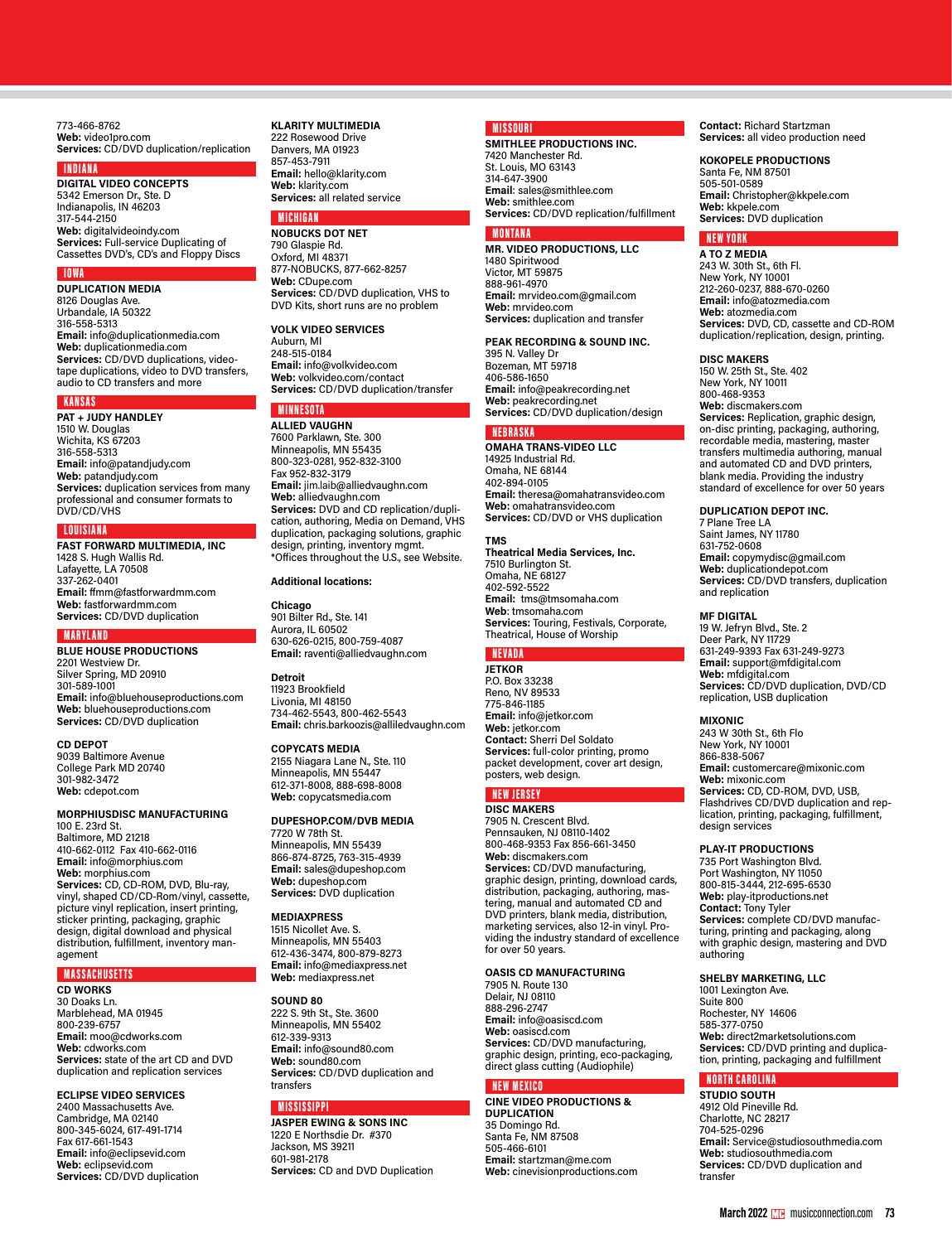# **TRIANGLE DUPLICATION SERVICES** 714 Red Horse Way Wake Forest, NC 27587 919-622-0746 **Email:** joe@triangleduplication.com **Web:** triangleduplication.com **Services:** CD/DVD duplication, printing. Mini DV 8mm and VHS to DVD conversions

# NORTH DAKOTA

**SUPER STUDIO** 101 10<sup>th</sup> Street North Suite 110 Fargo, ND 581042 701-499-2147 **Email:** contact@superstudio46.com **Web:** superstudio46.com **Services:** CD/DVD duplication

# OHIO

**AM TECH VIDEO, INC.** 6585 B Smith Rd. Brook Park, OH 44142 216-676-0441 **Email:** support@atvproductions.com **Web:** facebook.com/ATVproducer **Services:** CD/DVD duplication

# **A TO Z AUDIO** 9449 Brookpart Rd., Unit C

Parma, OH 44129 440-333-0040 **Email:** atozaudio@atozaudio.com **Web:** atozaudio.com **Services:** CD/DVD duplication and replication, printing

# **INDIE MERC STORE**

34440 Vine Street Willowick, OH 44095 855-210-1412 **Web:** indiemerchstore.com

# OKLAHOMA

**CREATIVE PHOTO VIDEO, LLC** 1907 W 33rd Street, Ste 100 Edmond, OK 73013 405-728-4336 **Web:** cpvokc.com **Services:** CD/DVD duplication

# **OREGO**

**A TO Z MEDIA** 1223 NE Alberta St. 2nd Floor Portland, OR 97211 503-736-3261. 888-670-0260 **Email:** info@atozmedia.com **Web:** atozmedia.com **Services:** DVD, CD, cassette and CD-ROM duplication/replication, design, printing.

# **CRAVEDOG CD & DVD MANUFACTURING**

611 N. Tillamook St., Ste. B22 Portland, OR 97227 503-233-7284 **Email:** tc@cravedog.com **Web:** cravedog.com **Contact:** Michael Fitzgerald **Services:** CD, CD-ROM, DVD, CD Biz Card replication, printing, packaging, graphic design, promo items and apparel

# **CRAZY DAISY PRODUCTIONS**

8540 S.W. Monticello St. Beaverton, OR 97008 541-517-1458 **Email:** info@crazymastering.com **Web:** crazymastering.com **Services:** Mixing, Mastering, Duplication

# **MEGALODON MANUFACTURING**

888-234-2283 **Email:** hello@megalodon.com **Web:** megalodon.com, megalodon.com/about-megalodon.html

**MIXONIC** 1223 NE Alberta St., 2nd Fl. Portland, OR 97211

#### 866-838-5067

**Email:** customercare@mixonic.com **Web:** mixonic.com **Services:** CD, CD-ROM, DVD, USB, Flashdrives CD/DVD duplication and replication, printing, packaging, fulfillment, design services

# PENNSYLVANIA

**RELICOPY** 1735 Market St Philadelphia, PA 19103 972-702-8388 **Web:** replicopy.com **Services:** CD/DVD duplication, Video, Promotional printing, packaging

# SOUTH CAROLIN

**PRINTS2DAY.COM** Greenville, SC 864-255-9559 **Email:** Prinsts2day@gmail.com **Web:** facebook.com/prints2day **Services:** CD/DVD duplication, Upload Music CD, Posters

# TENNESSEE

**THE TRANSFER LAB** 127 Franklin Rd., Ste. 260 Brentwood, TN 37027 615-251-3380 **Email:** customerservice@thetransferlab. com **Web:** earmarkdigital.com

## **WE MAKE TAPES, CD'S & VIDEOS**

711 Spence Lane Nashville, TN 37217 615-244-4236 **Email:** csr@wemaketapes.com **Web:** wemaketapes.com

# **WTS DUPLICATION**

2841 Hickory Valley Rd. Chattanooga, TN 37421 888-987-6334, 423-894-9427 **Email:** sales@wtsmedia.com **Web:** wtsduplication.com Services: CD and DVD replication and duplication

# **Additional location:**

# Nashville

# TEXAS **ARCUBE**

1845 Summit Ave Suite 407 Plano, TX 75074 877-677-9582 **Email:** sales@arcube.com **Web:** arcube.com/contact-us

# **Additional locations:**

**Houston, TX** 832-573-9444

**Austin, TX** 877-677-9582

# **BLUEBONNET MEDIA GROUP, INC.**

1850 Audubon Pond Way Allen, TX 75013 214-803-9920 **Email:** atalis@bluebonnetmediagroup.com **Web:** bluebonnetmediagroup.com **Services:** CD/DVD, Video production

# **NATIONWIDE DISC**

7370 Dogwood Park Richland Hills, TX 76118 1-866-704-3579, 817-885-8855 **Email:** information@nationwidedisc.com **Web:** nationwidedisc.com

# **REPLICOPY**

200 E. Market St. Ste. 108 San Antonio, TX 78205 972-702-8388

# **Web:** replicopy.com **Services:** CD/DVD duplication/replication

# UTAH

**HIT TRACKS STUDIOS / VEGAS DISC** Tom Parham 128 W. 400 N. Cedar City, UT 84721 702-481-1663, 702-735-4283, 800-246-5667 **Email:** info@vegasdisc.com **Web:** hittrackstudios.com, vegasdisc.com **Contact:** Tom Parham **Services:** Custom CD/DVD duplication and replication, Blu-ray replication and USB duplication, Full color offset printing and packaging. Multi-track recording, CD Mastering and DVD authoring services. Duplication and Pro audio equipment sales. Replication equipment by Singulus, Guann Yinn, Heino and Gima with and 10 million per month capacity. Studio and Mastering equipment include, SSL, NEVE, API, MANLEY, HDCD, Sonic Solutions, Pro-Tools and Final Cut Pro

#### **LARSEN DIGITAL SERVICES** 1144 W. 2700 N.

Pleasant View, UT 84404 800-776-8357, 801-782-5155 **Email:** info@larsendigital.com **Web:** larsendigital.com **Services:** CD/DVD duplication and replication

# **MEDIAFAST**

767 S. Auto Mall Dr., Ste. 8 American Folk, UT 84003 888-598-6526 **Web:** mediafast.com **Services:** CD, DVD, Blu-ray duplication, replication, authoring, testing and complete packaging solutions

# VERMONT

**VERMONT DUPLICATION** 802-734-8836 Hinesburg, VT **Email:** info@vermontduplication.com **Web:** vermontduplication.com **Services:** CD/DVD duplication

# **VIDEOSYNCRACIES INC**

Green House Building 180 Flynn Ave. Burlington, VT 05401 802-861-6161 **Email:** paul@vidsync.com **Web:** vidsync.com **Services:** DVD and CD duplication, from 1 to 1000 FAST with awesome on-disc label printing. DVD and CD Replication, as few as 500 factory pressed. DVD authoring full service video production and editing video transfer to DVD.

# **VIRGINIA**

**FURNACE MFG MEDIA DUPLICATION SOLUTIONS** 6315 Bren Mar Drive, Suite 195 Alexandria, VA 22312 703-205-0007 **Email:** sales@furnacemfg.com **Web:** furnacemfg.com **Services:** CD and DVD duplication and replication, print, packaging, design and fulfillment. Audiophile vinyl manufac-turing, print and packaging. Premium Optical Disc manufacturing CD, DVD, CD-R, DVD-R, pre-press, packaging, DVD and Enhanced, CD authoring. USB drive branding and loading. iPod loading.

# WASHINGTON

**COMPACT DISC SERVICE** 1000 SE Tech Center Drive, Suite 160 Vancouver, WA 98683 800-260-9800, 360-816-1800 **Email:** info@cdsg.com **Web:** cdsg.com **Services:** CD and DVD replication, CD-R

& DVD-R duplication, DVD authoring, graphic design

# **REALTIME**

A Duplication Corporation 334 N.E. 89TH ST. Seattle, WA 98115 206-523-8050 **Web:** realtimepip.com **Services:** CD/DVD duplication and replication, design

# WEST VIRGINIA

**DIGITAL TRANSFER SERVICE OF WEST VIRGINIA**

1041 Bridge Rd. Charleston, WV 25314 304-343-5180 Email: swej22@gmail.com **Web:** swej22.wixsite.com/digital-transfer **Services:** video duplication, 8mm to DVD, video editing, VHS to DVD and DVD transfer

# **TELVIDEO & AUDIO PRODUCTIONS**

231 Heritage Dr. Huntington, WV 25704 304-529-4480 **Email:** telvideo@frontier.com **Web:** telvideo-audio.com **Services:** audio/video transfers

# **WISCONSIN**

**A TO Z MEDIA** 2018 S. 1st St., Suite 219 Milwaukee, WI 53207 414-289-0982 **Email:** info@atozmedia.com **Web:** atozmedia.com **Services:** DVD, CD, cassette and CD-ROM duplication/replication, design, printing

# **MIXONIC**

2018 S. 1st St., Ste 217 Milwaukee, WI 53217 866-838-5067 **Email:** customercare@mixonic.com **Web:** mixonic.com **Services:** CD, CD-ROM, DVD, USB, Flashdrives CD/DVD duplication and replication, printing, packaging, fulfillment, design services

# WYOMING

**INTEGRATED IMAGING** 133 South McKinley Street Casper, WY 82601 800-780-3805, 307-266-3805 **Email:** info@iilabs.com **Web:** iilabs.com **Services:** video and audio duplication

#### CANADA **MICROFORUM**

1 Woodborough Ave. Toronto, ON, Canada M6M5A1 416-654-8008, 1-800-465-2323 **Web:** microforum.ca **Services:** CD and DVD replication and digital download cards, prints and USB

# **DUPLIUM**

127 Jardin Drive Vaughan Ontario Canada 905-709-9930, 800-819-0701 **Email:** info@duplium **Web:** duplium.com **Services:** CD and DVD Duplication,Vinyl Records, Templates and Resources, Disc Packaging

# PROMO SITES

# **BANDCAMP Web:** bandcamp.com

**Notes**: promote music, all genres

**BANDS IN TOWN Web:** bandsintown.com **Notes:** shows